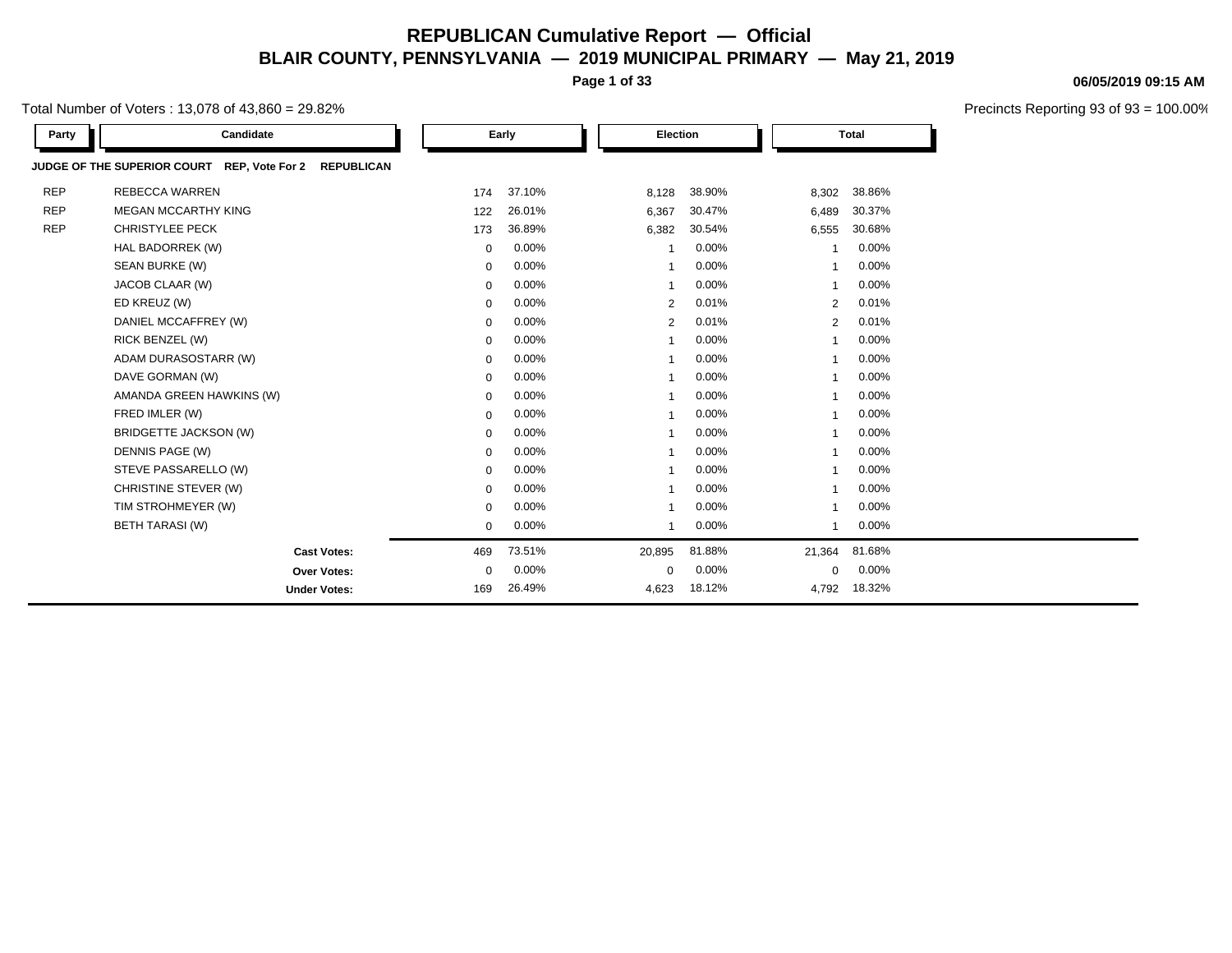**Page 2 of 33**

Total Number of Voters : 13,078 of 43,860 = 29.82%

| Party      | Candidate                                            |             | Early    |                | Election |             | <b>Total</b> |
|------------|------------------------------------------------------|-------------|----------|----------------|----------|-------------|--------------|
|            | COMMISSIONER, 4 YEAR TERM REP, Vote For 2 REPUBLICAN |             |          |                |          |             |              |
| <b>REP</b> | <b>CHUCK GOJMERAC</b>                                | 50          | 8.52%    | 1,239          | 5.33%    | 1,289       | 5.41%        |
| <b>REP</b> | <b>BRUCE KELLEY</b>                                  | 148         | 25.21%   | 5,694          | 24.49%   | 5,842       | 24.51%       |
| <b>REP</b> | <b>BRUCE ERB</b>                                     | 203         | 34.58%   | 5,691          | 24.48%   | 5,894       | 24.73%       |
| <b>REP</b> | JOSEPH A ZOLNA                                       | 27          | 4.60%    | 1,372          | 5.90%    | 1,399       | 5.87%        |
| <b>REP</b> | AMY WEBSTER                                          | 125         | 21.29%   | 7,657          | 32.94%   | 7,782       | 32.65%       |
| <b>REP</b> | <b>DEBRA WESTON</b>                                  | 34          | 5.79%    | 1,573          | 6.77%    | 1,607       | 6.74%        |
|            | MICHAEL LEONARD (W)                                  | $\mathbf 0$ | 0.00%    | 2              | 0.01%    | 2           | 0.01%        |
|            | MATT LINDSAY (W)                                     | 0           | $0.00\%$ | 2              | 0.01%    | 2           | 0.01%        |
|            | TED BEAM (W)                                         | 0           | $0.00\%$ | $\overline{4}$ | 0.02%    | 4           | 0.02%        |
|            | RICK BENZEL (W)                                      | 0           | $0.00\%$ | $\mathbf 1$    | 0.00%    | 1           | 0.00%        |
|            | LAURA BURKE (W)                                      | $\mathbf 0$ | $0.00\%$ | 3              | 0.01%    | 3           | 0.01%        |
|            | BRANDON DODSON (W)                                   | $\mathbf 0$ | 0.00%    | 2              | 0.01%    | 2           | 0.01%        |
|            | MATT DUNIO (W)                                       | $\mathbf 0$ | 0.00%    | -1             | 0.00%    |             | 0.00%        |
|            | JIM GEORGE (W)                                       | $\mathbf 0$ | 0.00%    |                | 0.00%    | -1          | 0.00%        |
|            | MATTHEW GINDLESPERGER (W)                            | $\mathbf 0$ | $0.00\%$ |                | 0.00%    |             | 0.00%        |
|            | RON JOHNSTON (W)                                     | 0           | 0.00%    | -1             | 0.00%    | -1          | 0.00%        |
|            | RICHARD MCKEON (W)                                   | 0           | $0.00\%$ | -1             | 0.00%    |             | 0.00%        |
|            | PATRICIA ROSS (W)                                    | 0           | 0.00%    | $\overline{1}$ | 0.00%    | 1           | 0.00%        |
|            | RON YODER (W)                                        | $\mathbf 0$ | $0.00\%$ | $\mathbf{1}$   | 0.00%    | 1           | 0.00%        |
|            | <b>Cast Votes:</b>                                   | 587         | 92.01%   | 23,247         | 91.10%   | 23,834      | 91.12%       |
|            | Over Votes:                                          | 0           | 0.00%    | 0              | 0.00%    | $\mathbf 0$ | 0.00%        |
|            | <b>Under Votes:</b>                                  | 51          | 7.99%    | 2,271          | 8.90%    | 2,322       | 8.88%        |

#### **06/05/2019 09:15 AM**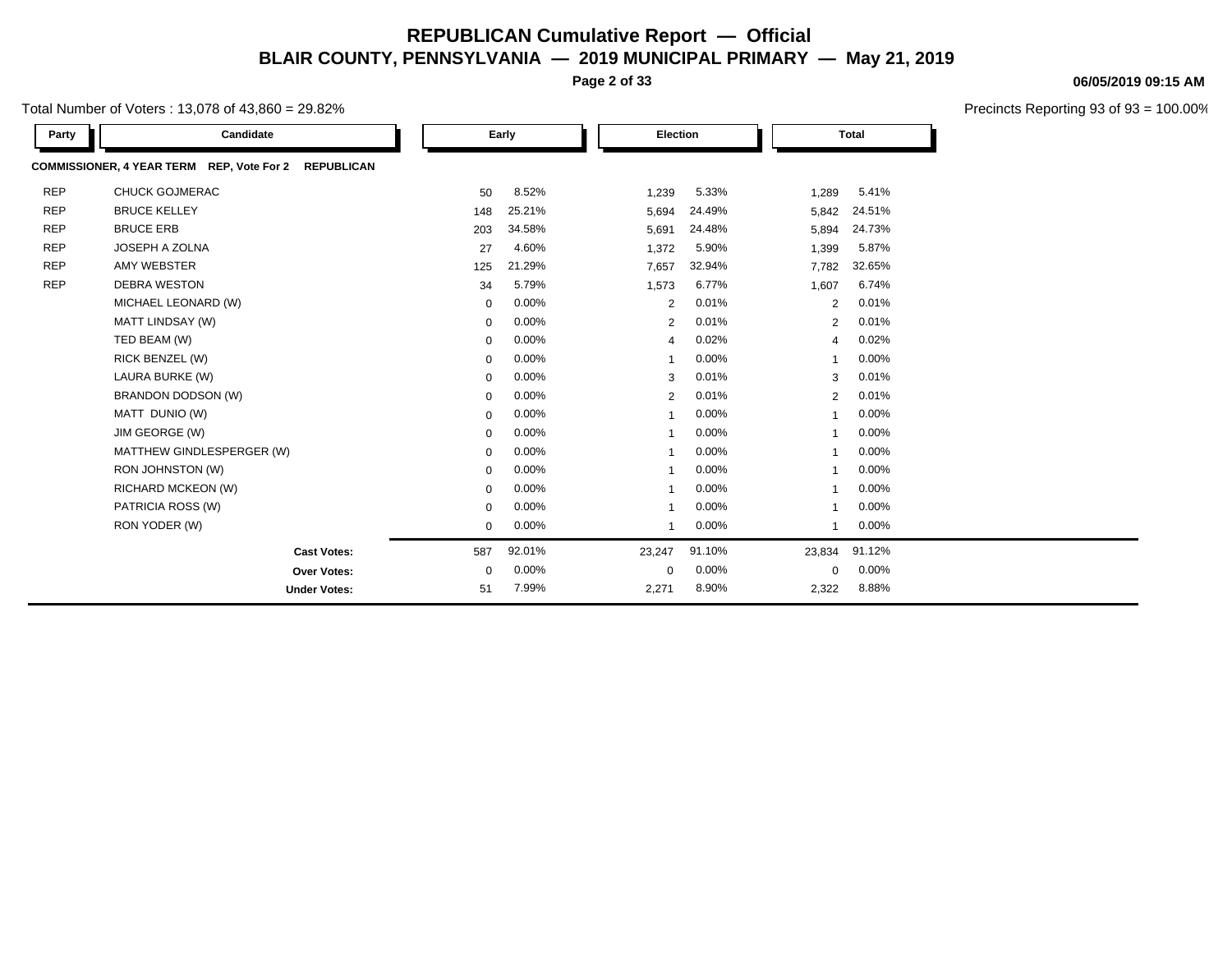**Page 3 of 33**

Total Number of Voters : 13,078 of 43,860 = 29.82%

| Party | Candidate                                                    |             | Early       | Election       |        |                | Total  |  |
|-------|--------------------------------------------------------------|-------------|-------------|----------------|--------|----------------|--------|--|
|       | CONTROLLER, 4 YEAR TERM REP, Vote For 1<br><b>REPUBLICAN</b> |             |             |                |        |                |        |  |
| REP   | AUGUST C STICKEL IV                                          |             | 277 100.00% | 10,808         | 99.57% | 11,085         | 99.58% |  |
|       | SAM ADAMS (W)                                                | $\mathbf 0$ | 0.00%       | $\overline{1}$ | 0.01%  | $\overline{1}$ | 0.01%  |  |
|       | ANTHONY BAMBOCCI (W)                                         | $\mathbf 0$ | 0.00%       | $\overline{1}$ | 0.01%  | $\overline{1}$ | 0.01%  |  |
|       | SCOTT BARGAR (W)                                             | $\mathbf 0$ | 0.00%       | $\overline{1}$ | 0.01%  | $\overline{1}$ | 0.01%  |  |
|       | LOREN BOWMAN (W)                                             | $\mathbf 0$ | 0.00%       | $\overline{1}$ | 0.01%  | $\overline{1}$ | 0.01%  |  |
|       | RJ BROADRICK (W)                                             | $\mathbf 0$ | 0.00%       | $\overline{1}$ | 0.01%  | $\mathbf{1}$   | 0.01%  |  |
|       | DAVE BUTERBAUGH (W)                                          | $\mathbf 0$ | 0.00%       | $\overline{1}$ | 0.01%  | $\overline{1}$ | 0.01%  |  |
|       | ROBERT HABERSTROH (W)                                        | $\mathbf 0$ | 0.00%       | 3              | 0.03%  | 3              | 0.03%  |  |
|       | ADAM DURASOSTARR (W)                                         | $\mathbf 0$ | 0.00%       | $\overline{1}$ | 0.01%  | $\overline{1}$ | 0.01%  |  |
|       | JENNIFER EGER (W)                                            | $\mathbf 0$ | 0.00%       | $\overline{1}$ | 0.01%  | $\overline{1}$ | 0.01%  |  |
|       | MICHAEL HAIRE (W)                                            | $\mathbf 0$ | 0.00%       | $\overline{1}$ | 0.01%  | $\overline{1}$ | 0.01%  |  |
|       | JACK HARTMAN (W)                                             | $\mathbf 0$ | 0.00%       | $\overline{1}$ | 0.01%  | $\overline{1}$ | 0.01%  |  |
|       | SUE HAUPT (W)                                                | $\mathbf 0$ | 0.00%       | $\overline{1}$ | 0.01%  | $\overline{1}$ | 0.01%  |  |
|       | BEN HORNBERGER (W)                                           | $\mathbf 0$ | 0.00%       | $\overline{1}$ | 0.01%  | $\overline{1}$ | 0.01%  |  |
|       | JESSE ICKES (W)                                              | $\mathbf 0$ | 0.00%       | $\overline{1}$ | 0.01%  | $\overline{1}$ | 0.01%  |  |
|       | HARRY HANN III (W)                                           | $\mathbf 0$ | 0.00%       | $\overline{1}$ | 0.01%  | $\overline{1}$ | 0.01%  |  |
|       | CHRISTOPHER IRVIN (W)                                        | $\mathbf 0$ | 0.00%       | $\overline{1}$ | 0.01%  | $\overline{1}$ | 0.01%  |  |
|       | BRIDGETTE JACKSON (W)                                        | $\mathbf 0$ | 0.00%       | $\overline{1}$ | 0.01%  | $\overline{1}$ | 0.01%  |  |
|       | BETSY KREUZ (W)                                              | $\mathbf 0$ | 0.00%       | $\overline{1}$ | 0.01%  | $\overline{1}$ | 0.01%  |  |
|       | BRIAN LEY (W)                                                | $\mathbf 0$ | 0.00%       | $\overline{1}$ | 0.01%  | $\overline{1}$ | 0.01%  |  |
|       | ROB LYNN (W)                                                 | $\mathbf 0$ | 0.00%       | $\overline{1}$ | 0.01%  | $\mathbf{1}$   | 0.01%  |  |
|       | <b>KRISTA MCDOWELL (W)</b>                                   | $\mathbf 0$ | 0.00%       | $\overline{2}$ | 0.02%  | 2              | 0.02%  |  |
|       | VALLI MCKNIGHT (W)                                           | $\mathbf 0$ | 0.00%       | $\overline{1}$ | 0.01%  | $\overline{1}$ | 0.01%  |  |
|       | JAMIE NOEL (W)                                               | $\mathbf 0$ | 0.00%       | $\overline{1}$ | 0.01%  | $\overline{1}$ | 0.01%  |  |
|       | RICHARD J PEO (W)                                            | $\mathbf 0$ | 0.00%       | $\overline{4}$ | 0.04%  | $\overline{4}$ | 0.04%  |  |
|       | JASON ROCKWELL (W)                                           | $\mathbf 0$ | 0.00%       | $\overline{1}$ | 0.01%  | $\overline{1}$ | 0.01%  |  |
|       | RONALD SETTLE (W)                                            | $\mathbf 0$ | 0.00%       | $\overline{1}$ | 0.01%  | $\overline{1}$ | 0.01%  |  |
|       | ARIK SHILDT (W)                                              | $\mathbf 0$ | 0.00%       | $\overline{1}$ | 0.01%  | $\overline{1}$ | 0.01%  |  |
|       | LARRY J FOCHT SR (W)                                         | $\mathbf 0$ | 0.00%       | $\overline{1}$ | 0.01%  | $\overline{1}$ | 0.01%  |  |
|       | BRET STEVENS (W)                                             | $\mathbf 0$ | 0.00%       | $\overline{1}$ | 0.01%  | $\overline{1}$ | 0.01%  |  |
|       | PHIL WAITE (W)                                               | $\mathbf 0$ | 0.00%       | $\overline{1}$ | 0.01%  | $\overline{1}$ | 0.01%  |  |
|       | MARVIN WALTER (W)                                            | $\mathbf 0$ | 0.00%       | $\overline{1}$ | 0.01%  | $\overline{1}$ | 0.01%  |  |
|       | JOSEPH A ZOLNA (W)                                           | $\mathbf 0$ | 0.00%       | 10             | 0.09%  | 10             | 0.09%  |  |
|       | <b>Cast Votes:</b>                                           | 277         | 86.83%      | 10,855         | 85.08% | 11,132         | 85.12% |  |
|       | Over Votes:                                                  | $\mathbf 0$ | 0.00%       | $\mathbf 0$    | 0.00%  | $\mathbf 0$    | 0.00%  |  |
|       | <b>Under Votes:</b>                                          | 42          | 13.17%      | 1,904          | 14.92% | 1,946          | 14.88% |  |

#### **06/05/2019 09:15 AM**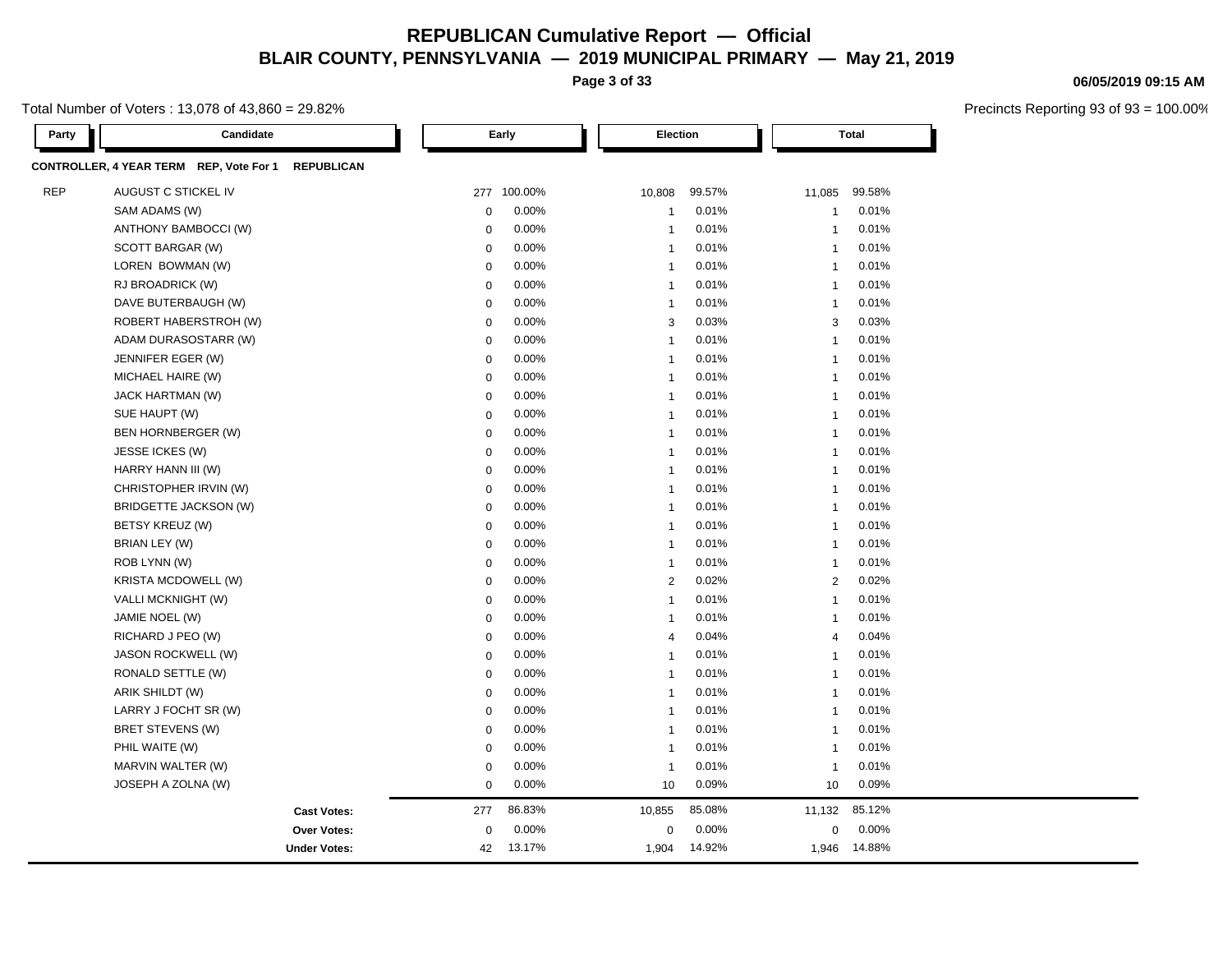**Page 4 of 33**

Total Number of Voters : 13,078 of 43,860 = 29.82%

| Candidate<br>Party                                                 |                   | Early   | Election                |        | <b>Total</b>   |              |
|--------------------------------------------------------------------|-------------------|---------|-------------------------|--------|----------------|--------------|
| TREASURER, 4 YEAR TERM REP, Vote For 1<br><b>REPUBLICAN</b>        |                   |         |                         |        |                |              |
| <b>REP</b><br><b>JAMES R CAROTHERS</b>                             | 284               | 99.30%  | 11,232                  | 99.83% | 11,516         | 99.82%       |
| ROB HABERSTROH (W)                                                 | $\mathbf 0$       | 0.00%   | 3                       | 0.03%  | 3              | 0.03%        |
| RJ BROADRICK (W)                                                   | $\Omega$          | 0.00%   | $\overline{1}$          | 0.01%  | $\overline{1}$ | 0.01%        |
| SEAN CLAPPER (W)                                                   | $\mathbf 0$       | 0.00%   | $\overline{1}$          | 0.01%  | $\overline{1}$ | 0.01%        |
| JOSEPH EBERSOLE (W)                                                | $\mathbf 0$       | 0.00%   | $\overline{1}$          | 0.01%  | $\overline{1}$ | 0.01%        |
| Joseph Fagnani (W)                                                 | $\overline{2}$    | 0.70%   | $\mathbf 0$             | 0.00%  | 2              | 0.02%        |
| THOMAS GORDON JR (W)                                               | $\pmb{0}$         | 0.00%   | $\overline{1}$          | 0.01%  | -1             | 0.01%        |
| ROY KNUPP (W)                                                      | 0                 | 0.00%   | $\overline{1}$          | 0.01%  | -1             | 0.01%        |
| BRIAN LEY (W)                                                      | $\mathbf 0$       | 0.00%   | $\overline{1}$          | 0.01%  | -1             | 0.01%        |
| RICH MCKEON (W)                                                    | $\mathbf 0$       | 0.00%   | $\overline{1}$          | 0.01%  | -1             | 0.01%        |
| VALLI MCKNIGHT (W)                                                 | $\mathbf 0$       | 0.00%   | $\overline{1}$          | 0.01%  | $\mathbf{1}$   | 0.01%        |
| JAMIE NOEL (W)                                                     | $\mathbf 0$       | 0.00%   | $\overline{\mathbf{1}}$ | 0.01%  | -1             | 0.01%        |
| PATJONES (W)                                                       | $\mathbf 0$       | 0.00%   | $\overline{1}$          | 0.01%  | -1             | 0.01%        |
| RIKKI PENTLAND (W)                                                 | $\mathbf 0$       | 0.00%   | $\overline{\mathbf{1}}$ | 0.01%  | $\overline{1}$ | 0.01%        |
| <b>JASON ROCKWELL (W)</b>                                          | $\mathbf 0$       | 0.00%   | $\overline{1}$          | 0.01%  | -1             | 0.01%        |
| PATTY ROSS (W)                                                     | $\mathbf 0$       | 0.00%   | $\overline{1}$          | 0.01%  | $\mathbf{1}$   | 0.01%        |
| DAVID SCOTT (W)                                                    | $\mathbf 0$       | 0.00%   | $\overline{1}$          | 0.01%  | $\overline{1}$ | 0.01%        |
| JOSEPH ZOLNA (W)                                                   | $\mathbf 0$       | 0.00%   | 2                       | 0.02%  | $\overline{2}$ | 0.02%        |
| <b>Cast Votes:</b>                                                 | 286               | 89.66%  | 11,251                  | 88.18% | 11,537         | 88.22%       |
| Over Votes:                                                        | $\mathbf 0$       | 0.00%   | $\mathbf 0$             | 0.00%  | 0              | 0.00%        |
| <b>Under Votes:</b>                                                | 33                | 10.34%  | 1,508                   | 11.82% | 1,541          | 11.78%       |
| REGISTER OF WILLS & RECORDER OF DEEDS, 4 YEAR TERM REP, Vote For 1 | <b>REPUBLICAN</b> |         |                         |        |                |              |
| <b>REP</b><br>ANITA TERCHANIK                                      | 284               | 100.00% | 11,273                  | 99.92% | 11,557         | 99.92%       |
| TIMOTHY STROHMEYEQQ (W)                                            | $\mathbf 0$       | 0.00%   | $\mathbf{1}$            | 0.01%  | $\mathbf{1}$   | 0.01%        |
| TERRY FIGART (W)                                                   | $\mathbf 0$       | 0.00%   | $\overline{1}$          | 0.01%  | $\overline{1}$ | 0.01%        |
| MARYANN BENNIS (W)                                                 | $\mathbf 0$       | 0.00%   | $\overline{1}$          | 0.01%  | $\mathbf{1}$   | 0.01%        |
| SEAN CLAPPER (W)                                                   | $\mathbf 0$       | 0.00%   | $\overline{1}$          | 0.01%  | -1             | 0.01%        |
| JOY HUESTON (W)                                                    | $\mathbf 0$       | 0.00%   | $\overline{1}$          | 0.01%  | $\overline{1}$ | 0.01%        |
| VALLI MCKNIGHT (W)                                                 | $\mathbf 0$       | 0.00%   | $\overline{1}$          | 0.01%  | $\overline{1}$ | 0.01%        |
| JASON ROCKWELL (W)                                                 | $\mathbf 0$       | 0.00%   | $\overline{\mathbf{1}}$ | 0.01%  | $\overline{1}$ | 0.01%        |
| LARRY J FOCHT SR (W)                                               | $\mathbf 0$       | 0.00%   | $\overline{1}$          | 0.01%  | -1             | 0.01%        |
| JOHN SWOPE (W)                                                     | $\pmb{0}$         | 0.00%   | $\overline{1}$          | 0.01%  | $\mathbf{1}$   | 0.01%        |
| <b>Cast Votes:</b>                                                 | 284               | 89.03%  | 11,282                  | 88.42% | 11,566         | 88.44%       |
| <b>Over Votes:</b>                                                 | $\Omega$          | 0.00%   | $\Omega$                | 0.00%  | 0              | 0.00%        |
| <b>Under Votes:</b>                                                | 35                | 10.97%  | 1,477                   | 11.58% |                | 1,512 11.56% |

#### **06/05/2019 09:15 AM**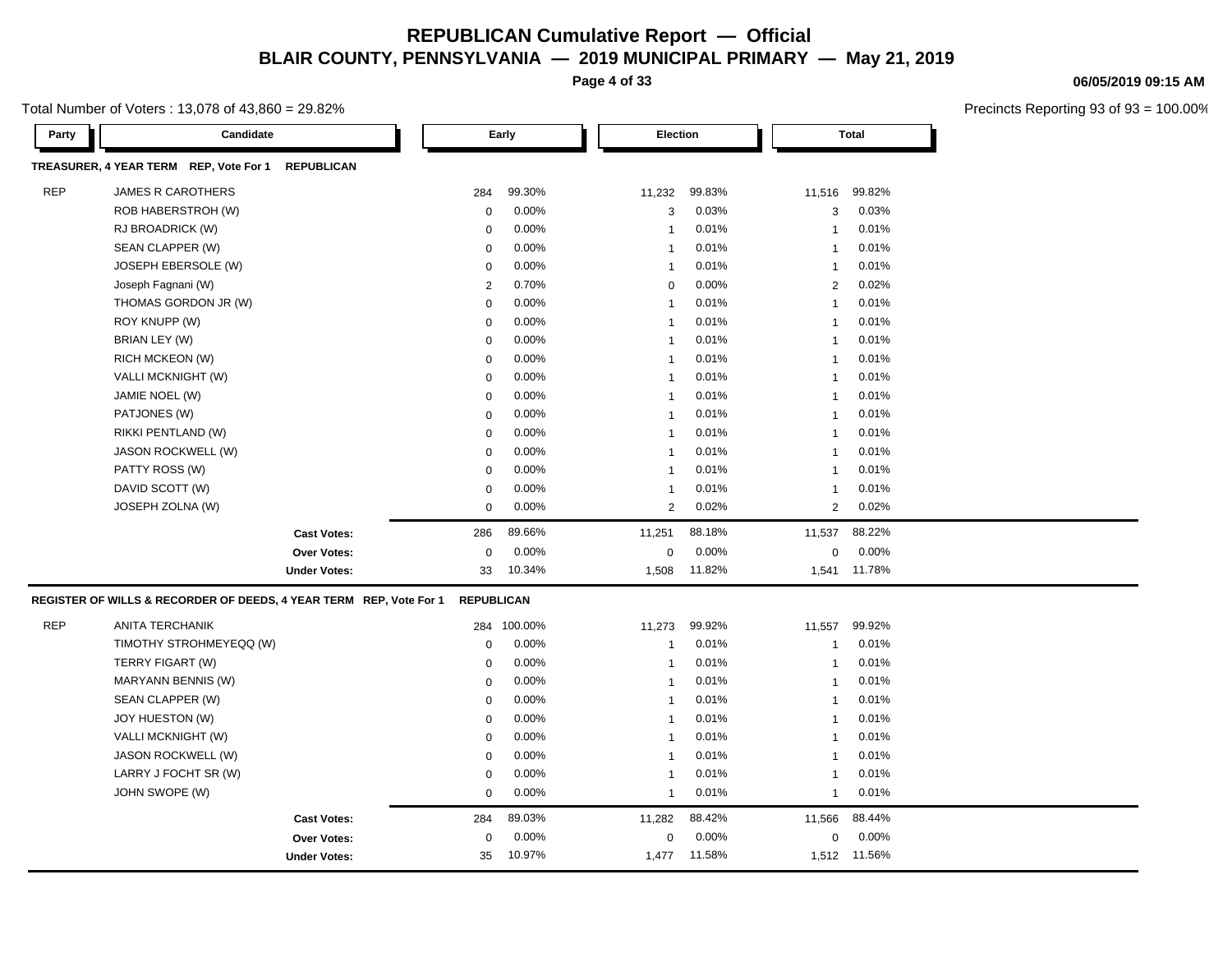**Page 5 of 33**

Total Number of Voters : 13,078 of 43,860 = 29.82%

| Party      | Candidate                                                                 |                     |             | Early             | <b>Election</b> |        |             | <b>Total</b> |
|------------|---------------------------------------------------------------------------|---------------------|-------------|-------------------|-----------------|--------|-------------|--------------|
|            | CORONER, 4 YEAR TERM REP, Vote For 1                                      | <b>REPUBLICAN</b>   |             |                   |                 |        |             |              |
| <b>REP</b> | <b>ERIN KATHLEEN MYERS</b>                                                |                     | 65          | 21.17%            | 2,906           | 23.75% | 2,971       | 23.68%       |
| <b>REP</b> | <b>PATRICIA ROSS</b>                                                      |                     | 241         | 78.50%            | 9,325           | 76.20% | 9,566       | 76.26%       |
|            | RICHARD BACON (W)                                                         |                     | $\mathbf 0$ | 0.00%             |                 | 0.01%  |             | 0.01%        |
|            | MIKE BLOOM (W)                                                            |                     | $\mathbf 0$ | 0.00%             |                 | 0.01%  |             | 0.01%        |
|            | Dr. William Kirsch (W)                                                    |                     | -1          | 0.33%             | $\mathbf 0$     | 0.00%  |             | 0.01%        |
|            | RICH MCKEON (W)                                                           |                     | 0           | 0.00%             |                 | 0.01%  |             | 0.01%        |
|            | HARRY MILLER (W)                                                          |                     | 0           | 0.00%             |                 | 0.01%  |             | 0.01%        |
|            | REBECCA MURGO (W)                                                         |                     | 0           | 0.00%             |                 | 0.01%  |             | 0.01%        |
|            | BRIAN REIDY (W)                                                           |                     | 0           | 0.00%             |                 | 0.01%  |             | 0.01%        |
|            |                                                                           | <b>Cast Votes:</b>  | 307         | 96.24%            | 12,237          | 95.91% | 12,544      | 95.92%       |
|            |                                                                           | <b>Over Votes:</b>  | 0           | 0.00%             | 0               | 0.00%  | $\mathbf 0$ | 0.00%        |
|            |                                                                           | <b>Under Votes:</b> | 12          | 3.76%             | 522             | 4.09%  | 534         | 4.08%        |
|            | MAGISTERIAL DISTRICT JUDGE, DISTRICT 24-3-02, 6 YEAR TERM REP, Vote For 1 |                     |             | <b>REPUBLICAN</b> |                 |        |             |              |
| <b>REP</b> | <b>RICK BENZEL</b>                                                        |                     | 29          | 40.85%            | 686             | 30.90% | 715         | 31.21%       |
| <b>REP</b> | <b>MATT DUNIO</b>                                                         |                     | 27          | 38.03%            | 998             | 44.95% | 1,025       | 44.74%       |
| <b>REP</b> | EDWARD C KREUZ JR                                                         |                     | 11          | 15.49%            | 246             | 11.08% | 257         | 11.22%       |
| <b>REP</b> | <b>EDWARD E ZANG</b>                                                      |                     | 4           | 5.63%             | 289             | 13.02% | 293         | 12.79%       |
|            | JEFF BOWERS (W)                                                           |                     | 0           | 0.00%             | -1              | 0.05%  |             | 0.04%        |
|            |                                                                           | <b>Cast Votes:</b>  | 71          | 95.95%            | 2,220           | 97.28% | 2,291       | 97.24%       |
|            |                                                                           | <b>Over Votes:</b>  | 0           | 0.00%             | 0               | 0.00%  | $\Omega$    | 0.00%        |
|            |                                                                           | <b>Under Votes:</b> | 3           | 4.05%             | 62              | 2.72%  | 65          | 2.76%        |

**06/05/2019 09:15 AM**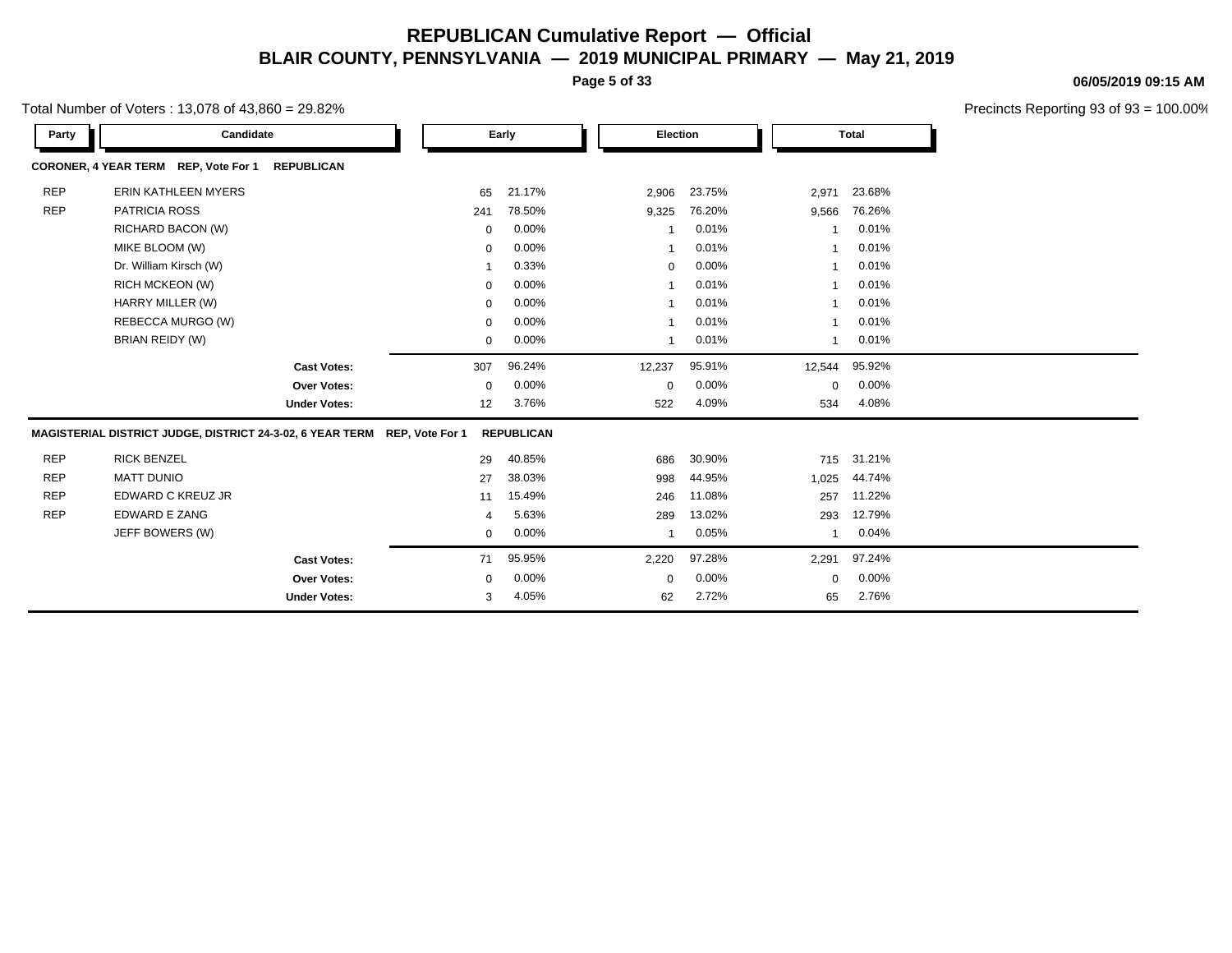**Page 6 of 33**

Total Number of Voters : 13,078 of 43,860 = 29.82%

| Party      | Candidate                                                       |                | Early    |  | Election                |        |  | <b>Total</b>   |        |  |
|------------|-----------------------------------------------------------------|----------------|----------|--|-------------------------|--------|--|----------------|--------|--|
|            | MAYOR, 4 YEAR TERM ALTOONA REP, Vote For 1<br><b>REPUBLICAN</b> |                |          |  |                         |        |  |                |        |  |
| <b>REP</b> | <b>MATTHEW PACIFICO</b>                                         | 67             | 97.10%   |  | 2,852                   | 96.88% |  | 2,919          | 96.88% |  |
|            | JAMES BALDWIN (W)                                               | $\mathbf 0$    | 0.00%    |  | $\mathbf{1}$            | 0.03%  |  | $\mathbf{1}$   | 0.03%  |  |
|            | STEPHEN BLACKIE (W)                                             | 0              | 0.00%    |  | $\mathbf{1}$            | 0.03%  |  | $\mathbf{1}$   | 0.03%  |  |
|            | DOUG BROWN (W)                                                  | $\mathbf 0$    | 0.00%    |  | $\mathbf{1}$            | 0.03%  |  | $\mathbf{1}$   | 0.03%  |  |
|            | RAYMOND BROWN (W)                                               | $\mathbf 0$    | $0.00\%$ |  | $\mathbf{1}$            | 0.03%  |  | $\mathbf{1}$   | 0.03%  |  |
|            | ROBIN CALWALLDER (W)                                            | $\mathbf 0$    | 0.00%    |  | $\mathbf{1}$            | 0.03%  |  | $\mathbf{1}$   | 0.03%  |  |
|            | <b>BRIDGETTE CHILCOTE (W)</b>                                   | $\mathbf 0$    | 0.00%    |  | $\mathbf{1}$            | 0.03%  |  | $\mathbf{1}$   | 0.03%  |  |
|            | LOUIS COLABOVE (W)                                              | $\mathbf 0$    | 0.00%    |  | $\overline{1}$          | 0.03%  |  | $\mathbf{1}$   | 0.03%  |  |
|            | PAUL DIGENNARO (W)                                              | $\mathbf 0$    | 0.00%    |  | $\mathbf{1}$            | 0.03%  |  | $\mathbf{1}$   | 0.03%  |  |
|            | ANDY EPPLE (W)                                                  | $\mathbf 0$    | 0.00%    |  | $\mathbf{1}$            | 0.03%  |  | $\mathbf{1}$   | 0.03%  |  |
|            | JOSEPH FORNWALT (W)                                             | $\mathbf 0$    | 0.00%    |  | $\overline{1}$          | 0.03%  |  | $\mathbf 1$    | 0.03%  |  |
|            | MARK GEIS (W)                                                   | $\overline{2}$ | 2.90%    |  | 25                      | 0.85%  |  | 27             | 0.90%  |  |
|            | MATT GEIS (W)                                                   | $\mathbf 0$    | 0.00%    |  | $\mathbf{1}$            | 0.03%  |  | $\mathbf{1}$   | 0.03%  |  |
|            | CORY HAVLIN (W)                                                 | $\mathbf 0$    | 0.00%    |  | $\mathbf{1}$            | 0.03%  |  | $\mathbf{1}$   | 0.03%  |  |
|            | JOHN CAREY III (W)                                              | $\mathbf 0$    | 0.00%    |  | $\overline{1}$          | 0.03%  |  | $\mathbf{1}$   | 0.03%  |  |
|            | BRIDGETTE JACKSON (W)                                           | $\mathbf 0$    | 0.00%    |  | 18                      | 0.61%  |  | 18             | 0.60%  |  |
|            | CHRISTINE JOARDA (W)                                            | $\mathbf 0$    | 0.00%    |  | $\mathbf{1}$            | 0.03%  |  | $\mathbf{1}$   | 0.03%  |  |
|            | BRIDGHETT JOHNSON (W)                                           | $\mathbf 0$    | 0.00%    |  | $\mathbf{1}$            | 0.03%  |  | $\mathbf{1}$   | 0.03%  |  |
|            | CHIRSTY JORDAN (W)                                              | $\mathbf 0$    | 0.00%    |  | $\overline{4}$          | 0.14%  |  | $\overline{4}$ | 0.13%  |  |
|            | WILLIAM KIBLER (W)                                              | $\mathbf 0$    | 0.00%    |  | $\overline{1}$          | 0.03%  |  | $\mathbf{1}$   | 0.03%  |  |
|            | PAUL KIMMEL (W)                                                 | $\mathbf 0$    | 0.00%    |  | $\mathbf{1}$            | 0.03%  |  | $\overline{1}$ | 0.03%  |  |
|            | <b>GUY KNOUSE (W)</b>                                           | $\mathbf 0$    | 0.00%    |  | $\overline{1}$          | 0.03%  |  | $\mathbf{1}$   | 0.03%  |  |
|            | ED KREUZ (W)                                                    | $\mathbf 0$    | 0.00%    |  | 3                       | 0.10%  |  | 3              | 0.10%  |  |
|            | JAMES KRUG (W)                                                  | $\mathbf 0$    | 0.00%    |  | $\overline{1}$          | 0.03%  |  | $\mathbf{1}$   | 0.03%  |  |
|            | MATTHEW LINDSEY (W)                                             | $\mathbf 0$    | 0.00%    |  | 9                       | 0.31%  |  | 9              | 0.30%  |  |
|            | BILL MALLORY (W)                                                | $\mathbf 0$    | 0.00%    |  | $\mathbf{1}$            | 0.03%  |  | $\mathbf{1}$   | 0.03%  |  |
|            | KIRK MITCHELL (W)                                               | $\mathbf 0$    | 0.00%    |  | $\overline{1}$          | 0.03%  |  | $\mathbf{1}$   | 0.03%  |  |
|            | JIM PATTERSON (W)                                               | $\mathbf 0$    | 0.00%    |  | $\mathbf{1}$            | 0.03%  |  | $\mathbf{1}$   | 0.03%  |  |
|            | JAMES POOLER (W)                                                | $\mathbf 0$    | 0.00%    |  | $\overline{1}$          | 0.03%  |  | $\overline{1}$ | 0.03%  |  |
|            | DWAYNE RAICHLE (W)                                              | $\mathbf 0$    | 0.00%    |  | $\overline{\mathbf{1}}$ | 0.03%  |  | $\overline{1}$ | 0.03%  |  |
|            | REGINA E REIGHARD (W)                                           | $\mathbf 0$    | 0.00%    |  | $\mathbf{1}$            | 0.03%  |  | $\mathbf{1}$   | 0.03%  |  |
|            | JAMES J ROLAND (W)                                              | $\mathbf 0$    | 0.00%    |  | $\mathbf{1}$            | 0.03%  |  | -1             | 0.03%  |  |
|            | SCOTT A SCHEELER (W)                                            | $\mathbf 0$    | 0.00%    |  | $\mathbf{1}$            | 0.03%  |  | $\overline{1}$ | 0.03%  |  |
|            | PATRICK HIMES SR (W)                                            | $\mathbf 0$    | 0.00%    |  | $\mathbf{1}$            | 0.03%  |  | $\mathbf{1}$   | 0.03%  |  |
|            | LARRY J FOCHT SR (W)                                            | 0              | 0.00%    |  | $\mathbf{1}$            | 0.03%  |  | $\mathbf{1}$   | 0.03%  |  |
|            | TERRY TOMMFSSETTI (W)                                           | $\mathbf 0$    | 0.00%    |  | $\mathbf{1}$            | 0.03%  |  | $\mathbf{1}$   | 0.03%  |  |
|            | ERIN URNESS (W)                                                 | $\mathbf 0$    | 0.00%    |  | $\mathbf{1}$            | 0.03%  |  | $\overline{1}$ | 0.03%  |  |
|            | JAMES TEDESCHI (W)                                              | $\mathbf 0$    | 0.00%    |  | $\overline{2}$          | 0.07%  |  | $\overline{2}$ | 0.07%  |  |
|            | <b>Cast Votes:</b>                                              | 69             | 89.61%   |  | 2,944                   | 89.92% |  | 3,013          | 89.91% |  |

#### **06/05/2019 09:15 AM**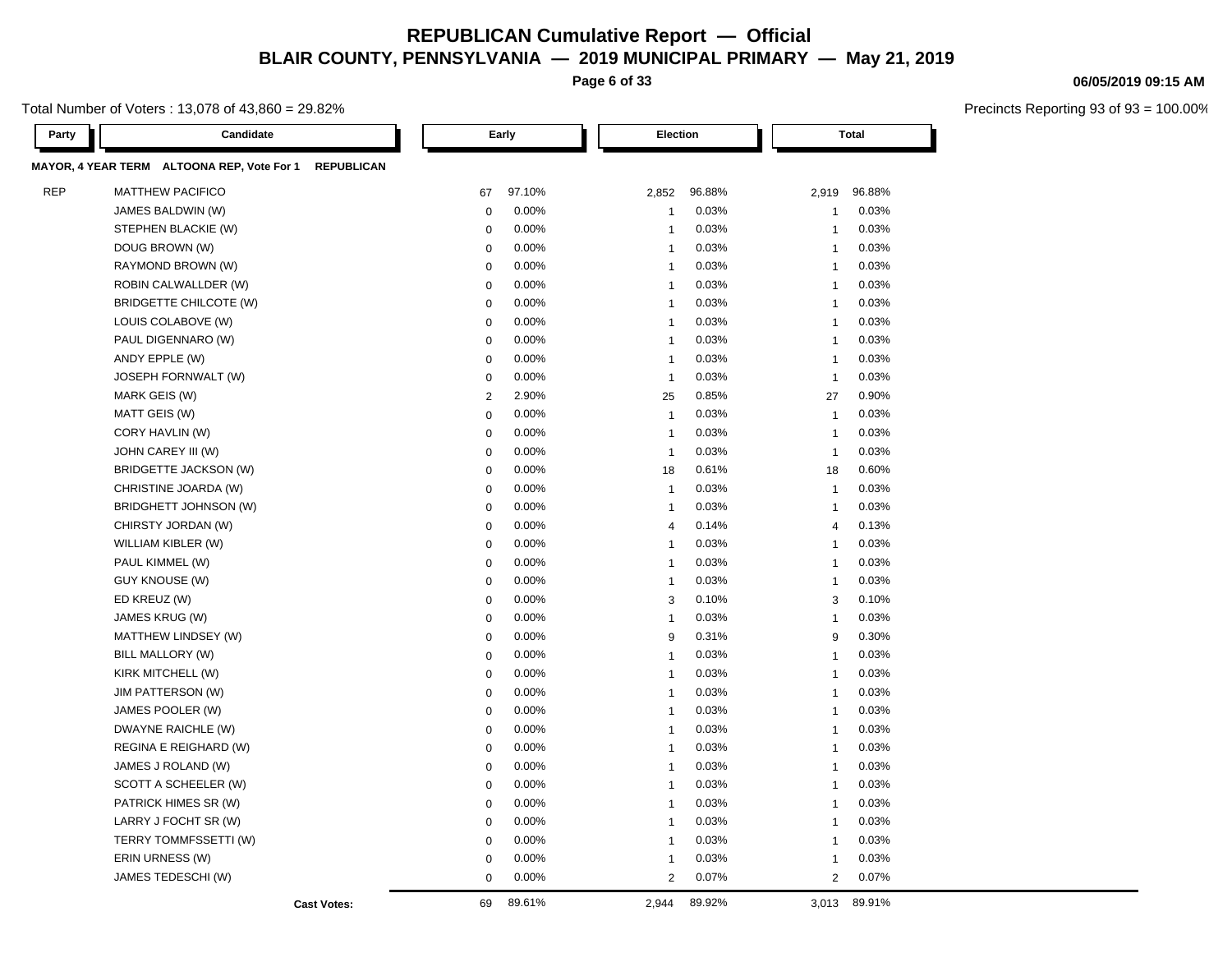**Page 7 of 33**

#### **06/05/2019 09:15 AM**

| Total Number of Voters: 13,078 of 43,860 = 29.82% |                                                              |             |         |                |        |                |              | Precincts Reporting 93 of 93 = |
|---------------------------------------------------|--------------------------------------------------------------|-------------|---------|----------------|--------|----------------|--------------|--------------------------------|
| Party                                             | Candidate                                                    |             | Early   | Election       |        |                | <b>Total</b> |                                |
|                                                   | Over Votes:                                                  | 0           | 0.00%   | 0              | 0.00%  | 0              | 0.00%        |                                |
|                                                   | <b>Under Votes:</b>                                          | 8           | 10.39%  | 330            | 10.08% | 338            | 10.09%       |                                |
|                                                   | CITY COUNCIL, 4 YEAR TERM ALTOONA REP, Vote For 2 REPUBLICAN |             |         |                |        |                |              |                                |
| <b>REP</b>                                        | JOSEPH ALAN CARPER                                           | 54          | 50.00%  | 2,576          | 50.83% | 2,630          | 50.81%       |                                |
| <b>REP</b>                                        | SAMANTHA PAULE                                               | 54          | 50.00%  | 2,461          | 48.56% | 2,515          | 48.59%       |                                |
|                                                   | ROGAN ALLEN (W)                                              | $\mathbf 0$ | 0.00%   | $\mathbf{1}$   | 0.02%  | -1             | 0.02%        |                                |
|                                                   | JAMES BALDWIN (W)                                            | $\Omega$    | 0.00%   | $\mathbf{1}$   | 0.02%  | -1             | 0.02%        |                                |
|                                                   | RONALD L BEATTY (W)                                          | $\Omega$    | 0.00%   | 1              | 0.02%  |                | 0.02%        |                                |
|                                                   | JEREMY CHAPLIN (W)                                           | $\mathbf 0$ | 0.00%   | $\overline{1}$ | 0.02%  | -1             | 0.02%        |                                |
|                                                   | MATT DUNIO (W)                                               | $\Omega$    | 0.00%   | $\overline{1}$ | 0.02%  | 1              | 0.02%        |                                |
|                                                   | TERRY FIGART (W)                                             | 0           | 0.00%   | 12             | 0.24%  | 12             | 0.23%        |                                |
|                                                   | MARK FOX (W)                                                 | 0           | 0.00%   | $\mathbf{1}$   | 0.02%  | -1             | 0.02%        |                                |
|                                                   | TOM GERLACH (W)                                              | 0           | 0.00%   | $\mathbf{1}$   | 0.02%  | -1             | 0.02%        |                                |
|                                                   | MATTHEW GINDLESPERGER (W)                                    | $\Omega$    | 0.00%   | $\mathbf{1}$   | 0.02%  |                | 0.02%        |                                |
|                                                   | DORIS GRIMM (W)                                              | 0           | 0.00%   | $\mathbf{1}$   | 0.02%  | -1             | 0.02%        |                                |
|                                                   | MICHAEL HAIRE (W)                                            | 0           | 0.00%   | $\mathbf{1}$   | 0.02%  |                | 0.02%        |                                |
|                                                   | JOE HOFF (W)                                                 | 0           | 0.00%   | $\mathbf{1}$   | 0.02%  | 1              | 0.02%        |                                |
|                                                   | LEISA KYLE (W)                                               | $\mathbf 0$ | 0.00%   | $\mathbf{1}$   | 0.02%  |                | 0.02%        |                                |
|                                                   | DONALD MAST (W)                                              | 0           | 0.00%   | $\mathbf{1}$   | 0.02%  | -1             | 0.02%        |                                |
|                                                   | <b>VALLI MCKNIGHT (W)</b>                                    | $\mathbf 0$ | 0.00%   | $\mathbf{1}$   | 0.02%  |                | 0.02%        |                                |
|                                                   | NATALIE REED (W)                                             | 0           | 0.00%   | $\mathbf{1}$   | 0.02%  | -1             | 0.02%        |                                |
|                                                   | WILLIAM E ROBERTS (W)                                        | 0           | 0.00%   | $\mathbf{1}$   | 0.02%  |                | 0.02%        |                                |
|                                                   | LARRY J FOCHT SR (W)                                         | 0           | 0.00%   | $\mathbf{1}$   | 0.02%  | -1             | 0.02%        |                                |
|                                                   | BOB WEIR (W)                                                 | $\mathbf 0$ | 0.00%   | $\mathbf{1}$   | 0.02%  |                | 0.02%        |                                |
|                                                   | JIM WOOMER (W)                                               | 0           | 0.00%   | $\mathbf{1}$   | 0.02%  | -1             | 0.02%        |                                |
|                                                   | <b>Cast Votes:</b>                                           | 108         | 70.13%  | 5,068          | 77.40% | 5,176          | 77.23%       |                                |
|                                                   | Over Votes:                                                  | 0           | 0.00%   | 0              | 0.00%  | 0              | 0.00%        |                                |
|                                                   | <b>Under Votes:</b>                                          | 46          | 29.87%  | 1,480          | 22.60% | 1,526          | 22.77%       |                                |
|                                                   | SUPERVISOR, 6 YEAR TERM ALLEGHENY REP, Vote For 1 REPUBLICAN |             |         |                |        |                |              |                                |
| <b>REP</b>                                        | FRED N IMLER II                                              | 36          | 100.00% | 616            | 99.19% | 652            | 99.24%       |                                |
|                                                   | THOMAS FEDESCO (W)                                           | $\mathbf 0$ | 0.00%   | $\overline{2}$ | 0.32%  | $\overline{2}$ | 0.30%        |                                |
|                                                   | TIMOTHY B BROWN (W)                                          | 0           | 0.00%   | $\mathbf{1}$   | 0.16%  | $\mathbf{1}$   | 0.15%        |                                |
|                                                   | JENNIFER EGER (W)                                            | 0           | 0.00%   | $\mathbf{1}$   | 0.16%  | -1             | 0.15%        |                                |
|                                                   | JOHN SNYDER (W)                                              | 0           | 0.00%   | $\mathbf{1}$   | 0.16%  | -1             | 0.15%        |                                |
|                                                   | <b>Cast Votes:</b>                                           | 36          | 97.30%  | 621            | 88.84% | 657            | 89.27%       |                                |
|                                                   | <b>Over Votes:</b>                                           | 0           | 0.00%   | $\mathbf 0$    | 0.00%  | $\Omega$       | 0.00%        |                                |
|                                                   | <b>Under Votes:</b>                                          | 1           | 2.70%   | 78             | 11.16% | 79             | 10.73%       |                                |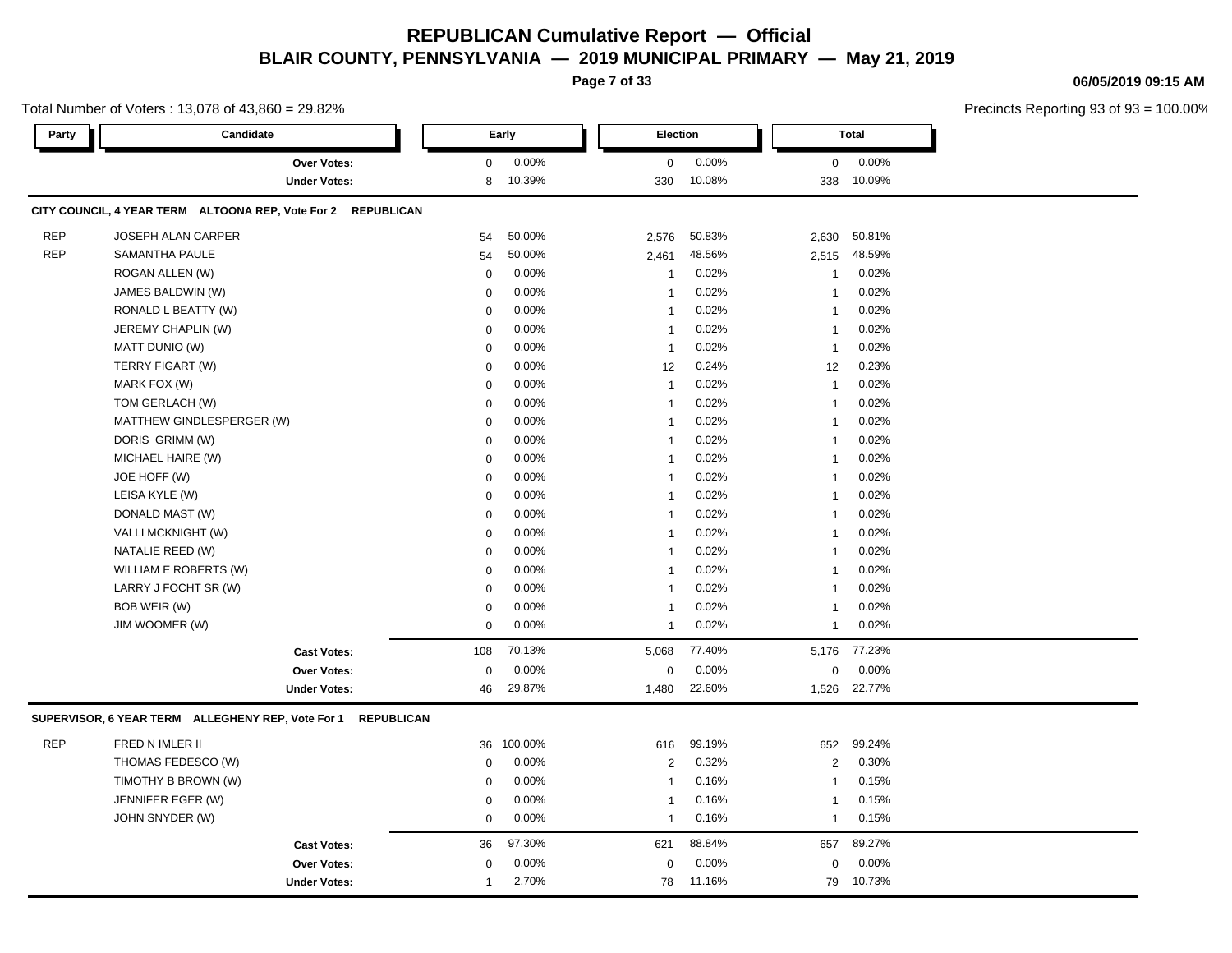**Page 8 of 33**

Total Number of Voters : 13,078 of 43,860 = 29.82%

**Party Candidate Early Election Total AUDITOR, 6 YEAR TERM ALLEGHENY REP, Vote For 1 REPUBLICAN** No Candidate Filed (W)  $0.00\%$  0.00% 0 0.00% 0 0.00% 0 0.00% 0 0.00% 0 0.00% 0 0.00% 0 0.00% 0 0.00% 0 0.00% 0 0.00% 0 0.00% 0 0.00% 0 0.00% 0 0.00% 0 0.00% 0 0.00% 0 0.00% 0 0.00% 0 0.00% 0 0.00% 0 0.00% 0 0.00% 0 0.00% CHRISTOPHER IACHINI (W) 0 0.00% 2 9.09% 2 8.70% RICHARD MCKEON (W) 0 0.00% 2 9.09% 2 8.70% WILLIAM MARKLEY (W) 0 0.00% 2 9.09% 2 8.70% KIM ALBRIGHT (W) 0 0.00% 1 4.55% 1 4.35% KIM BERG (W) 0 0.00% 4 18.18% 4 17.39% AIDAN BOUCHARD (W)  $0.00\%$  1 4.55% 1 4.35% 1 4.35% JOSH BRUMBAUGH (W) 0 0.00% 1 4.55% 1 4.35% Jim Carothers (W) 1 100.00% 0 0.00% 1 4.35% DONALD CONNER (W) 0 0.00% 1 4.55% 1 4.35% JENIFER EGER (W) 0 0.00% 1 4.55% 1 4.35% AL IMLER (W) 0 0.00% 1 4.55% 1 4.35% MARY MACDONALD (W) 0 0.00% 1 4.55% 1 4.35% AUGUST MUSCATELLI (W)  $0.00\%$  1 4.55% 1 4.35% AUSTIN SAUGER (W) 0 0.00% 1 4.55% 1 4.35% SHERRIERUPP (W) 0 0.00% 1 4.55% 1 4.35% MAUREEN C SMITH (W) 0 0.00% 1 4.55% 1 4.35% LISA SPANGLER (W) 0 0.00% 1 4.55% 1 4.35% **Cast Votes:** 1 2.70% 22 3.15% 23 3.13% **Over Votes:** 0 0.00% Under Votes: 36 97.30% 0.00% 0 677 96.85% 677 713 96.85% 96.88% 0.00% 0 0.00% **COUNCIL, 4 YEAR TERM ALLEGHENY 4 THB REP, Vote For 2 REPUBLICAN** No Candidate Filed (W)  $0.00\%$  0.00% 0 0.00% 0 0.00% 0 0.00% RICHARD ERCULIANI II (W)  $0.00\%$  1 50.00% 1 50.00% 1 50.00% 1 50.00% SCOTT KOCHARA (W) 0 0.00% 1 50.00% 1 50.00% **Cast Votes:** 0 0.00% 2 20.00% 2 20.00% **Over Votes:** 0 0.00% **Under Votes:** 0 0.00% 0 8 80.00% 8 8 80.00% 80.00% 0.00% 0 0.00% **TAX COLLECTOR, 2 YEAR UNEXPIRED TERM ALLEGHENY 4 THB REP, Vote For 1 REPUBLICAN** No Candidate Filed (W) 0 0.00% 0 0.00% 0 0.00% MALINDA KIDDY (W) 0 0.00% 1 100.00% 1 100.00% **Cast Votes:** 0 0.00% 1 20.00% 1 20.00% **Over Votes:** 0 0.00% **Under Votes:** 0 0.00% 0 4 80.00% 4 4 80.00% 80.00%0.00% 0 0.00%

#### **06/05/2019 09:15 AM**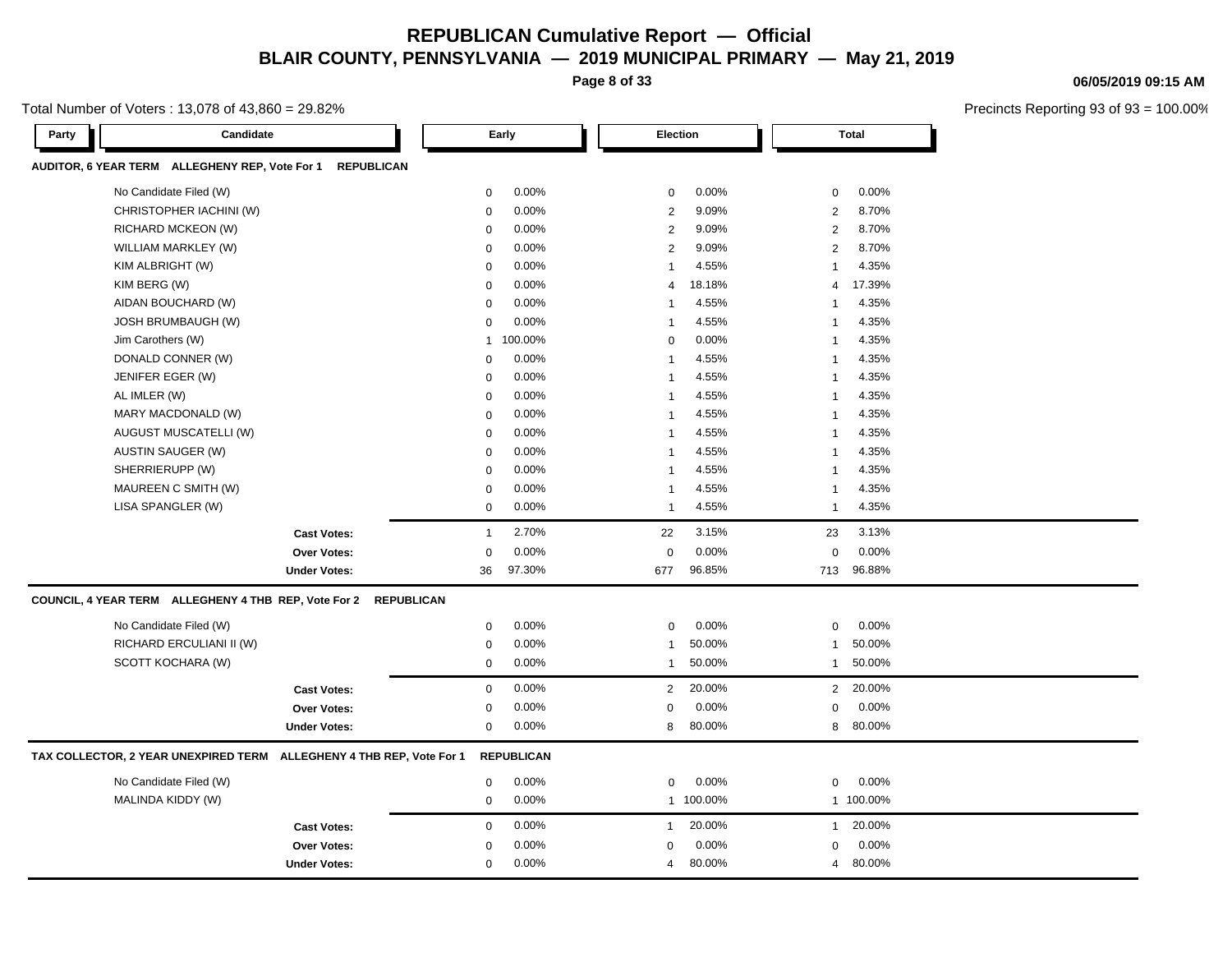**Page 9 of 33**

**06/05/2019 09:15 AM**

|            | Total Number of Voters: 13,078 of 43,860 = 29.82%        |                     |              |           |                |        |                |              | Precincts Reporting 93 of 93 |
|------------|----------------------------------------------------------|---------------------|--------------|-----------|----------------|--------|----------------|--------------|------------------------------|
| Party      | Candidate                                                |                     |              | Early     | Election       |        |                | <b>Total</b> |                              |
|            | SUPERVISOR, 6 YEAR TERM ANTIS REP, Vote For 2 REPUBLICAN |                     |              |           |                |        |                |              |                              |
| <b>REP</b> | CHARLES M CARACCIOLO II                                  |                     | 6            | 60.00%    | 506            | 49.22% | 512            | 49.33%       |                              |
| <b>REP</b> | <b>TIMOTHY MERCER</b>                                    |                     | 4            | 40.00%    | 519            | 50.49% | 523            | 50.39%       |                              |
|            | RANDY RYDBOM (W)                                         |                     | 0            | 0.00%     | $\mathbf 1$    | 0.10%  | $\mathbf 1$    | 0.10%        |                              |
|            | MELANIE SHILDT (W)                                       |                     | $\mathbf 0$  | 0.00%     | -1             | 0.10%  | $\mathbf 1$    | 0.10%        |                              |
|            | MATT WEBRECK (W)                                         |                     | $\mathbf{0}$ | 0.00%     | $\overline{1}$ | 0.10%  | $\mathbf{1}$   | 0.10%        |                              |
|            |                                                          | <b>Cast Votes:</b>  | 10           | 55.56%    | 1,028          | 77.88% | 1,038          | 77.58%       |                              |
|            |                                                          | Over Votes:         | 0            | 0.00%     | $\mathbf 0$    | 0.00%  | $\mathbf 0$    | 0.00%        |                              |
|            |                                                          | <b>Under Votes:</b> | 8            | 44.44%    | 292            | 22.12% | 300            | 22.42%       |                              |
|            | AUDITOR, 6 YEAR TERM ANTIS REP, Vote For 1 REPUBLICAN    |                     |              |           |                |        |                |              |                              |
|            | No Candidate Filed (W)                                   |                     | 0            | 0.00%     | $\mathbf 0$    | 0.00%  | $\mathbf 0$    | 0.00%        |                              |
|            | RICHARD WIGMAN (W)                                       |                     | 0            | 0.00%     | 2              | 22.22% | $\overline{2}$ | 22.22%       |                              |
|            | MATT HORNBERGER (W)                                      |                     | 0            | 0.00%     | $\mathbf 1$    | 11.11% | $\mathbf{1}$   | 11.11%       |                              |
|            | JEFF MAYERS (W)                                          |                     | 0            | 0.00%     | $\mathbf 1$    | 11.11% |                | 1 11.11%     |                              |
|            | JOE MERRILL (W)                                          |                     | $\mathbf 0$  | 0.00%     | $\overline{1}$ | 11.11% |                | 1 11.11%     |                              |
|            | JEFF PLUMMER (W)                                         |                     | $\mathbf 0$  | 0.00%     | $\overline{1}$ | 11.11% |                | 1 11.11%     |                              |
|            | SHAWN SHAULIS (W)                                        |                     | $\mathbf 0$  | 0.00%     | $\mathbf{1}$   | 11.11% |                | 1 11.11%     |                              |
|            | BOB SMITH (W)                                            |                     | 0            | 0.00%     | $\mathbf 1$    | 11.11% |                | 1 11.11%     |                              |
|            | DAN THOMAS (W)                                           |                     | 0            | 0.00%     | $\mathbf{1}$   | 11.11% |                | 1 11.11%     |                              |
|            |                                                          | <b>Cast Votes:</b>  | $\mathbf{0}$ | 0.00%     | 9              | 1.36%  | 9              | 1.35%        |                              |
|            |                                                          | Over Votes:         | $\mathbf 0$  | 0.00%     | $\mathbf 0$    | 0.00%  | $\Omega$       | 0.00%        |                              |
|            |                                                          | <b>Under Votes:</b> | 9            | 100.00%   | 651            | 98.64% | 660            | 98.65%       |                              |
|            | AUDITOR, 2 YEAR UNEXPIRED TERM ANTIS REP, Vote For 1     | <b>REPUBLICAN</b>   |              |           |                |        |                |              |                              |
|            | No Candidate Filed (W)                                   |                     | 0            | 0.00%     | $\mathbf 0$    | 0.00%  | $\mathbf 0$    | 0.00%        |                              |
|            | MARY GALLAGHER (W)                                       |                     | $\mathbf 0$  | 0.00%     | $\overline{1}$ | 25.00% | 1              | 25.00%       |                              |
|            | JEFF MAYERS (W)                                          |                     | $\mathbf 0$  | 0.00%     | $\overline{1}$ | 25.00% | $\mathbf 1$    | 25.00%       |                              |
|            | SHAWN SHAULIS (W)                                        |                     | 0            | 0.00%     | $\mathbf 1$    | 25.00% | $\mathbf 1$    | 25.00%       |                              |
|            | DAN THOMAS (W)                                           |                     | $\mathbf{0}$ | 0.00%     | $\overline{1}$ | 25.00% | $\mathbf{1}$   | 25.00%       |                              |
|            |                                                          | <b>Cast Votes:</b>  | 0            | 0.00%     | 4              | 0.61%  | $\overline{4}$ | 0.60%        |                              |
|            |                                                          | Over Votes:         | $\mathbf 0$  | 0.00%     | $\mathbf 0$    | 0.00%  | $\mathbf 0$    | 0.00%        |                              |
|            |                                                          | <b>Under Votes:</b> |              | 9 100.00% | 656            | 99.39% | 665            | 99.40%       |                              |
|            |                                                          |                     |              |           |                |        |                |              |                              |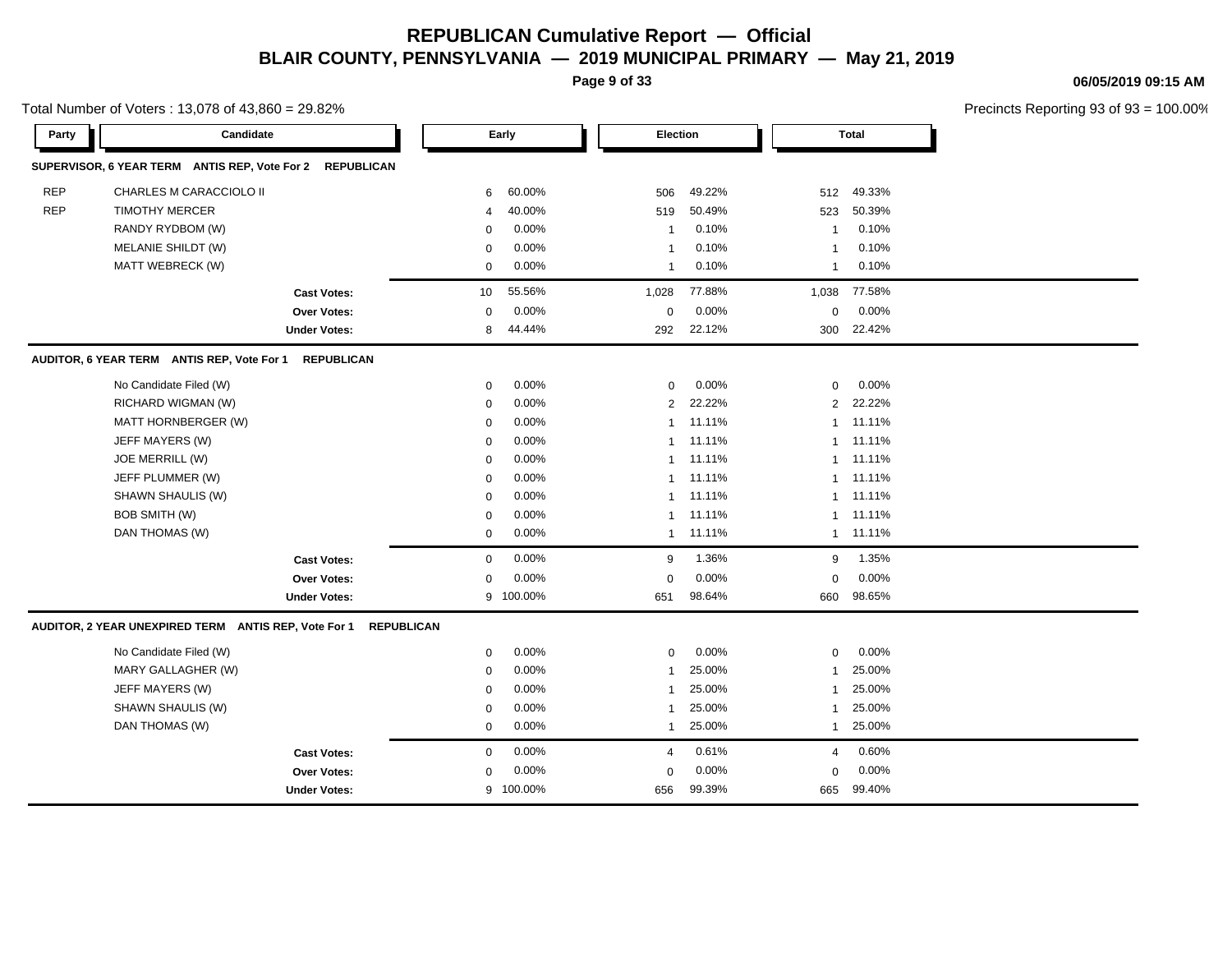**Page 10 of 33**

Total Number of Voters : 13,078 of 43,860 = 29.82%

**Party Candidate Early Election Total COUNCIL, 4 YEAR TERM BELLWOOD REP, Vote For 3 REPUBLICAN** No Candidate Filed (W)  $0.00\%$  0.00% 0 0.00% 0 0.00% 0 0.00% RICHARD BACON (W) 0 0.00% 16 37.21% 16 37.21% JAMES BILKA (W) 0 0.00% 1 2.33% 1 2.33% SEAN CLAPPER (W) 0 0.00% 1 2.33% 1 2.33% JOHN V FINAMORE (W) 8 2.33% 1 2.33% 1 2.33% 1 2.33% 1 2.33% 1 2.33% 1 2.33% 1 2.33% 1 2.33% 1 2.33% 1 2.33% 1 2.33% 1 2.33% 1 2.33% 1 2.33% 1 2.33% 1 2.33% 1 2.33% 1 2.33% 1 2.33% 1 2.33% 1 2.33% 1 2.33% 1 2.33% 1 2.33% 1 DAVID SNYDER JR (W) 10 23.26% 10 23.26% 10 23.26% 10 23.26% 10 23.26% 10 23.26% 10 23.26% 10 23.26% 10 23.26% 10 23.26% 10 23.26% 10 23.26% 10 23.26% 10 23.26% 10 23.26% 10 23.26% 10 23.26% 10 23.26% 10 23.26% 10 23.26% 10 SHANNON MCCAULLEY (W) 0 0.00% 1 2.33% 1 2.33% LATECIA MCCAULLEY (W) 0 0.00% 1 2.33% 1 2.33% BRION MCCAULLEY (W) 0 0.00% 1 2.33% 1 2.33% ALEXANDER MCCAULLEY (W) 0 0.00% 1 2.33% 1 2.33% JEFFERY PLUMMER (W) 0 0.00% 2 4.65% 2 4.65% CAMERON PICKENS (W) 1 2.33% 1 2.33% 1 2.33% 1 2.33% JON C RUSSIN (W) 0 0.00% 1 2.33% 1 2.33% JUDY SHELOW (W) 0 0.00% 1 2.33% 1 2.33% RANDALL SHOWALTER (W) 0 0.00% 1 2.33% 1 2.33% DAVID SNYDER (W) 0 0.00% 3 6.98% 3 6.98% DANNY TERMIN (W) 0 0.00% 1 2.33% 1 2.33% **Cast Votes:** 0 0.00% 43 8.58% 43 8.53% **Over Votes:** 0 0.00% **Under Votes:** 0.00% 0 100.00% 458 461 91.42% 91.47% 0.00% 0 0.00% **COUNCIL, 2 YEAR UNEXPIRED TERM BELLWOOD REP, Vote For 1 REPUBLICAN** No Candidate Filed (W)  $0.00\%$  0.00% 0 0.00% 0 0.00% 0 0.00% KATHY DIETZEL (W) 0 0.00% 1 25.00% 1 25.00% DONALD MCCAULLEY (W) 0 0.00% 1 25.00% 1 25.00% BRION MCCAULLEY (W) 0 0.00% 1 25.00% 1 25.00% JEFFREY PLUMMER (W) 0 0.00% 1 25.00% 1 25.00% **Cast Votes:** 0 0.00% 4 2.40% 4 2.38% **Over Votes:** 0 **Under Votes:** 0.00% 1 100.00% 163 97.60%  $0.00%$  163 164 97.60% 97.62% 0.00% 0 0.00% **SUPERVISOR, 6 YEAR TERM BLAIR REP, Vote For 1 REPUBLICAN** REP NICOLE LYNN GERMAUX 4 50.00% 333 64.04% 337 63.83% REP ROBIN L CADWALLADER 4 50.00% 186 35.77% 190 35.98% MICHAEL ROUTCH (W)  $0.00\%$  1 0.19% 1 0.19% 1 0.19% **Cast Votes:** 8 66.67% 520 86.52% 528 86.13% **Over Votes:** 0 0.00% **Under Votes:** 4 0.00% 0 81 13.48% 81 85 13.48% 13.87%0.00% 0 0.00%

#### **06/05/2019 09:15 AM**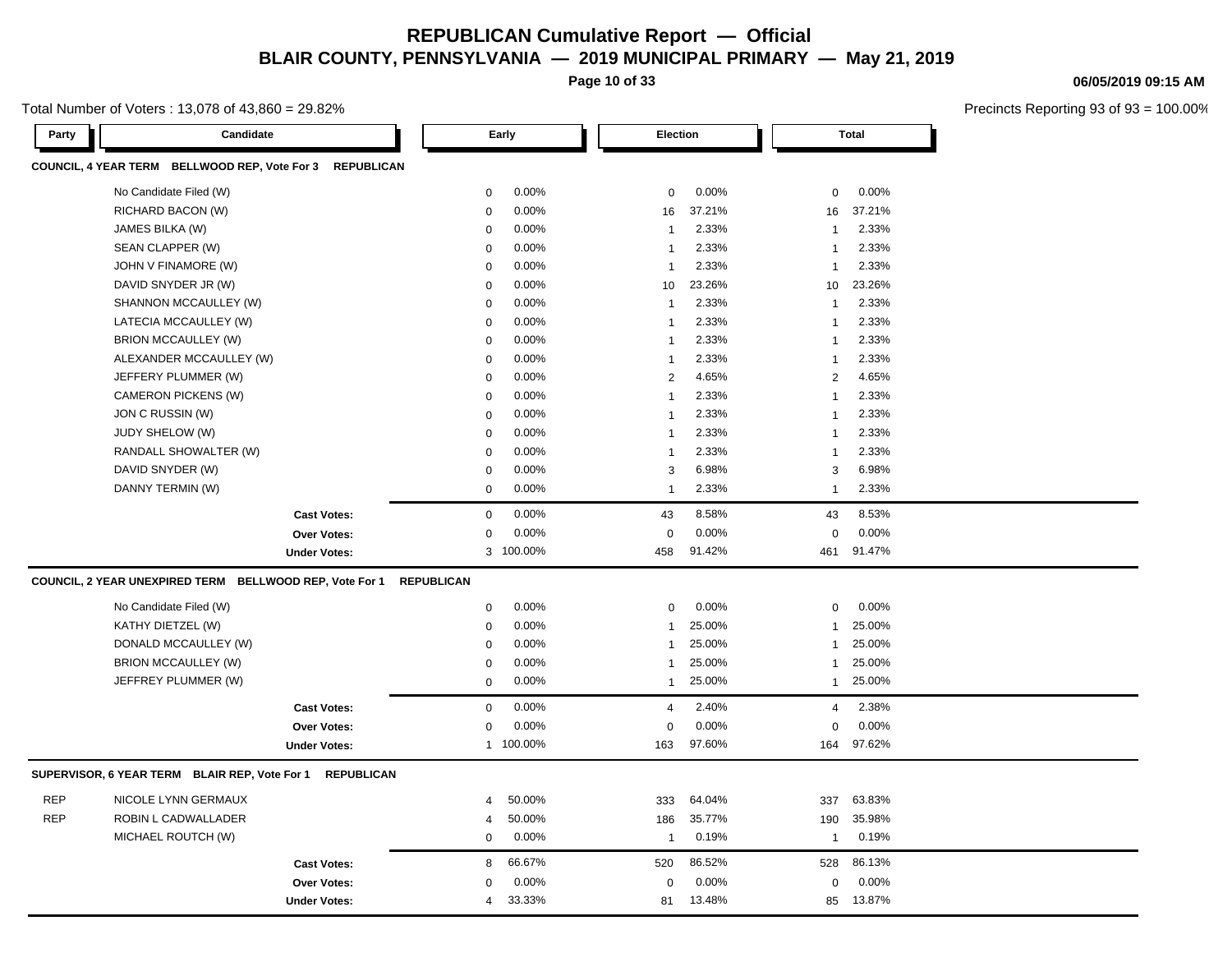**Page 11 of 33**

Total Number of Voters : 13,078 of 43,860 = 29.82%

**Party Candidate Early Election Total AUDITOR, 6 YEAR TERM BLAIR REP, Vote For 1 REPUBLICAN** No Candidate Filed (W)  $0.00\%$  0.00% 0 0.00% 0 0.00% 0 0.00% 0 0.00% 0 0.00% 0 0.00% 0 0.00% 0 0.00% 0 0.00% 0 0.00% 0 0.00% 0 0.00% 0 0.00% 0 0.00% 0 0.00% 0 0.00% 0 0.00% 0 0.00% 0 0.00% 0 0.00% 0 0.00% 0 0.00% 0 0.00% LAURA BURKE (W) 0 0.00% 1 11.11% 1 11.11% PALMER BROWN (W) 1 11.11% 1 11.11% 1 11.11% 1 11.11% 1 11.11% 1 11.11% 1 11.11% 1 11.11% 1 11.11% 1 11.11% 1 1 SCOTT BUCHANAN (W)  $0.00\%$  1 11.11% 1 11.11% 1 11.11% BRANDON BURNS (W) 0 0.00% 1 11.11% 1 11.11% CHRISTIAN JOHNSON (W)  $0.00\%$  1 11.11% 1 11.11% 1 11.11% JOE MORGAN (W) 0 0.00% 1 11.11% 1 11.11% MARINA MOSES (W) 0 0.00% 1 11.11% 1 11.11% TIMOTHY SHAW (W) 0 0.00% 1 11.11% 1 11.11% KENNETH SNYDER (W) 11.11% 10 11.11% 11.11% 11.11% 11.11% 11.11% 11.11% 11.11% 11.11% 11.11% 11.11% 1 **Cast Votes:** 0 0.00% 9 1.50% 9 1.47% **Over Votes:** 0 0.00% **Under Votes:** 12 100.00% 0.00% 0 592 604 98.50% 98.53% 0.00% 0 0.00% **AUDITOR, 2 YEAR UNEXPIRED TERM BLAIR REP, Vote For 1 REPUBLICAN** No Candidate Filed (W)  $0.00\%$  0.00% 0 0.00% 0 0.00% 0 0.00% CHRISTIAN JOHNSON (W)  $0.00\%$  0.00% 3 50.00% 3 50.00% 3 50.00% LAURA BURKE (W) 0 0.00% 1 16.67% 1 16.67% DUANE BILLOTTE (W) 16.67% 1 16.67% 1 16.67% 1 16.67% 1 16.67% 1 16.67% 1 16.67% 1 16.67% 1 16.67% 1 16.67% 1 1 BRANDON BURNS (W) 0 0.00% 1 16.67% 1 16.67% **Cast Votes:** 0 0.00% 6 1.00% 6 0.98% **Over Votes:** 0 **Under Votes:** 12 100.00% 0.00% 0 595 607 99.00% 99.02% 0.00% 0 0.00% **SUPERVISOR, 6 YEAR TERM CATHARINE REP, Vote For 1 REPUBLICAN** REP MICHAEL L FAY 0 0.00% 28 20.59% 28 20.59% REP RALPH F RISPOLI 0 0.00% 101 74.26% 101 74.26% WILLIAM J BIGELOW (W) 0 0.00% 3 2.21% 3 2.21% MICHAEL BRESLIN (W) 0 0.00% 1 0.74% 1 0.74% WAYNE GROVE (W) 0 0.00% 1 0.74% 1 0.74% MIKE NORRIS (W) 0 0.00% 1 0.74% 1 0.74% ARIANNE WADDINGTON (W) 1 0.74% 1 0.74% 1 0.74% 1 0.74% 1 0.74% **Cast Votes:** 0 0.00% 136 95.10% 136 95.10% **Over Votes:** 0 0.00% **Under Votes:** 0 0.00% 0 7 4.90% 7 4.90% 7 4.90% 0.00% 0 4.90% 4.90%0.00%

#### **06/05/2019 09:15 AM**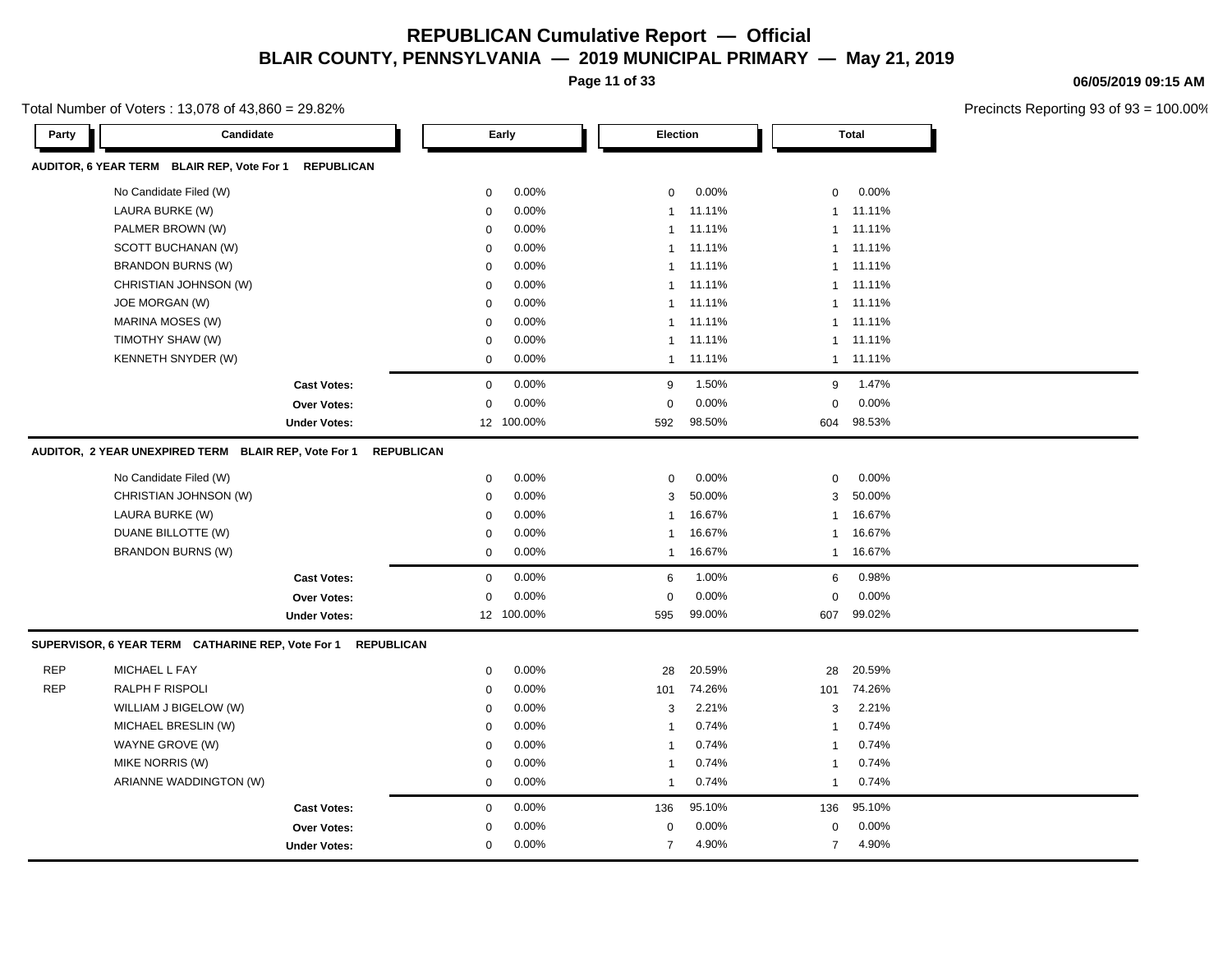**Page 12 of 33**

**06/05/2019 09:15 AM**

| Total Number of Voters: 13,078 of 43,860 = 29.82% |                                                            |                     |                   |         | Precincts Reporting 93 of 93 = 100.00% |           |                          |  |
|---------------------------------------------------|------------------------------------------------------------|---------------------|-------------------|---------|----------------------------------------|-----------|--------------------------|--|
| Party                                             | Candidate                                                  |                     |                   | Early   | Election                               |           | <b>Total</b>             |  |
|                                                   | AUDITOR, 6 YEAR TERM CATHARINE REP, Vote For 1             | <b>REPUBLICAN</b>   |                   |         |                                        |           |                          |  |
|                                                   | No Candidate Filed (W)                                     |                     | 0                 | 0.00%   | $\mathbf 0$                            | 0.00%     | 0.00%<br>$\mathbf 0$     |  |
|                                                   | DAREN BRUBAKER (W)                                         |                     | 0                 | 0.00%   | -1                                     | 50.00%    | 50.00%<br>$\mathbf{1}$   |  |
|                                                   | DAWN POSTLES (W)                                           |                     | 0                 | 0.00%   | $\mathbf{1}$                           | 50.00%    | 50.00%<br>$\mathbf{1}$   |  |
|                                                   |                                                            | <b>Cast Votes:</b>  | $\mathbf 0$       | 0.00%   | 2                                      | 1.40%     | 1.40%<br>$\overline{2}$  |  |
|                                                   |                                                            | Over Votes:         | $\mathbf 0$       | 0.00%   | $\mathbf 0$                            | 0.00%     | 0.00%<br>$\mathbf 0$     |  |
|                                                   |                                                            | <b>Under Votes:</b> | 0                 | 0.00%   | 141                                    | 98.60%    | 98.60%<br>141            |  |
|                                                   | AUDITOR, 4 YEAR UNEXPIRED TERM CATHARINE REP, Vote For 1   |                     | <b>REPUBLICAN</b> |         |                                        |           |                          |  |
|                                                   | No Candidate Filed (W)                                     |                     | $\mathbf 0$       | 0.00%   | 0                                      | 0.00%     | 0.00%<br>0               |  |
|                                                   | LOUIS BRENNAMEN (W)                                        |                     | 0                 | 0.00%   |                                        | 1 100.00% | 1 100.00%                |  |
|                                                   |                                                            | <b>Cast Votes:</b>  | $\mathbf 0$       | 0.00%   | $\overline{1}$                         | 0.70%     | 0.70%<br>$\mathbf{1}$    |  |
|                                                   |                                                            | Over Votes:         | $\mathbf{0}$      | 0.00%   | $\mathbf 0$                            | 0.00%     | 0.00%<br>$\mathbf 0$     |  |
|                                                   |                                                            | <b>Under Votes:</b> | 0                 | 0.00%   | 142                                    | 99.30%    | 142 99.30%               |  |
|                                                   | MAYOR, 4 YEAR TERM DUNCANSVILLE REP, Vote For 1 REPUBLICAN |                     |                   |         |                                        |           |                          |  |
|                                                   | No Candidate Filed (W)                                     |                     | 0                 | 0.00%   | 0                                      | 0.00%     | 0.00%<br>$\mathbf 0$     |  |
|                                                   | NICOLE ESTEP (W)                                           |                     | $\mathbf{0}$      | 0.00%   | 3                                      | 15.79%    | 15.00%<br>3              |  |
|                                                   | BRIAN KETNER (W)                                           |                     | $\mathbf{1}$      | 100.00% | 2                                      | 10.53%    | 15.00%<br>3              |  |
|                                                   | BRIAN KANTNER (W)                                          |                     | 0                 | 0.00%   | -1                                     | 5.26%     | 5.00%<br>1               |  |
|                                                   | BOB MURRBY (W)                                             |                     | $\mathbf{0}$      | 0.00%   | -1                                     | 5.26%     | 5.00%<br>1               |  |
|                                                   | BILL ADAMS (W)                                             |                     | 0                 | 0.00%   | -1                                     | 5.26%     | 5.00%<br>1               |  |
|                                                   | <b>KEN DAVIS (W)</b>                                       |                     | 0                 | 0.00%   | -1                                     | 5.26%     | 5.00%<br>$\mathbf{1}$    |  |
|                                                   | BRANDON DODSON (W)                                         |                     | 0                 | 0.00%   | -1                                     | 5.26%     | 5.00%<br>$\mathbf{1}$    |  |
|                                                   | LLOYD FORSHEY (W)                                          |                     | $\mathbf 0$       | 0.00%   | 2                                      | 10.53%    | 10.00%<br>$\overline{2}$ |  |
|                                                   | <b>GERALD GARDNER (W)</b>                                  |                     | $\Omega$          | 0.00%   | -1                                     | 5.26%     | 5.00%<br>$\mathbf{1}$    |  |
|                                                   | <b>GEORGE HENRY (W)</b>                                    |                     | 0                 | 0.00%   | -1                                     | 5.26%     | 5.00%<br>$\mathbf{1}$    |  |
|                                                   | MATT LINDSEY (W)                                           |                     | $\mathbf 0$       | 0.00%   | -1                                     | 5.26%     | 5.00%<br>1               |  |
|                                                   | SHAWN LLOYD (W)                                            |                     | 0                 | 0.00%   | -1                                     | 5.26%     | 5.00%<br>1               |  |
|                                                   | <b>JOHN SMITH (W)</b>                                      |                     | $\mathbf 0$       | 0.00%   | -1                                     | 5.26%     | 5.00%<br>1               |  |
|                                                   | MARK STEPHENS (W)                                          |                     | 0                 | 0.00%   | -1                                     | 5.26%     | 5.00%<br>-1              |  |
|                                                   | KEVIN SWISHER (W)                                          |                     | 0                 | 0.00%   | $\overline{1}$                         | 5.26%     | 5.00%<br>-1              |  |
|                                                   |                                                            | <b>Cast Votes:</b>  | $\mathbf{1}$      | 33.33%  | 19                                     | 12.26%    | 12.66%<br>20             |  |
|                                                   |                                                            | Over Votes:         | $\Omega$          | 0.00%   | $\mathbf 0$                            | 0.00%     | 0.00%<br>$\mathbf 0$     |  |
|                                                   |                                                            | <b>Under Votes:</b> | $\overline{2}$    | 66.67%  | 136                                    | 87.74%    | 138 87.34%               |  |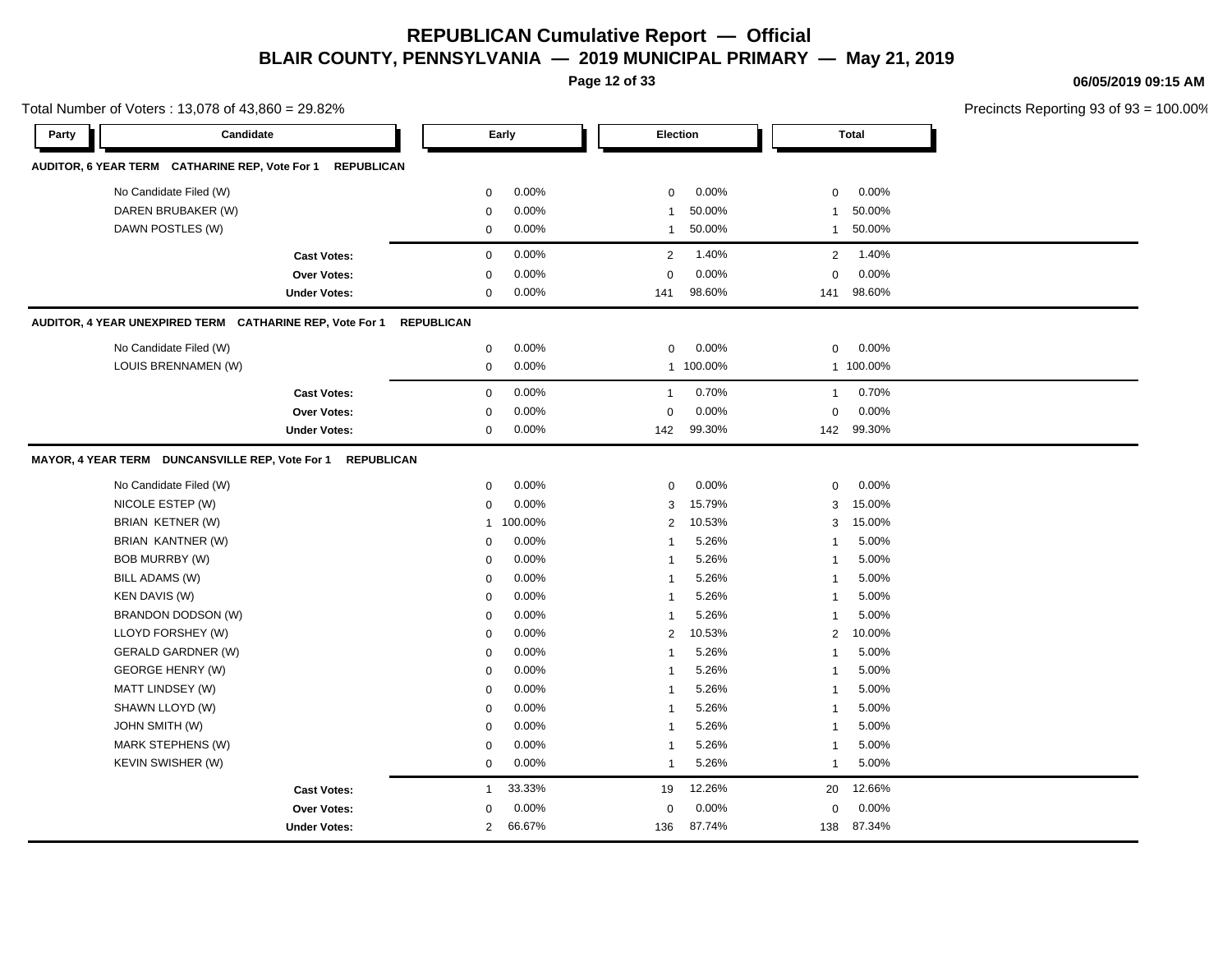**Page 13 of 33**

**06/05/2019 09:15 AM**

|            | Total Number of Voters: 13,078 of 43,860 = 29.82%            |                              |                |                   |                          |        |                |              | Precincts Reporting 93 of 9 |
|------------|--------------------------------------------------------------|------------------------------|----------------|-------------------|--------------------------|--------|----------------|--------------|-----------------------------|
| Party      | Candidate                                                    |                              |                | Early             | Election                 |        |                | <b>Total</b> |                             |
|            | COUNCIL, 4 YEAR TERM DUNCANSVILLE REP, Vote For 2 REPUBLICAN |                              |                |                   |                          |        |                |              |                             |
| <b>REP</b> | DONALD T DETRICK JR                                          |                              | $\overline{2}$ | 50.00%            | 109                      | 52.66% | 111            | 52.61%       |                             |
| <b>REP</b> | DAVID M SHAW                                                 |                              | $\mathbf 1$    | 25.00%            | 89                       | 43.00% | 90             | 42.65%       |                             |
|            | Brandi Lucas (W)                                             |                              | $\mathbf 1$    | 25.00%            | 3                        | 1.45%  | $\overline{4}$ | 1.90%        |                             |
|            | KEN DAVIS (W)                                                |                              | $\mathbf 0$    | 0.00%             | $\overline{\phantom{a}}$ | 0.48%  | - 1            | 0.47%        |                             |
|            | NICOLE ESTEP (W)                                             |                              | $\mathbf 0$    | 0.00%             | 2                        | 0.97%  | 2              | 0.95%        |                             |
|            | MICHAEL HARRIS (W)                                           |                              | $\mathbf 0$    | 0.00%             | $\overline{2}$           | 0.97%  | $\overline{2}$ | 0.95%        |                             |
|            | JAMI PROSSER (W)                                             |                              | $\mathbf 0$    | 0.00%             | $\overline{\mathbf{1}}$  | 0.48%  | $\overline{1}$ | 0.47%        |                             |
|            |                                                              | <b>Cast Votes:</b>           | 4              | 66.67%            | 207                      | 66.77% | 211            | 66.77%       |                             |
|            |                                                              | Over Votes:                  | $\mathbf 0$    | 0.00%             | $\mathbf 0$              | 0.00%  | 0              | 0.00%        |                             |
|            |                                                              | <b>Under Votes:</b>          | 2              | 33.33%            | 103                      | 33.23% | 105            | 33.23%       |                             |
|            | TAX COLLECTOR, 2 YEAR UNEXPIRED TERM                         | DUNCANSVILLE REP, Vote For 1 |                | <b>REPUBLICAN</b> |                          |        |                |              |                             |
|            | No Candidate Filed (W)                                       |                              | $\mathbf 0$    | 0.00%             | $\mathbf 0$              | 0.00%  | $\mathbf 0$    | 0.00%        |                             |
|            | ALICIA LOBELLO (W)                                           |                              | 1              | 100.00%           | $\overline{2}$           | 28.57% | 3              | 37.50%       |                             |
|            | LISA CREAMER (W)                                             |                              | $\mathbf 0$    | 0.00%             | $\overline{\mathbf{1}}$  | 14.29% | -1             | 12.50%       |                             |
|            | CINDY ESTEP (W)                                              |                              | $\mathbf 0$    | 0.00%             | $\overline{1}$           | 14.29% | $\overline{1}$ | 12.50%       |                             |
|            | REGINA FORSHEY (W)                                           |                              | $\mathbf 0$    | 0.00%             | $\overline{2}$           | 28.57% | $\overline{2}$ | 25.00%       |                             |
|            | <b>BRANDY LEWIS (W)</b>                                      |                              | $\mathbf 0$    | 0.00%             | $\overline{1}$           | 14.29% | $\mathbf{1}$   | 12.50%       |                             |
|            |                                                              | <b>Cast Votes:</b>           | $\mathbf{1}$   | 33.33%            | $\overline{7}$           | 4.52%  | 8              | 5.06%        |                             |
|            |                                                              | <b>Over Votes:</b>           | $\mathbf 0$    | 0.00%             | $\mathbf 0$              | 0.00%  | 0              | 0.00%        |                             |
|            |                                                              | <b>Under Votes:</b>          | 2              | 66.67%            | 148                      | 95.48% | 150            | 94.94%       |                             |
|            | SUPERVISOR, 6 YEAR TERM FRANKSTOWN REP, Vote For 1           | <b>REPUBLICAN</b>            |                |                   |                          |        |                |              |                             |
| <b>REP</b> | JAMES R CALLAHAN                                             |                              | 15             | 48.39%            | 582                      | 53.35% | 597            | 53.21%       |                             |
| <b>REP</b> | JAMES W GROVE                                                |                              | 16             | 51.61%            | 506                      | 46.38% | 522            | 46.52%       |                             |
|            | NICOLE GERMAUX (W)                                           |                              | $\mathbf 0$    | 0.00%             | -1                       | 0.09%  | -1             | 0.09%        |                             |
|            | RICK KARP (W)                                                |                              | 0              | 0.00%             | -1                       | 0.09%  | -1             | 0.09%        |                             |
|            | DAVID KNAB SR (W)                                            |                              | $\mathbf 0$    | 0.00%             | $\overline{\mathbf{1}}$  | 0.09%  | $\overline{1}$ | 0.09%        |                             |
|            |                                                              | <b>Cast Votes:</b>           | 31             | 100.00%           | 1,091                    | 93.01% | 1,122          | 93.19%       |                             |
|            |                                                              | <b>Over Votes:</b>           | 0              | 0.00%             | 0                        | 0.00%  | 0              | 0.00%        |                             |
|            |                                                              | <b>Under Votes:</b>          | $\mathbf 0$    | 0.00%             | 82                       | 6.99%  | 82             | 6.81%        |                             |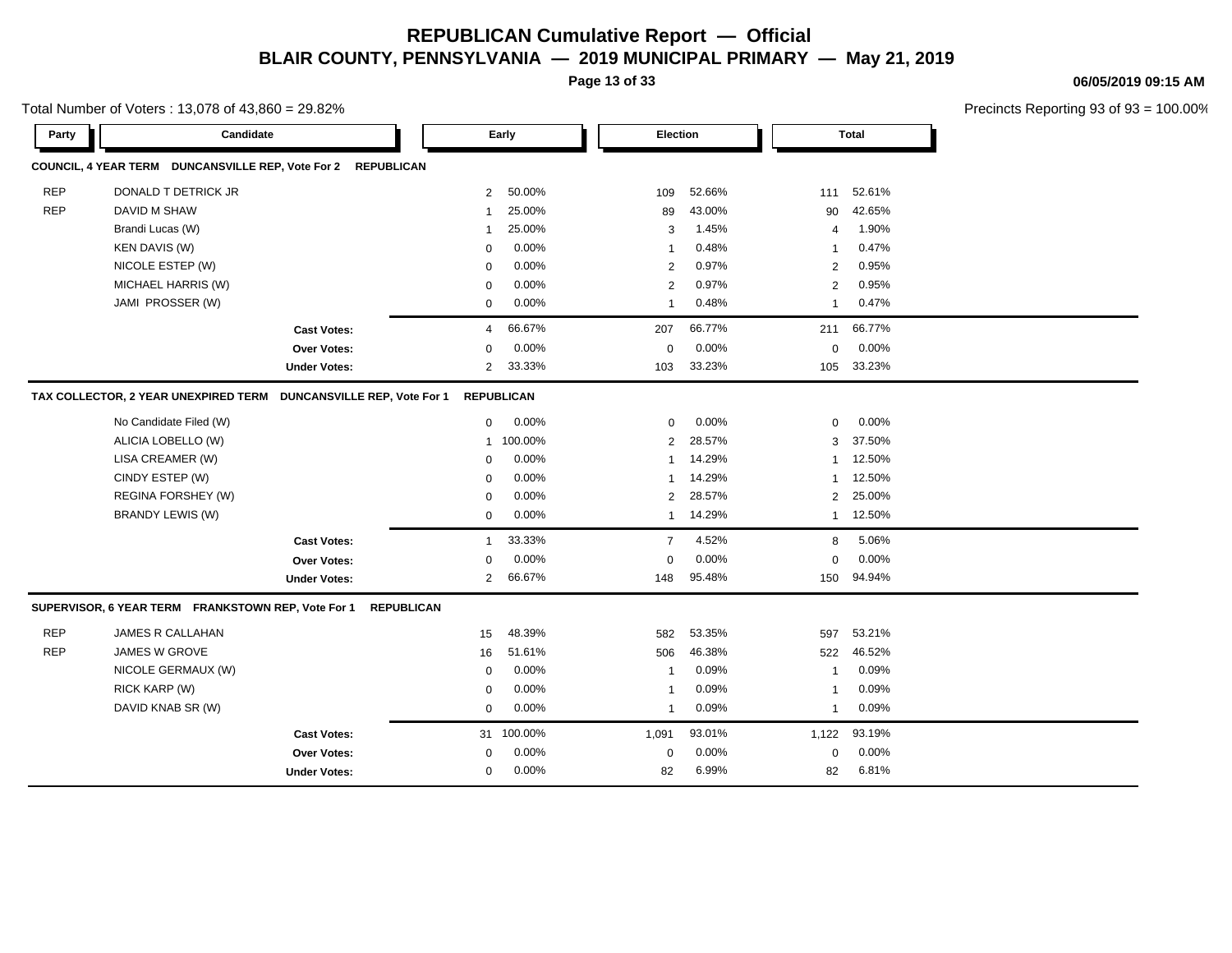**Page 14 of 33**

Total Number of Voters : 13,078 of 43,860 = 29.82%

| Candidate<br>Party                                                   |             | Early   | Election       |        |                | <b>Total</b> |
|----------------------------------------------------------------------|-------------|---------|----------------|--------|----------------|--------------|
| AUDITOR, 6 YEAR TERM FRANKSTOWN REP, Vote For 1<br><b>REPUBLICAN</b> |             |         |                |        |                |              |
| No Candidate Filed (W)                                               | $\mathbf 0$ | 0.00%   | 0              | 0.00%  | 0              | 0.00%        |
| RHONDA DIVELY (W)                                                    | 0           | 0.00%   | 11             | 40.74% | 11             | 39.29%       |
| KIM BEYER (W)                                                        | 0           | 0.00%   | $\mathbf{1}$   | 3.70%  | 1              | 3.57%        |
| <b>BRUCE BROWER (W)</b>                                              | 0           | 0.00%   | $\overline{4}$ | 14.81% | $\overline{4}$ | 14.29%       |
| <b>BRUCE BRUER (W)</b>                                               | 0           | 0.00%   | $\mathbf{1}$   | 3.70%  |                | 3.57%        |
| SEAN BURKE (W)                                                       | 0           | 0.00%   | $\mathbf{1}$   | 3.70%  | 1              | 3.57%        |
| BILL CALVRT (W)                                                      | 0           | 0.00%   | $\mathbf{1}$   | 3.70%  | 1              | 3.57%        |
| DON CORLE (W)                                                        | 0           | 0.00%   | $\mathbf{1}$   | 3.70%  |                | 3.57%        |
| ERIC EMINHIZER (W)                                                   | 0           | 0.00%   | $\mathbf{1}$   | 3.70%  | 1              | 3.57%        |
| ED OTT JR (W)                                                        | 0           | 0.00%   | $\mathbf{1}$   | 3.70%  |                | 3.57%        |
| PAUL LUTHER (W)                                                      | 0           | 0.00%   | $\mathbf{1}$   | 3.70%  |                | 3.57%        |
| JOHN MCINTYRE (W)                                                    | 0           | 0.00%   | $\mathbf{1}$   | 3.70%  | 1              | 3.57%        |
| JOE REFFNER (W)                                                      | 0           | 0.00%   | 1              | 3.70%  | 1              | 3.57%        |
| MATT RONAN (W)                                                       | $\Omega$    | 0.00%   | $\mathbf{1}$   | 3.70%  | 1              | 3.57%        |
| Gregory Werstil (W)                                                  |             | 100.00% | $\mathbf 0$    | 0.00%  | 1              | 3.57%        |
| JOSEPH ZOLNA (W)                                                     | 0           | 0.00%   | 1              | 3.70%  | 1              | 3.57%        |
| <b>Cast Votes:</b>                                                   |             | 3.23%   | 27             | 2.30%  | 28             | 2.33%        |
| <b>Over Votes:</b>                                                   | 0           | 0.00%   | $\mathbf 0$    | 0.00%  | 0              | 0.00%        |
| <b>Under Votes:</b>                                                  | 30          | 96.77%  | 1,146          | 97.70% | 1,176          | 97.67%       |

#### **06/05/2019 09:15 AM**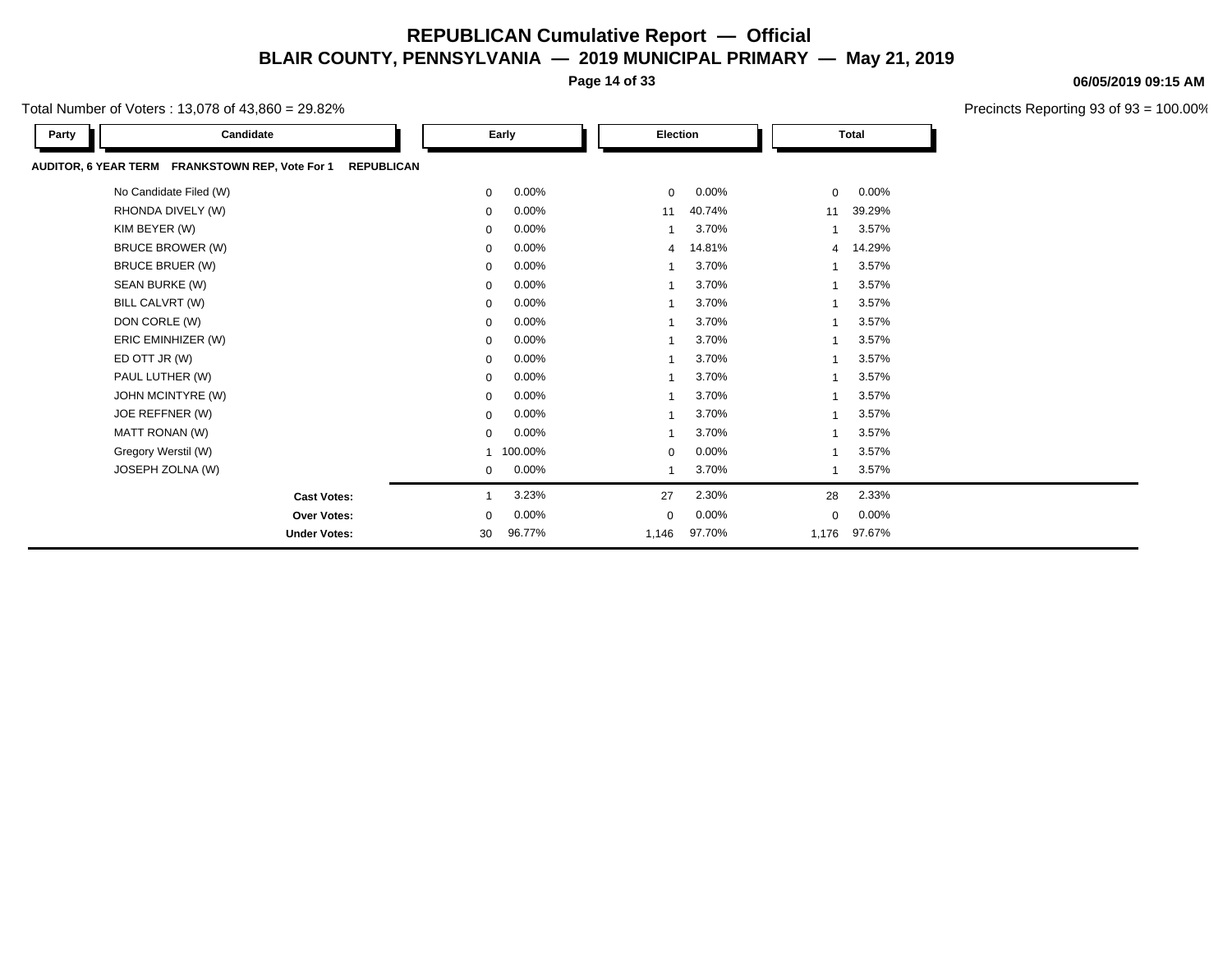**Page 15 of 33**

Total Number of Voters : 13,078 of 43,860 = 29.82%

**Party Candidate Early Election Total AUDITOR, 4 YEAR UNEXPIRED TERM FRANKSTOWN REP, Vote For 1 REPUBLICAN** No Candidate Filed (W) **0 0.00%** 0 0.00% 0 0.00% 0 0.00% 0 0.00% 0 0.00% 0 0.00% 0 0.00% 0 0.00% 0 0.00% 0 0.00% 0 0.00% 0 0.00% 0 0.00% 0 0.00% 0 0.00% 0 0.00% 0 0.00% 0 0.00% 0 0.00% 0 0.00% 0 0.00% 0 0.00% 0 0.00% 0 0.0 RHONDA DIVELY (W) 0 0.00% 6 28.57% 6 27.27% BRUCE BROWER (W) 0 0.00% 2 9.52% 2 9.09% SEAN BURKE (W) 0 0.00% 1 4.76% 1 4.55% BILL CALVERT (W) 0 0.00% 1 4.76% 1 4.55% DON CORLE (W) 0 0.00% 1 4.76% 1 4.55% MARTIN CULP (W) 0 0.00% 1 4.76% 1 4.55% ED OTT JR (W) 0 0.00% 1 4.76% 1 4.55% CHRIS NAGLE (W) 0 0.00% 1 4.76% 1 4.55% JAMES POWERS (W) 0 0.00% 1 4.76% 1 4.55% DONNIE RHODES (W) 0 0.00% 1 4.76% 1 4.55% MATT RONAN (W) 0 0.00% 1 4.76% 1 4.55% JOHN SYNDER (W) 0 0.00% 1 4.76% 1 4.55% ROBIN TOMPSON (W) 0 0.00% 1 4.76% 1 4.55% JANE VELOZ (W) 0 0.00% 1 4.76% 1 4.55% Gregory Werstil (W) 1 100.00% 0 0.00% 1 4.55% JOSEPH ZOLNA (W) 0 0.00% 1 4.76% 1 4.55% **Cast Votes:** 1 3.23% 21 1.79% 22 1.83% **Over Votes:** 0 0.00% Under Votes: 30 96.77% 0.00% 0 1,152 98.21% 1,152 1,182 98.21% 98.17% 0.00% 0 0.00% **SUPERVISOR, 6 YEAR TERM FREEDOM REP, Vote For 1 REPUBLICAN** REP MAUREEN A HAMOR 3 100.00% 286 100.00% 289 100.00% **Cast Votes:** 3 75.00% 286 88.00% 289 87.84% **Over Votes:** 0 0.00% Under Votes: 1 25.00% 0.00% 0 39 12.00% 39 40 12.00% 12.16% 0.00% 0 0.00% **AUDITOR, 6 YEAR TERM FREEDOM REP, Vote For 1 REPUBLICAN** REP DENNIS E FLAUGH 4 100.00% 297 100.00% 301 100.00% **Cast Votes:** 4 100.00% 297 91.38% 301 91.49% **Over Votes:** 0 0.00% **Under Votes:** 0 0.00% 0 0.00% 28 28 8.62% 8.51%0.00% 0 0.00%

#### **06/05/2019 09:15 AM**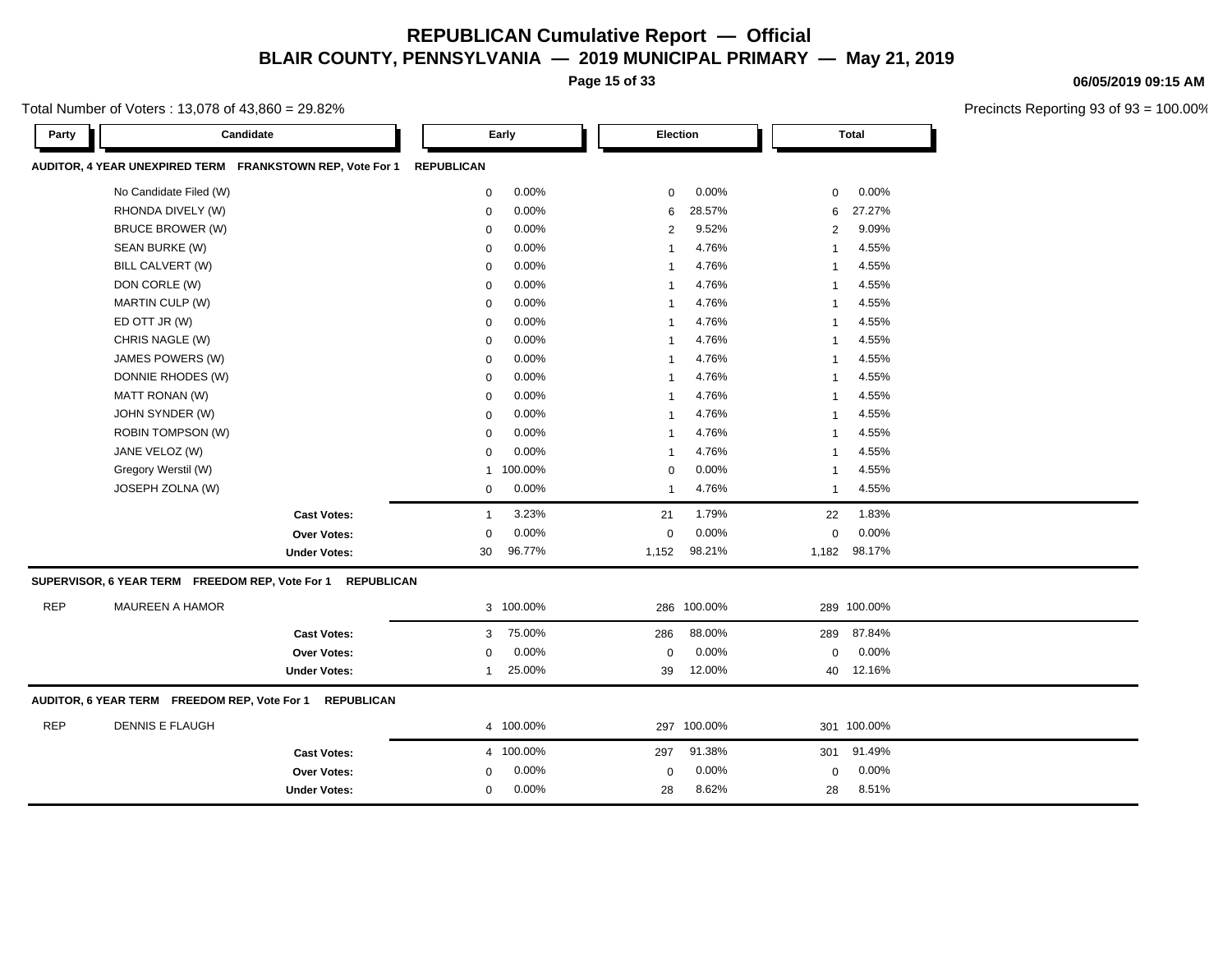**Page 16 of 33**

**06/05/2019 09:15 AM**

|            | Total Number of Voters: 13,078 of 43,860 = 29.82%            |                     |                   |           | Precincts Reporting 93 of 93 = 100.00% |          |                |              |  |
|------------|--------------------------------------------------------------|---------------------|-------------------|-----------|----------------------------------------|----------|----------------|--------------|--|
| Party      | Candidate                                                    |                     |                   | Early     | Election                               |          |                | <b>Total</b> |  |
|            | TAX COLLECTOR, 2 YEAR UNEXPIRED TERM FREEDOM REP, Vote For 1 |                     | <b>REPUBLICAN</b> |           |                                        |          |                |              |  |
| <b>REP</b> | <b>HOLLY J LINK</b>                                          |                     |                   | 4 100.00% | 273                                    | 98.91%   | 277            | 98.93%       |  |
|            | ED FOLEY (W)                                                 |                     | 0                 | 0.00%     | -1                                     | 0.36%    | 1              | 0.36%        |  |
|            | ROSE IMLER (W)                                               |                     | $\mathbf 0$       | 0.00%     | 2                                      | 0.72%    | $\overline{2}$ | 0.71%        |  |
|            |                                                              | <b>Cast Votes:</b>  |                   | 4 100.00% | 276                                    | 84.92%   | 280            | 85.11%       |  |
|            |                                                              | Over Votes:         | 0                 | 0.00%     | $\Omega$                               | $0.00\%$ | 0              | $0.00\%$     |  |
|            |                                                              | <b>Under Votes:</b> | $\mathbf 0$       | 0.00%     | 49                                     | 15.08%   | 49             | 14.89%       |  |
|            | SUPERVISOR, 6 YEAR TERM GREENFIELD REP, Vote For 1           | <b>REPUBLICAN</b>   |                   |           |                                        |          |                |              |  |
|            | No Candidate Filed (W)                                       |                     | $\mathbf 0$       | 0.00%     | $\mathbf 0$                            | $0.00\%$ | 0              | 0.00%        |  |
|            | JORDAN OLDHAM (W)                                            |                     | 0                 | 0.00%     | 36                                     | 70.59%   | 36             | 70.59%       |  |
|            | ALTON EBERSOLE (W)                                           |                     | $\mathbf 0$       | 0.00%     | 3                                      | 5.88%    | 3              | 5.88%        |  |
|            | RAY BENTON (W)                                               |                     | $\mathbf 0$       | 0.00%     |                                        | 1.96%    |                | 1.96%        |  |
|            | MIKE BLOOM (W)                                               |                     | $\mathbf 0$       | 0.00%     |                                        | 1.96%    | 1              | 1.96%        |  |
|            | JOE CLAAR (W)                                                |                     | 0                 | 0.00%     | -1                                     | 1.96%    | 1              | 1.96%        |  |
|            | LYNN CRIST (W)                                               |                     | $\mathbf 0$       | 0.00%     | $\overline{2}$                         | 3.92%    | 2              | 3.92%        |  |
|            | RODNEY DIBERT (W)                                            |                     | $\mathbf 0$       | 0.00%     | $\overline{2}$                         | 3.92%    | $\overline{2}$ | 3.92%        |  |
|            | JEFF DUGAN (W)                                               |                     | $\mathbf 0$       | 0.00%     |                                        | 1.96%    | 1              | 1.96%        |  |
|            | <b>GREG HETRICK (W)</b>                                      |                     | $\Omega$          | 0.00%     |                                        | 1.96%    |                | 1.96%        |  |
|            | RICHARD LINGENFELTER (W)                                     |                     | 0                 | 0.00%     |                                        | 1.96%    | 1              | 1.96%        |  |
|            | MATT TREON (W)                                               |                     | $\mathbf 0$       | 0.00%     | 2                                      | 3.92%    | $\overline{2}$ | 3.92%        |  |
|            |                                                              | <b>Cast Votes:</b>  | $\mathbf 0$       | 0.00%     | 51                                     | 19.39%   | 51             | 19.17%       |  |
|            |                                                              | Over Votes:         | $\mathbf 0$       | 0.00%     | $\Omega$                               | 0.00%    | 0              | $0.00\%$     |  |
|            |                                                              | <b>Under Votes:</b> |                   | 3 100.00% | 212                                    | 80.61%   | 215            | 80.83%       |  |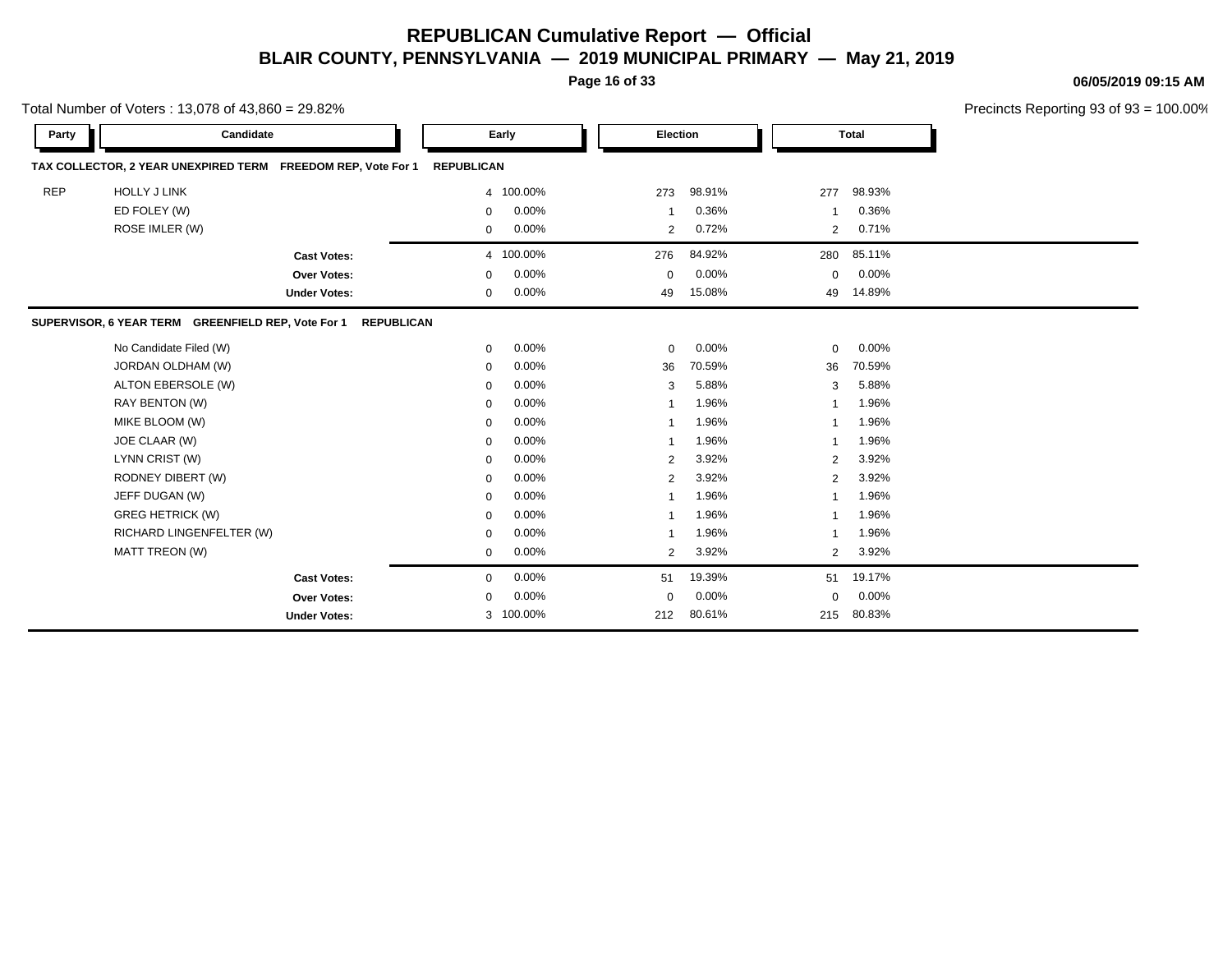**Page 17 of 33**

Total Number of Voters  $\cdot$  13,078 of 43,860 = 29,82%

**06/05/2019 09:15 AM**

| Candidate<br>Party                                                   | Early                   | Election                 | <b>Total</b>                |  |
|----------------------------------------------------------------------|-------------------------|--------------------------|-----------------------------|--|
| SUPERVISOR, 2 YEAR UNEXPIRED TERM GREENFIELD REP, Vote For 1         | <b>REPUBLICAN</b>       |                          |                             |  |
| No Candidate Filed (W)                                               | 0.00%<br>$\mathbf 0$    | 0.00%<br>$\mathbf 0$     | 0.00%<br>0                  |  |
| JORDAN OLDHAM (W)                                                    | 0.00%<br>0              | 44.12%<br>15             | 44.12%<br>15                |  |
| JOE CLAAR (W)                                                        | 0.00%<br>$\mathbf 0$    | 17.65%<br>6              | 17.65%<br>6                 |  |
| MICHAEL AUTY (W)                                                     | $0.00\%$<br>$\mathbf 0$ | 5.88%<br>$\overline{2}$  | 5.88%<br>$\overline{2}$     |  |
| RAY BENTON (W)                                                       | 0.00%<br>0              | 2.94%<br>$\mathbf{1}$    | 2.94%<br>$\mathbf 1$        |  |
| ALLAN C BERKHIMER (W)                                                | 0.00%<br>$\mathbf 0$    | 2.94%<br>$\mathbf{1}$    | 2.94%<br>1                  |  |
| JORDAN BETAR (W)                                                     | 0.00%<br>$\mathbf 0$    | 2.94%<br>$\mathbf 1$     | 2.94%<br>$\mathbf 1$        |  |
| RODNEY DIBERT (W)                                                    | 0.00%<br>$\mathbf 0$    | 5.88%<br>2               | 5.88%<br>2                  |  |
| ALTON EBERSOLE (W)                                                   | 0.00%<br>$\mathbf 0$    | 8.82%<br>3               | 8.82%<br>3                  |  |
| BOB GORDON (W)                                                       | 0.00%<br>$\mathbf 0$    | 2.94%<br>$\overline{1}$  | 2.94%<br>$\mathbf 1$        |  |
| YALE LESLIE (W)                                                      | 0.00%<br>$\mathbf 0$    | 2.94%<br>$\mathbf{1}$    | 2.94%<br>1                  |  |
| ROGER LINGENFELTER (W)                                               | 0.00%<br>0              | 2.94%<br>$\mathbf{1}$    | 2.94%<br>1                  |  |
| <b>Cast Votes:</b>                                                   | 0.00%<br>$\mathbf 0$    | 12.93%<br>34             | 12.78%<br>34                |  |
| Over Votes:                                                          | 0.00%<br>$\mathbf 0$    | 0.00%<br>$\mathbf 0$     | 0.00%<br>0                  |  |
| <b>Under Votes:</b>                                                  | 3 100.00%               | 87.07%<br>229            | 87.22%<br>232               |  |
| AUDITOR, 6 YEAR TERM GREENFIELD REP, Vote For 1<br><b>REPUBLICAN</b> |                         |                          |                             |  |
| No Candidate Filed (W)                                               | 0.00%<br>$\mathbf 0$    | 0.00%<br>$\mathbf 0$     | 0.00%<br>0                  |  |
| ROGER LINGENFELTER (W)                                               | 0.00%<br>0              | 75.00%<br>12             | 75.00%<br>$12 \overline{ }$ |  |
| ANITA EMIEGH (W)                                                     | 0.00%<br>0              | 6.25%<br>$\mathbf{1}$    | 6.25%<br>$\mathbf{1}$       |  |
| <b>VERNON WALTER (W)</b>                                             | 0.00%<br>0              | 18.75%<br>3              | 18.75%<br>3                 |  |
| <b>Cast Votes:</b>                                                   | 0.00%<br>$\mathbf 0$    | 6.08%<br>16              | 6.02%<br>16                 |  |
| <b>Over Votes:</b>                                                   | 0.00%<br>$\mathbf 0$    | 0.00%<br>$\mathbf 0$     | 0.00%<br>$\mathbf 0$        |  |
| <b>Under Votes:</b>                                                  | 3 100.00%               | 93.92%<br>247            | 93.98%<br>250               |  |
| AUDITOR, 2 YEAR UNEXPIRED TERM GREENFIELD REP, Vote For 1            | <b>REPUBLICAN</b>       |                          |                             |  |
| No Candidate Filed (W)                                               | 0.00%<br>$\mathbf 0$    | 0.00%<br>$\mathbf 0$     | 0.00%<br>0                  |  |
| ROGER LINGENFELTER (W)                                               | $0.00\%$<br>0           | 63.64%<br>$\overline{7}$ | 63.64%<br>$\overline{7}$    |  |
| ANITA EMEIGH (W)                                                     | 0.00%<br>$\mathbf 0$    | 9.09%<br>$\mathbf{1}$    | 9.09%<br>$\mathbf 1$        |  |
| CHRISTINE LESLIE (W)                                                 | 0.00%<br>$\mathbf 0$    | 9.09%<br>1               | 9.09%<br>1                  |  |
| VERNON WALTER (W)                                                    | 0.00%<br>0              | 18.18%<br>$\overline{2}$ | 18.18%<br>$\overline{2}$    |  |
| <b>Cast Votes:</b>                                                   | 0.00%<br>$\mathbf 0$    | 4.18%<br>11              | 4.14%<br>11                 |  |
| <b>Over Votes:</b>                                                   | 0.00%<br>$\mathbf 0$    | 0.00%<br>$\mathbf 0$     | 0.00%<br>0                  |  |
| <b>Under Votes:</b>                                                  | 3 100.00%               | 95.82%<br>252            | 255 95.86%                  |  |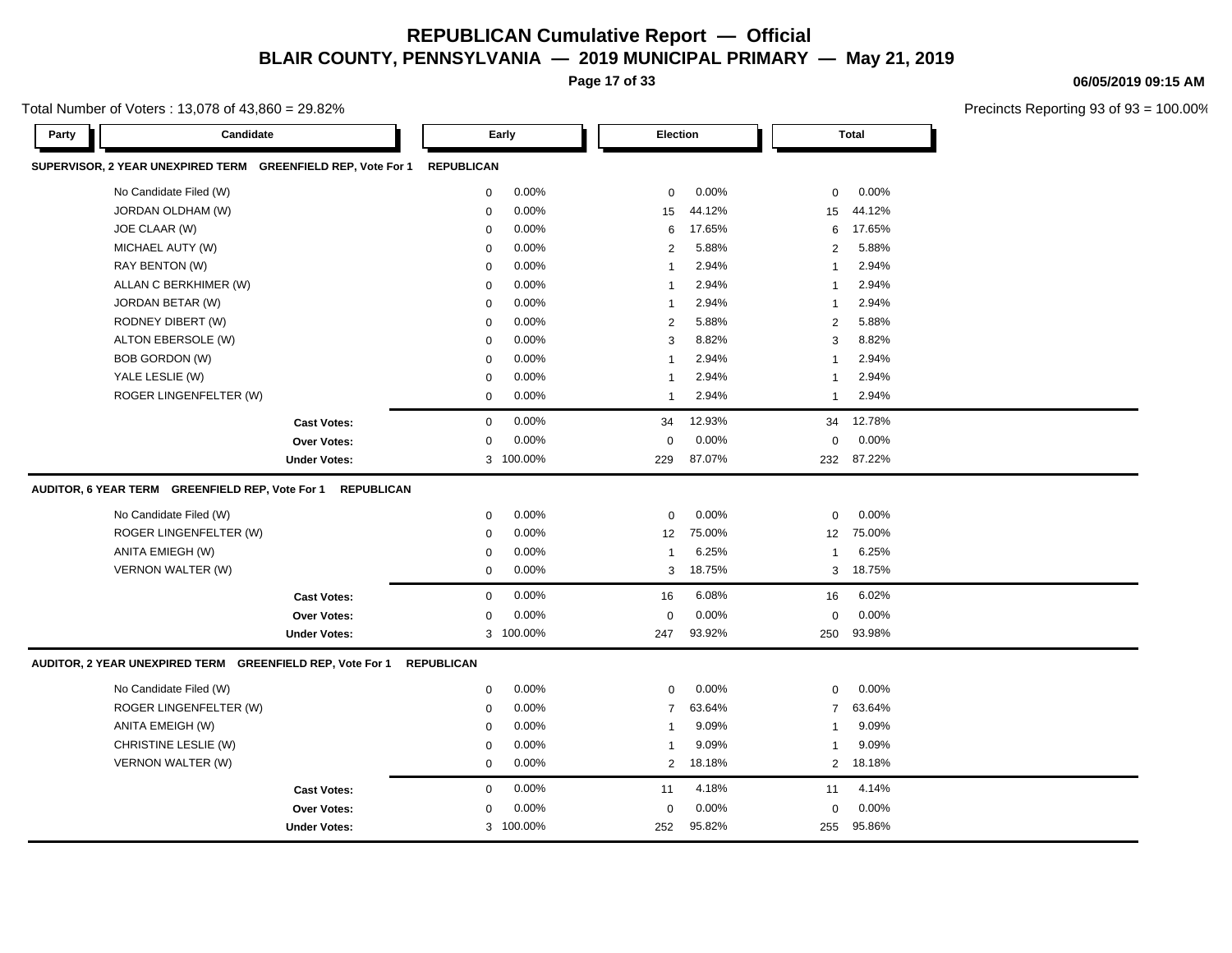**Page 18 of 33**

**06/05/2019 09:15 AM**

Total Number of Voters : 13,078 of 43,860 = 29.82% Precincts Reporting 93 of 93 = 100.00% **Party Candidate Early Election Total COUNCIL, WARD 1, 4 YEAR TERM HOLLIDAYSBURG WD 1 REP, Vote For 1 REPUBLICAN** REP JOSEPH POMPA 1 100.00% 46 97.87% 47 97.92% WILLIAM BRENNER (W) 0 0.00% 1 2.13% 1 2.08% **Cast Votes:** 1 100.00% 47 87.04% 48 87.27% **Over Votes:** 0 0.00% **Under Votes:** 0 0.00% 0 7 12.96% 7 7 12.96% 12.73% 0.00% 0 0.00% **COUNCIL, WARD 3, 4 YEAR TERM HOLLIDAYSBURG WD 3 REP, Vote For 1 REPUBLICAN** REP MICHELE R BAKER 9 100.00% 80 98.77% 89 98.89% SHAWN LEYDIG (W) 0 0.00% 1 1.23% 1 1.11% **Cast Votes:** 9 81.82% 81 90.00% 90 89.11% **Over Votes:** 0 0.00% **Under Votes:** 2 18.18% 0.00% 0 9 10.00% 9 11 10.00% 10.89% 0.00% 0 0.00% **COUNCIL, WARD 5, 4 YEAR TERM HOLLIDAYSBURG WD 5 REP, Vote For 1 REPUBLICAN** REP JAMES J MIELNIK 3 60.00% 86 67.19% 89 66.92% REP MARK L SHAWLEY 2 40.00% 42 32.81% 44 33.08% **Cast Votes:** 5 100.00% 128 95.52% 133 95.68% **Over Votes:** 0 0.00% **Under Votes:** 0 0.00% 0 6 4.48% 6 4.48% 6 4.32% 0.00% 0 0.00% 4.48% 4.32% **COUNCIL, WARD 7, 4 YEAR TERM HOLLIDAYSBURG WD 7 REP, Vote For 1 REPUBLICAN** REP JEFFREY J KETNER 0 0.00% 51 48.57% 51 48.11% REP RICHARD A SCHOLTON 1 100.00% 54 51.43% 55 51.89% **Cast Votes:** 1 100.00% 105 96.33% 106 96.36% **Over Votes:** 0 0.00% **Under Votes:** 0 0.00% 0 4 3.67% 4 3.67% 4 3.64% 0.00% 0 3.67% 3.64% 0.00% **SUPERVISOR, 6 YEAR TERM HUSTON REP, Vote For 1 REPUBLICAN** REP PAMELA J STOCK 2 100.00% 143 76.06% 145 76.32% JOSEPH KENSINGER (W) 0 0.00% 4 2.13% 4 2.11% ROY RHODES (W) 0 0.00% 39 20.74% 39 20.53% ERNIE KENSINGER (W) 1 0.53% 1 0.53% 1 0.53% 1 0.53% 1 0.53% 1 0.53% 1 0.53% 1 0.53% 1 0.53% 1 0.53% 1 0.53% 1 0.53% 1 0.53% 1 0.53% 1 0.53% 1 0.53% 1 0.53% 1 0.53% 1 0.53% 1 0.53% 1 0.53% 1 0.53% 1 0.53% 1 0.53% 1 0.53% 1 HARRY RHODES (W) 0 0.00% 1 0.53% 1 0.53% **Cast Votes:** 2 100.00% 188 95.43% 190 95.48% **Over Votes:** 0 0.00% **Under Votes:** 0 0.00% 0 9 4.57% 9 4.57% 9 4.52% 0.00% 0 0.00% 4.57% 4.52%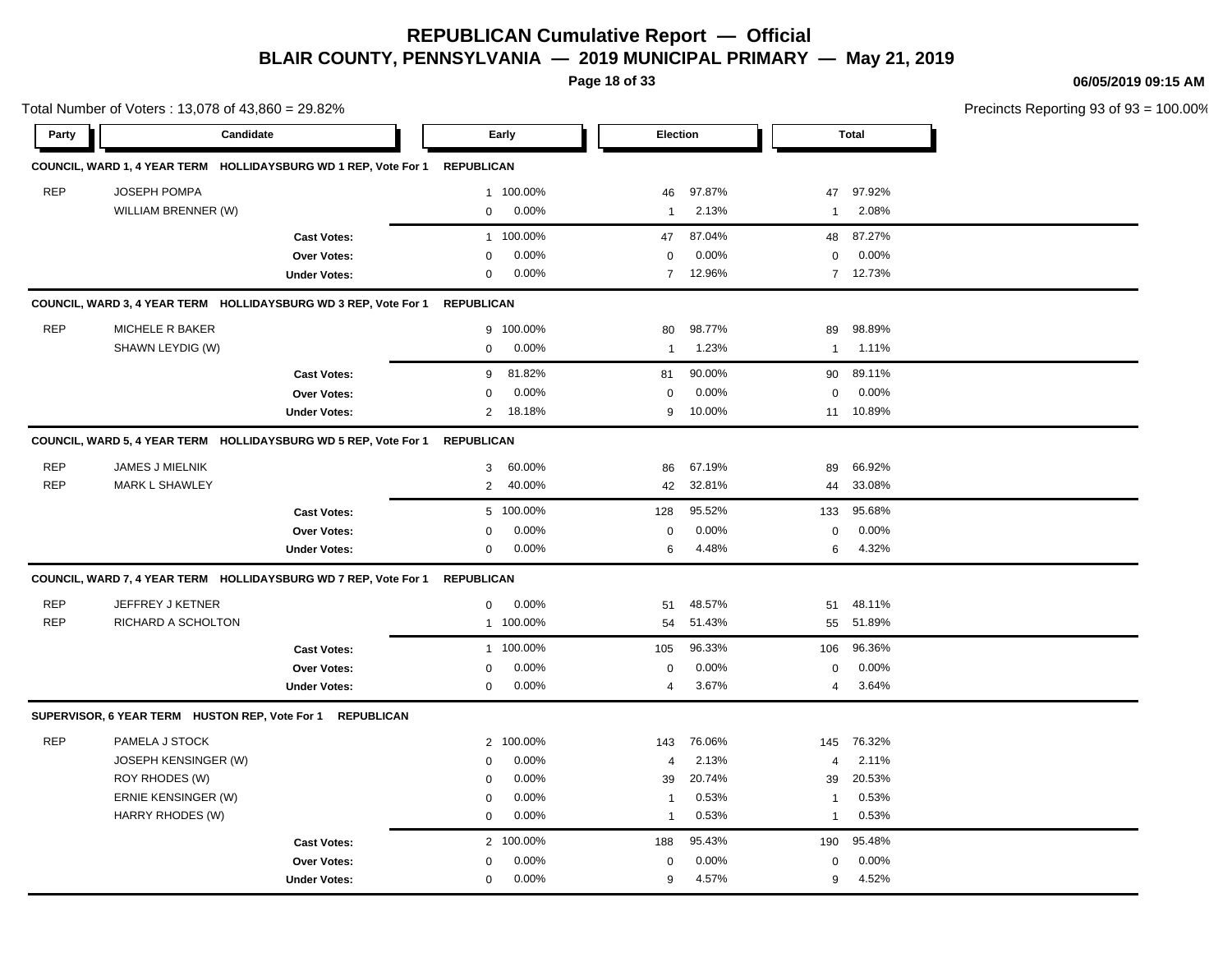**Page 19 of 33**

**06/05/2019 09:15 AM**

|            | Total Number of Voters: 13,078 of 43,860 = 29.82%          |                     |                |           |                |             |                |              | Precincts Reporting 93 of 93 = 100.00% |
|------------|------------------------------------------------------------|---------------------|----------------|-----------|----------------|-------------|----------------|--------------|----------------------------------------|
| Party      | Candidate                                                  |                     |                | Early     | Election       |             |                | <b>Total</b> |                                        |
|            | AUDITOR, 6 YEAR TERM HUSTON REP, Vote For 1 REPUBLICAN     |                     |                |           |                |             |                |              |                                        |
|            |                                                            |                     |                |           |                |             |                |              |                                        |
|            | No Candidate Filed (W)                                     |                     | 0              | 0.00%     | $\mathbf 0$    | 0.00%       | 0              | 0.00%        |                                        |
|            | PAT GAHAGAN (W)                                            |                     | 0              | 0.00%     |                | 4 100.00%   |                | 4 100.00%    |                                        |
|            |                                                            | <b>Cast Votes:</b>  | $\mathbf 0$    | 0.00%     | $\overline{4}$ | 2.03%       | $\overline{4}$ | 2.01%        |                                        |
|            |                                                            | Over Votes:         | 0              | 0.00%     | $\Omega$       | 0.00%       | $\mathbf 0$    | $0.00\%$     |                                        |
|            |                                                            | <b>Under Votes:</b> |                | 2 100.00% | 193            | 97.97%      | 195            | 97.99%       |                                        |
|            | SUPERVISOR, 6 YEAR TERM JUNIATA REP, Vote For 1 REPUBLICAN |                     |                |           |                |             |                |              |                                        |
| <b>REP</b> | DAVID G KANE                                               |                     |                | 2 100.00% | 109            | 98.20%      | 111            | 98.23%       |                                        |
|            | CALEB SALYARDS (W)                                         |                     | $\Omega$       | 0.00%     | -1             | 0.90%       | $\overline{1}$ | 0.88%        |                                        |
|            | ADAM DURASO STARR (W)                                      |                     | 0              | 0.00%     | -1             | 0.90%       | $\overline{1}$ | 0.88%        |                                        |
|            |                                                            | <b>Cast Votes:</b>  | $\overline{2}$ | 66.67%    | 111            | 88.10%      | 113            | 87.60%       |                                        |
|            |                                                            | Over Votes:         | 0              | 0.00%     | $\mathbf 0$    | 0.00%       | $\mathbf 0$    | 0.00%        |                                        |
|            |                                                            | <b>Under Votes:</b> | 1              | 33.33%    | 15             | 11.90%      | 16             | 12.40%       |                                        |
|            | AUDITOR, 6 YEAR TERM JUNIATA REP, Vote For 1 REPUBLICAN    |                     |                |           |                |             |                |              |                                        |
| <b>REP</b> | JAMES L GARLICK                                            |                     |                | 3 100.00% |                | 115 100.00% |                | 118 100.00%  |                                        |
|            |                                                            | <b>Cast Votes:</b>  |                | 3 100.00% | 115            | 91.27%      | 118            | 91.47%       |                                        |
|            |                                                            | <b>Over Votes:</b>  | 0              | 0.00%     | $\mathbf 0$    | 0.00%       | 0              | 0.00%        |                                        |
|            |                                                            | <b>Under Votes:</b> | 0              | 0.00%     | 11             | 8.73%       | 11             | 8.53%        |                                        |
|            | SUPERVISOR, 6 YEAR TERM LOGAN REP, Vote For 2 REPUBLICAN   |                     |                |           |                |             |                |              |                                        |
| <b>REP</b> | <b>JOE METZGAR</b>                                         |                     | 19             | 32.76%    | 1,041          | 41.72%      | 1,060          | 41.52%       |                                        |
| <b>REP</b> | <b>WESLEY R BARNHART</b>                                   |                     | 18             | 31.03%    | 632            | 25.33%      | 650            | 25.46%       |                                        |
| <b>REP</b> | PATRICK T JONES                                            |                     | 19             | 32.76%    | 814            | 32.63%      | 833            | 32.63%       |                                        |
|            | DAVE RHOA (W)                                              |                     | $\overline{1}$ | 1.72%     | 3              | 0.12%       | $\overline{4}$ | 0.16%        |                                        |
|            | JIM GEORGE (W)                                             |                     | $\Omega$       | 0.00%     |                | 0.04%       | $\overline{1}$ | 0.04%        |                                        |
|            | WENDY GRISWOLD (W)                                         |                     | $\Omega$       | 0.00%     |                | 0.04%       | $\overline{1}$ | 0.04%        |                                        |
|            | MATT LUTZ (W)                                              |                     | 1              | 1.72%     | 2              | 0.08%       | 3              | 0.12%        |                                        |
|            | CHRIS PETEIUL (W)                                          |                     | $\mathbf 0$    | 0.00%     | 1              | 0.04%       | $\mathbf{1}$   | 0.04%        |                                        |
|            |                                                            | <b>Cast Votes:</b>  | 58             | 78.38%    | 2,495          | 79.06%      | 2,553          | 79.04%       |                                        |
|            |                                                            | <b>Over Votes:</b>  | 0              | 0.00%     | $\mathbf 0$    | 0.00%       | 0              | $0.00\%$     |                                        |

661 20.94%

661 677 20.94% 20.96%

Under Votes: 16 21.62%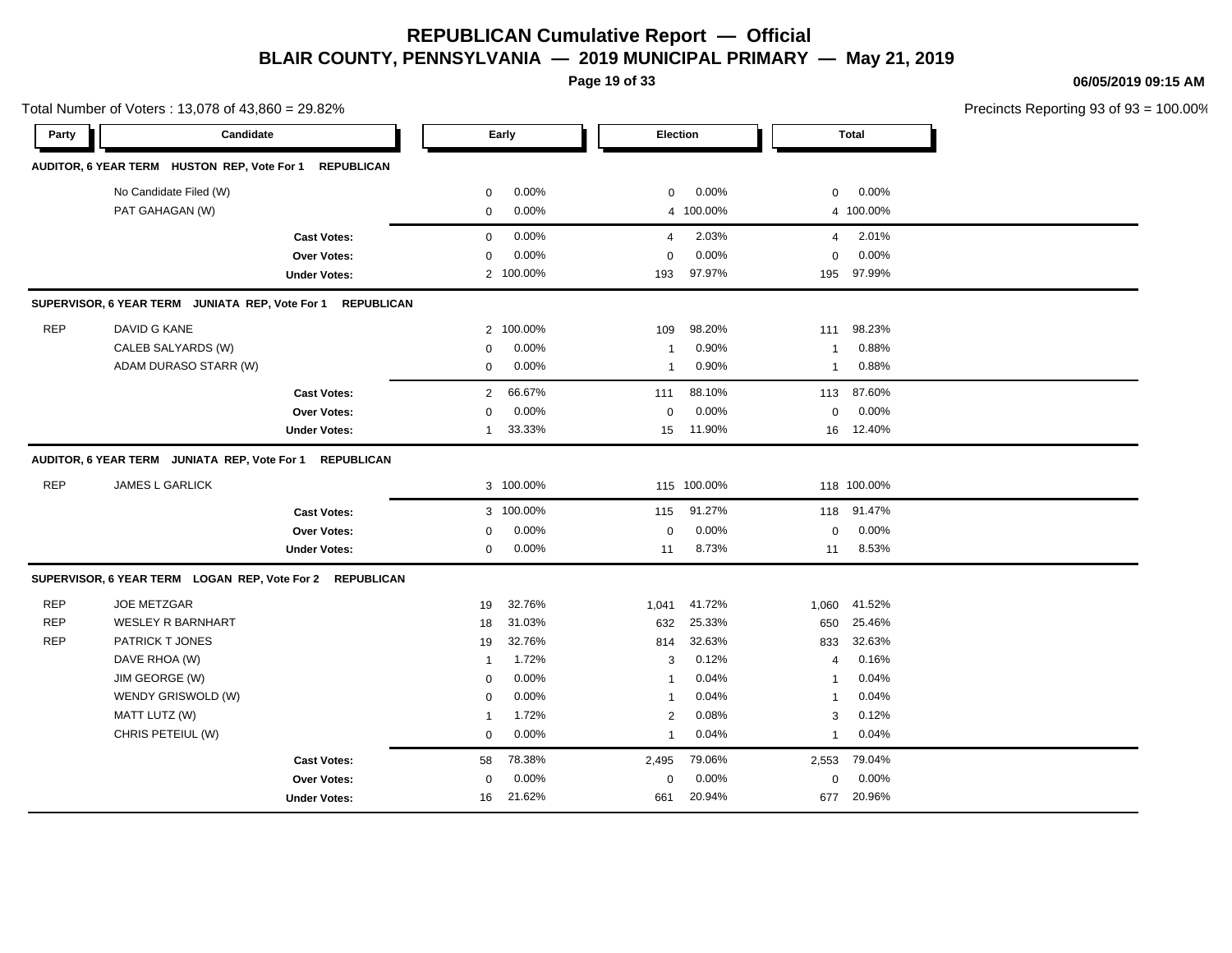**Page 20 of 33**

0.00% 16 100.00% 16 100.00% 16 100.00%

100.00% 100.00%

**06/05/2019 09:15 AM**

Precincts Reporting 93 of 93 = 100.00%

**Party Candidate Early Election Total AUDITOR, 6 YEAR TERM LOGAN REP, Vote For 1 REPUBLICAN** REP DAVID J MASON 32 100.00% 1,405 100.00% 1,437 100.00% **Cast Votes:** 32 86.49% 1,405 89.04% 1,437 88.98% **Over Votes:** 0 0.00% **Under Votes:** 5 13.51% 0.00% 0 173 10.96% 173 178 10.96% 11.02% 0.00% 0 0.00% **COUNCIL, 4 YEAR TERM MARTINSBURG REP, Vote For 3 REPUBLICAN** REP DARIN B MECK 8 32.00% 221 33.08% 229 33.04% REP P ROB DICKSON 7 28.00% 205 30.69% 212 30.59% REP DOUGLAS D SMITH 10 40.00% 242 36.23% 252 36.36% **Cast Votes:** 25 83.33% 668 78.68% 693 78.84% **Over Votes:** 0 0.00% Under Votes: 5 16.67% 0.00% 0 181 21.32% 181 186 21.32% 21.16% 0.00% 0 0.00% **COUNCIL, 2 YEAR UNEXPIRED TERM MARTINSBURG REP, Vote For 1 REPUBLICAN** REP DAVID L HARKER 10 100.00% 243 98.78% 253 98.83% STEVE DONALDSON (W)  $0.00\%$   $0.00\%$   $2.0.81\%$   $2.0.78\%$ CRIST KING (W) 0 0.00% 1 0.41% 1 0.39% **Cast Votes:** 10 100.00% 246 86.93% 256 87.37% **Over Votes:** 0 **Under Votes:** 0 0.00% 0 37 13.07% 37 37 13.07% 12.63% 0.00% 0 0.00% **COUNCIL, 4 YEAR TERM NEWRY REP, Vote For 3 REPUBLICAN** No Candidate Filed (W)  $0.00\%$  0.00% 0 0.00% 0 0.00% 0 0.00% MIKE SENO (W) 0 0.00% 2 50.00% 2 50.00% RICHARD GIARTH (W) 0 0.00% 1 25.00% 1 25.00% ANN SENO (W) 0 0.00% 1 25.00% 1 25.00% **Cast Votes:** 0 0.00% 4 8.33% 4 8.33% **Over Votes:** 0 0.00% **Under Votes:** 0 0.00% 0 44 91.67% 44 44 91.67% 91.67% 0.00% 0 0.00% **COUNCIL, 2 YEAR UNEXPIRED TERM NEWRY REP, Vote For 1 REPUBLICAN** No Candidate Filed (W) 0 0.00% 0 0.00% 0 0.00% **Cast Votes:** 0 0.00% 0 0.00% 0 0.00% **Over Votes:** 0 0.00% 0.00% 0 0.00% 0 0.00%

**Under Votes:** 0

Total Number of Voters : 13,078 of 43,860 = 29.82%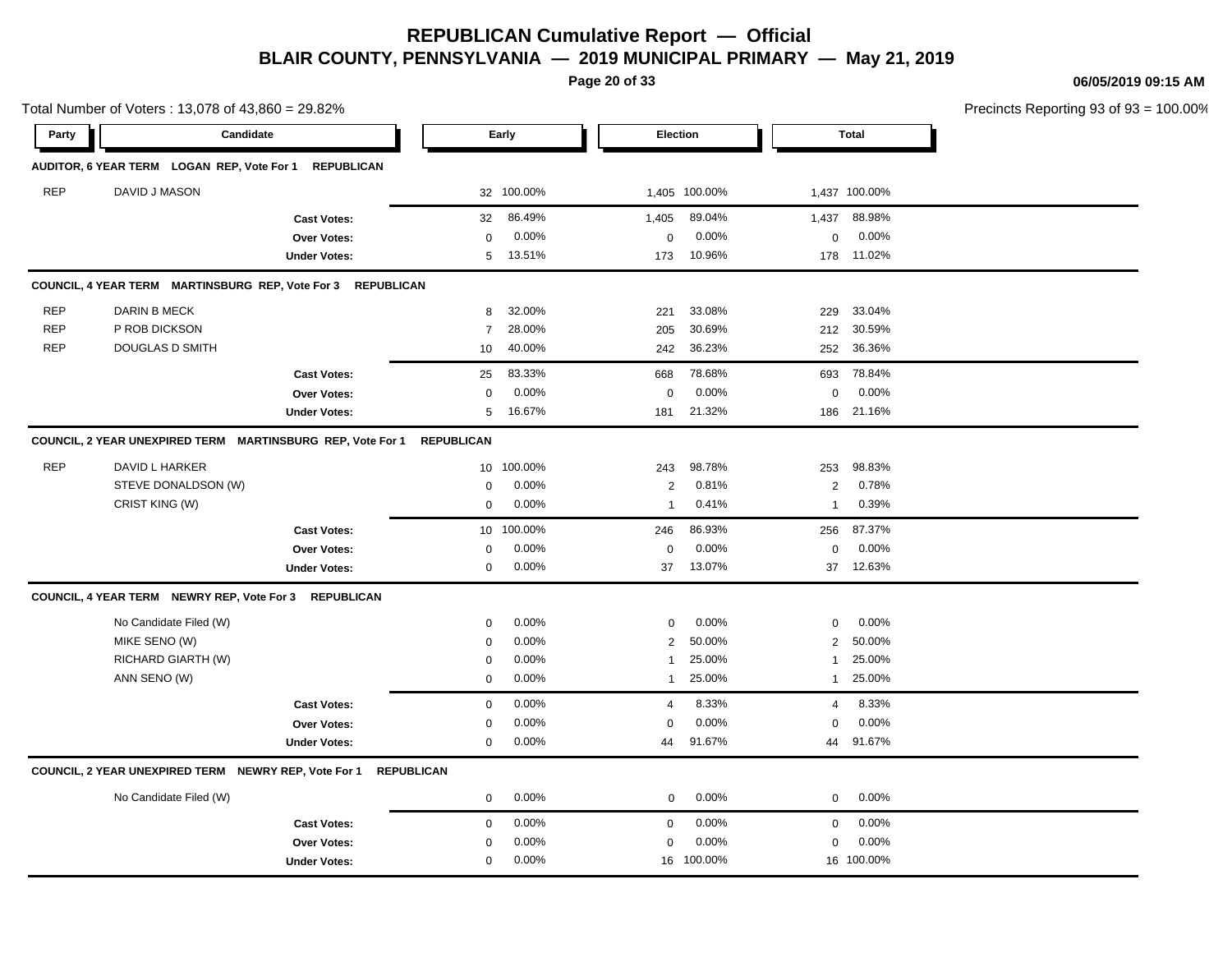**Page 21 of 33**

**06/05/2019 09:15 AM**

|            | Total Number of Voters: 13,078 of 43,860 = 29.82%                        |                     |                   |                   |                |             |              |              | Precincts Reporting 93 of 93 = 100.00% |
|------------|--------------------------------------------------------------------------|---------------------|-------------------|-------------------|----------------|-------------|--------------|--------------|----------------------------------------|
| Party      | Candidate                                                                |                     |                   | Early             | Election       |             |              | <b>Total</b> |                                        |
|            | SUPERVISOR, 6 YEAR TERM NORTH WOODBURY REP, Vote For 1 REPUBLICAN        |                     |                   |                   |                |             |              |              |                                        |
| <b>REP</b> | JOSEPH D DONALDSON                                                       |                     | 32                | 96.97%            | 321            | 99.69%      | 353          | 99.44%       |                                        |
|            | BRETT BEECH (W)                                                          |                     | $\mathbf 0$       | 0.00%             | -1             | 0.31%       | $\mathbf{1}$ | 0.28%        |                                        |
|            | Paul Nuss (W)                                                            |                     | $\overline{1}$    | 3.03%             | $\mathbf 0$    | 0.00%       | $\mathbf{1}$ | 0.28%        |                                        |
|            |                                                                          | <b>Cast Votes:</b>  | 33                | 97.06%            | 322            | 86.10%      | 355          | 87.01%       |                                        |
|            |                                                                          | Over Votes:         | 0                 | 0.00%             | $\mathbf 0$    | 0.00%       | $\mathbf 0$  | 0.00%        |                                        |
|            |                                                                          | <b>Under Votes:</b> | $\overline{1}$    | 2.94%             | 52             | 13.90%      | 53           | 12.99%       |                                        |
|            | SUPERVISOR, 2 YEAR UNEXPIRED TERM NORTH WOODBURY REP, Vote For 1         |                     |                   | <b>REPUBLICAN</b> |                |             |              |              |                                        |
| <b>REP</b> | JAMES W BROWER                                                           |                     | 32                | 96.97%            | 317            | 98.14%      | 349          | 98.03%       |                                        |
|            | BRETT BEECH (W)                                                          |                     | $\mathbf 0$       | 0.00%             | $\overline{1}$ | 0.31%       | $\mathbf{1}$ | 0.28%        |                                        |
|            | KELLY HENRY (W)                                                          |                     | $\mathbf 0$       | 0.00%             | $\mathbf{1}$   | 0.31%       | $\mathbf{1}$ | 0.28%        |                                        |
|            | PHILIP KULP (W)                                                          |                     | $\Omega$          | 0.00%             | $\overline{1}$ | 0.31%       | 1            | 0.28%        |                                        |
|            | Tim Lairo (W)                                                            |                     | -1                | 3.03%             | $\mathbf 0$    | 0.00%       | $\mathbf{1}$ | 0.28%        |                                        |
|            | ROBERT E RITCHEY (W)                                                     |                     | 0                 | 0.00%             | 3              | 0.93%       | 3            | 0.84%        |                                        |
|            |                                                                          | <b>Cast Votes:</b>  | 33                | 97.06%            | 323            | 86.36%      | 356          | 87.25%       |                                        |
|            |                                                                          | Over Votes:         | $\mathbf 0$       | 0.00%             | $\mathbf 0$    | 0.00%       | $\mathbf 0$  | 0.00%        |                                        |
|            |                                                                          | <b>Under Votes:</b> | $\mathbf{1}$      | 2.94%             |                | 51 13.64%   |              | 52 12.75%    |                                        |
|            | AUDITOR, 6 YEAR TERM NORTH WOODBURY REP, Vote For 1                      |                     | <b>REPUBLICAN</b> |                   |                |             |              |              |                                        |
| <b>REP</b> | <b>CARLA D KENSINGER</b>                                                 |                     |                   | 34 100.00%        |                | 344 100.00% |              | 378 100.00%  |                                        |
|            |                                                                          | <b>Cast Votes:</b>  |                   | 34 100.00%        | 344            | 91.98%      | 378          | 92.65%       |                                        |
|            |                                                                          | Over Votes:         | $\mathbf 0$       | 0.00%             | $\mathbf 0$    | 0.00%       | $\mathbf 0$  | 0.00%        |                                        |
|            |                                                                          | <b>Under Votes:</b> | 0                 | 0.00%             | 30             | 8.02%       | 30           | 7.35%        |                                        |
|            | AUDITOR, 2 YEAR UNEXPIRED TERM NORTH WOODBURY REP, Vote For 1 REPUBLICAN |                     |                   |                   |                |             |              |              |                                        |
|            | No Candidate Filed (W)                                                   |                     | $\mathbf 0$       | 0.00%             | $\mathbf 0$    | 0.00%       | $\mathbf 0$  | 0.00%        |                                        |
|            | DONALD BRUMBAUGH (W)                                                     |                     | 0                 | 0.00%             | $\mathbf{1}$   | 12.50%      | $\mathbf{1}$ | 12.50%       |                                        |
|            | JOE DONALDSON (W)                                                        |                     | $\mathbf 0$       | 0.00%             | -1             | 12.50%      | $\mathbf{1}$ | 12.50%       |                                        |
|            | BRENDA FLUKE GARBER (W)                                                  |                     | $\mathbf 0$       | 0.00%             | 1              | 12.50%      |              | 1 12.50%     |                                        |
|            | RANDY HENRY (W)                                                          |                     | 0                 | 0.00%             | 1              | 12.50%      | 1            | 12.50%       |                                        |
|            | JAMIE KENSINGER (W)                                                      |                     | 0                 | 0.00%             | 1              | 12.50%      | $\mathbf{1}$ | 12.50%       |                                        |
|            | PHILIP KULP (W)                                                          |                     | $\Omega$          | 0.00%             | -1             | 12.50%      | $\mathbf{1}$ | 12.50%       |                                        |
|            | REGGIE NEVINS (W)                                                        |                     | 0                 | 0.00%             | -1             | 12.50%      |              | 1 12.50%     |                                        |
|            | KANDAS SZYMCKEC (W)                                                      |                     | $\mathbf 0$       | 0.00%             | $\mathbf{1}$   | 12.50%      |              | 1 12.50%     |                                        |
|            |                                                                          | <b>Cast Votes:</b>  | $\mathbf 0$       | 0.00%             | 8              | 2.14%       | 8            | 1.96%        |                                        |
|            |                                                                          | <b>Over Votes:</b>  | 0                 | 0.00%             | 0              | 0.00%       | $\mathbf 0$  | 0.00%        |                                        |
|            |                                                                          | <b>Under Votes:</b> |                   | 34 100.00%        | 366            | 97.86%      | 400          | 98.04%       |                                        |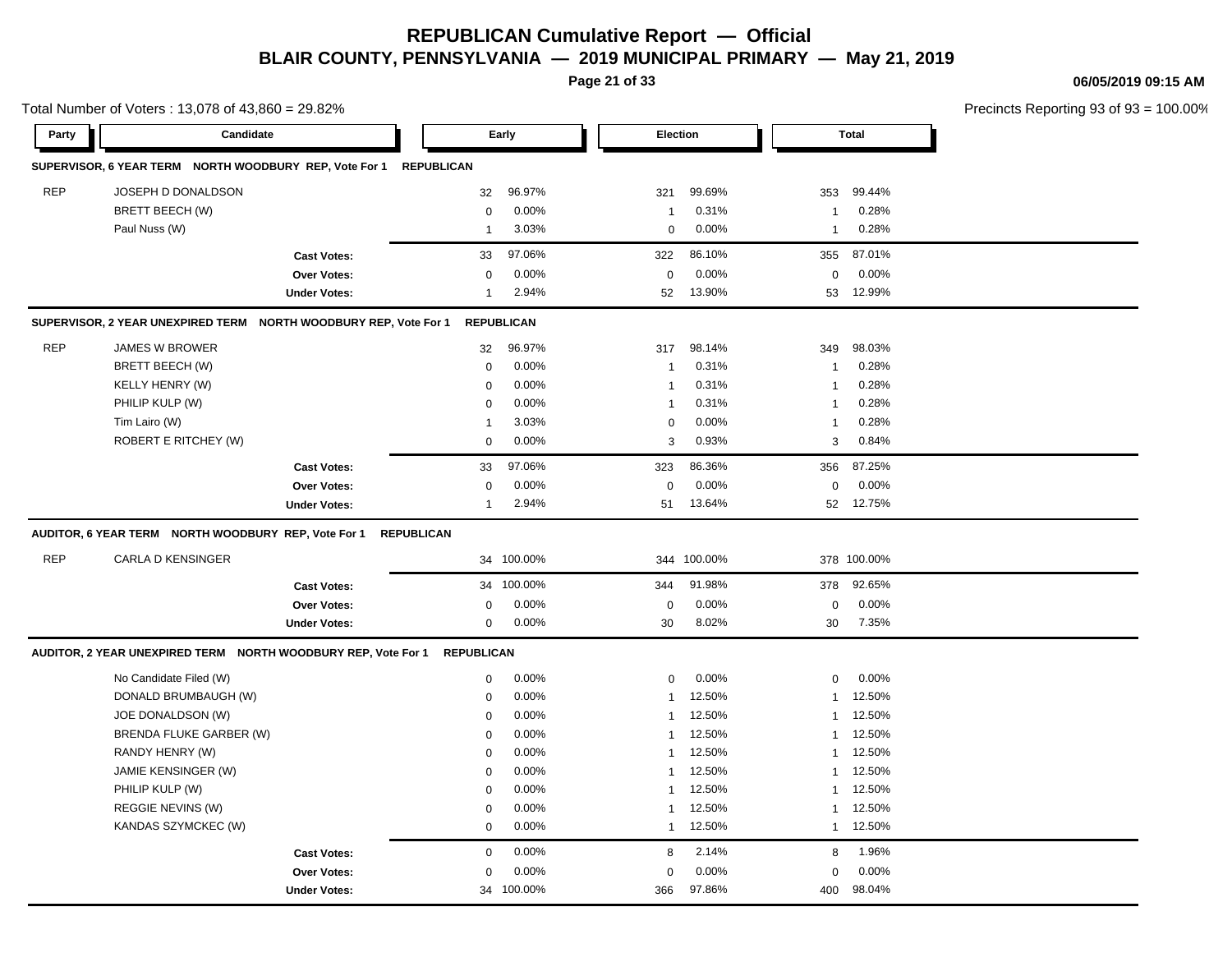**Page 22 of 33**

**06/05/2019 09:15 AM**

|            | Total Number of Voters: 13,078 of 43,860 = 29.82%         |                                                                |             |           |              |             |             |              | Precincts Reporting 93 of 93 |
|------------|-----------------------------------------------------------|----------------------------------------------------------------|-------------|-----------|--------------|-------------|-------------|--------------|------------------------------|
| Party      | Candidate                                                 |                                                                |             | Early     |              | Election    |             | <b>Total</b> |                              |
|            |                                                           | COUNCIL, 4 YEAR TERM ROARING SPRING REP, Vote For 3 REPUBLICAN |             |           |              |             |             |              |                              |
| <b>REP</b> | JAMES L MUSSELMAN JR                                      |                                                                | 6           | 24.00%    | 187          | 21.67%      | 193         | 21.73%       |                              |
| <b>REP</b> | WILLIAM E BRUMBAUGH                                       |                                                                | 5           | 20.00%    | 138          | 15.99%      | 143         | 16.10%       |                              |
| <b>REP</b> | <b>DANE NOEL</b>                                          |                                                                | 5           | 20.00%    | 197          | 22.83%      | 202         | 22.75%       |                              |
| <b>REP</b> | <b>DENNIS IGOU</b>                                        |                                                                | 3           | 12.00%    | 153          | 17.73%      | 156         | 17.57%       |                              |
| <b>REP</b> | RODNEY L GREEN                                            |                                                                | 6           | 24.00%    | 188          | 21.78%      | 194         | 21.85%       |                              |
|            |                                                           | <b>Cast Votes:</b>                                             | 25          | 83.33%    | 863          | 83.87%      | 888         | 83.85%       |                              |
|            |                                                           | Over Votes:                                                    | $\mathbf 0$ | 0.00%     | 0            | 0.00%       | $\mathbf 0$ | 0.00%        |                              |
|            |                                                           | <b>Under Votes:</b>                                            | 5           | 16.67%    | 166          | 16.13%      | 171         | 16.15%       |                              |
|            | SUPERVISOR, 6 YEAR TERM SNYDER REP, Vote For 1 REPUBLICAN |                                                                |             |           |              |             |             |              |                              |
| <b>REP</b> | <b>MELVIN LIGHT</b>                                       |                                                                | 0           | 0.00%     | 165          | 48.96%      | 165         | 48.67%       |                              |
| <b>REP</b> | ROBERT W NELSON                                           |                                                                |             | 2 100.00% | 172          | 51.04%      | 174         | 51.33%       |                              |
|            |                                                           | <b>Cast Votes:</b>                                             |             | 2 100.00% | 337          | 96.84%      | 339         | 96.86%       |                              |
|            |                                                           | Over Votes:                                                    | 0           | 0.00%     | $\mathbf 0$  | 0.00%       | $\mathbf 0$ | 0.00%        |                              |
|            |                                                           | <b>Under Votes:</b>                                            | 0           | 0.00%     | 11           | 3.16%       | 11          | 3.14%        |                              |
|            | AUDITOR, 6 YEAR TERM SNYDER REP, Vote For 1               | <b>REPUBLICAN</b>                                              |             |           |              |             |             |              |                              |
|            | No Candidate Filed (W)                                    |                                                                | $\mathbf 0$ | 0.00%     | 0            | 0.00%       | $\mathbf 0$ | 0.00%        |                              |
|            |                                                           | <b>Cast Votes:</b>                                             | $\mathbf 0$ | 0.00%     | $\mathbf 0$  | 0.00%       | $\mathbf 0$ | 0.00%        |                              |
|            |                                                           | Over Votes:                                                    | $\mathbf 0$ | 0.00%     | $\mathbf 0$  | 0.00%       | $\mathbf 0$ | 0.00%        |                              |
|            |                                                           | <b>Under Votes:</b>                                            |             | 2 100.00% |              | 348 100.00% |             | 350 100.00%  |                              |
|            | SUPERVISOR, 6 YEAR TERM TAYLOR REP, Vote For 1 REPUBLICAN |                                                                |             |           |              |             |             |              |                              |
| <b>REP</b> | PAUL D CLOSSON                                            |                                                                | 6           | 100.00%   | 282          | 99.30%      | 288         | 99.31%       |                              |
|            | DAVID SMITH (W)                                           |                                                                | $\Omega$    | 0.00%     | -1           | 0.35%       | -1          | 0.34%        |                              |
|            | LARRY WILSON (W)                                          |                                                                | 0           | 0.00%     | $\mathbf{1}$ | 0.35%       | -1          | 0.34%        |                              |
|            |                                                           | <b>Cast Votes:</b>                                             | 6           | 100.00%   | 284          | 86.85%      | 290         | 87.09%       |                              |
|            |                                                           | <b>Over Votes:</b>                                             | $\Omega$    | 0.00%     | 0            | 0.00%       | 0           | 0.00%        |                              |
|            |                                                           | <b>Under Votes:</b>                                            | $\mathbf 0$ | 0.00%     | 43           | 13.15%      | 43          | 12.91%       |                              |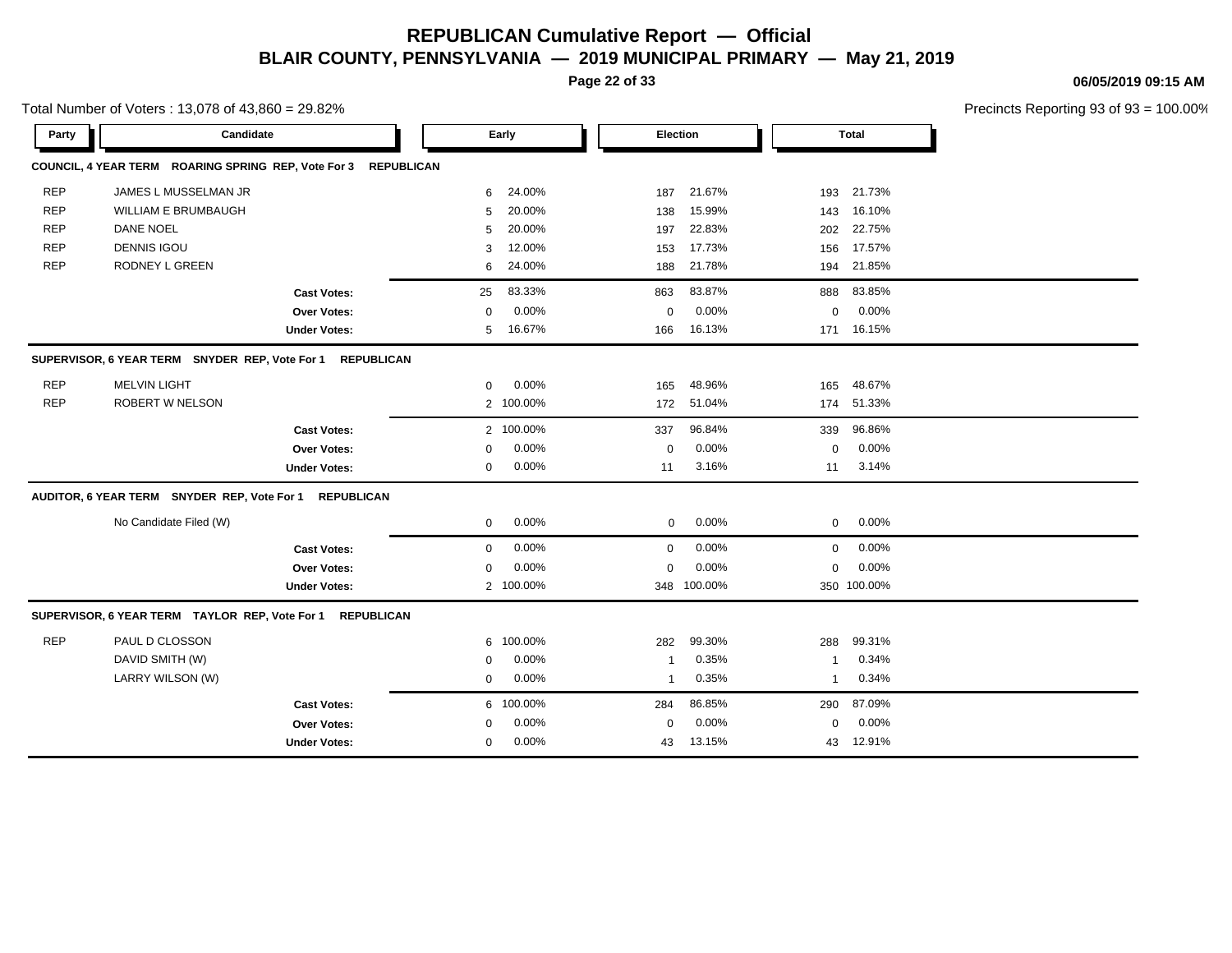**06/05/2019 09:15 AM**

|        |     |        | Precincts Reporting 93 of 93 = 100.00% |
|--------|-----|--------|----------------------------------------|
| 'n     |     | Total  |                                        |
|        |     |        |                                        |
| 98.98% | 296 | 99.00% |                                        |
| 0.34%  |     | 0.33%  |                                        |
| 0.34%  |     | 0.33%  |                                        |
| 0.34%  |     | 0.33%  |                                        |

|            |                                                                |                     |                   |           | Page 23 of 33   |           |                |              |                           |
|------------|----------------------------------------------------------------|---------------------|-------------------|-----------|-----------------|-----------|----------------|--------------|---------------------------|
| Party      | Total Number of Voters: 13,078 of 43,860 = 29.82%<br>Candidate |                     |                   | Early     | <b>Election</b> |           |                | <b>Total</b> | <b>Precincts Reportin</b> |
|            | SUPERVISOR, 2 YEAR UNEXPIRED TERM TAYLOR REP, Vote For 1       |                     | <b>REPUBLICAN</b> |           |                 |           |                |              |                           |
| <b>REP</b> | <b>JOSEPH E DILLING</b>                                        |                     |                   | 5 100.00% | 291             | 98.98%    | 296            | 99.00%       |                           |
|            | EDWARD BELLOCL (W)                                             |                     | $\mathbf 0$       | $0.00\%$  | $\mathbf{1}$    | 0.34%     | $\mathbf{1}$   | 0.33%        |                           |
|            | DAVID SMITH (W)                                                |                     | $\mathbf 0$       | 0.00%     | $\mathbf{1}$    | 0.34%     | $\mathbf{1}$   | 0.33%        |                           |
|            | PHIL WAITE (W)                                                 |                     | $\mathbf 0$       | 0.00%     | 1               | 0.34%     | $\mathbf{1}$   | 0.33%        |                           |
|            |                                                                | <b>Cast Votes:</b>  | $5\phantom{.0}$   | 83.33%    | 294             | 89.91%    | 299            | 89.79%       |                           |
|            |                                                                | <b>Over Votes:</b>  | $\mathbf 0$       | 0.00%     | $\mathsf 0$     | 0.00%     | $\mathbf 0$    | 0.00%        |                           |
|            |                                                                | <b>Under Votes:</b> | $\mathbf{1}$      | 16.67%    | 33              | 10.09%    | 34             | 10.21%       |                           |
|            | AUDITOR, 6 YEAR TERM TAYLOR REP, Vote For 1                    | <b>REPUBLICAN</b>   |                   |           |                 |           |                |              |                           |
|            | No Candidate Filed (W)                                         |                     | 0                 | 0.00%     | 0               | 0.00%     | $\mathbf 0$    | 0.00%        |                           |
|            | JACK HARTMAN (W)                                               |                     | $\mathbf 0$       | 0.00%     | 1               | 50.00%    | $\mathbf{1}$   | 50.00%       |                           |
|            | JOHN HUBER (W)                                                 |                     | $\mathbf 0$       | 0.00%     | $\mathbf{1}$    | 50.00%    | $\mathbf{1}$   | 50.00%       |                           |
|            |                                                                | <b>Cast Votes:</b>  | $\mathbf 0$       | 0.00%     | $\overline{2}$  | 0.61%     | $\overline{2}$ | 0.60%        |                           |
|            |                                                                | Over Votes:         | $\mathbf 0$       | 0.00%     | 0               | 0.00%     | $\mathbf 0$    | 0.00%        |                           |
|            |                                                                | <b>Under Votes:</b> |                   | 6 100.00% | 325             | 99.39%    | 331            | 99.40%       |                           |
|            |                                                                |                     |                   |           |                 |           |                |              |                           |
|            | AUDITOR, 4 YEAR UNEXPIRED TERM TAYLOR REP, Vote For 1          |                     | <b>REPUBLICAN</b> |           |                 |           |                |              |                           |
|            | No Candidate Filed (W)                                         |                     | $\mathbf 0$       | 0.00%     | $\mathbf 0$     | 0.00%     | $\mathbf 0$    | 0.00%        |                           |
|            | ELIZABETH HILEMAN (W)                                          |                     | $\mathbf 0$       | 0.00%     |                 | 1 100.00% |                | 1 100.00%    |                           |
|            |                                                                | <b>Cast Votes:</b>  | $\mathbf 0$       | 0.00%     | $\mathbf{1}$    | 0.31%     | $\mathbf{1}$   | 0.30%        |                           |
|            |                                                                | <b>Over Votes:</b>  | $\mathbf 0$       | 0.00%     | 0               | 0.00%     | $\mathbf 0$    | 0.00%        |                           |
|            |                                                                | <b>Under Votes:</b> |                   | 6 100.00% | 326             | 99.69%    | 332            | 99.70%       |                           |
|            | COUNCIL, 4 YEAR TERM TYRONE BOROUGH REP, Vote For 4            | <b>REPUBLICAN</b>   |                   |           |                 |           |                |              |                           |
| <b>REP</b> | <b>KEN PATTERSON II</b>                                        |                     | 3                 | 12.00%    | 298             | 17.31%    | 301            | 17.23%       |                           |
| <b>REP</b> | <b>WILLIAM F WISER III</b>                                     |                     | 5                 | 20.00%    | 264             | 15.33%    | 269            | 15.40%       |                           |
| <b>REP</b> | <b>WHITNEY PRESTON</b>                                         |                     | 5                 | 20.00%    | 192             | 11.15%    | 197            | 11.28%       |                           |
| <b>REP</b> | <b>THADEUS GRAHAM</b>                                          |                     | 3                 | 12.00%    | 221             | 12.83%    | 224            | 12.82%       |                           |
| <b>REP</b> | <b>CHARLES B MILLS</b>                                         |                     | $\sqrt{2}$        | 8.00%     | 227             | 13.18%    | 229            | 13.11%       |                           |
| <b>REP</b> | ROBERT B DOLLAR SR                                             |                     | 3                 | 12.00%    | 290             | 16.84%    | 293            | 16.77%       |                           |
| <b>REP</b> | SHIRLEY A DAWSON                                               |                     | $\overline{4}$    | 16.00%    | 230             | 13.36%    | 234            | 13.39%       |                           |
|            |                                                                | <b>Cast Votes:</b>  | 25                | 89.29%    | 1,722           | 83.92%    | 1,747          | 83.99%       |                           |
|            |                                                                | <b>Over Votes:</b>  | 0                 | 0.00%     | 0               | 0.00%     | 0              | 0.00%        |                           |
|            |                                                                | <b>Under Votes:</b> | 3                 | 10.71%    | 330             | 16.08%    | 333            | 16.01%       |                           |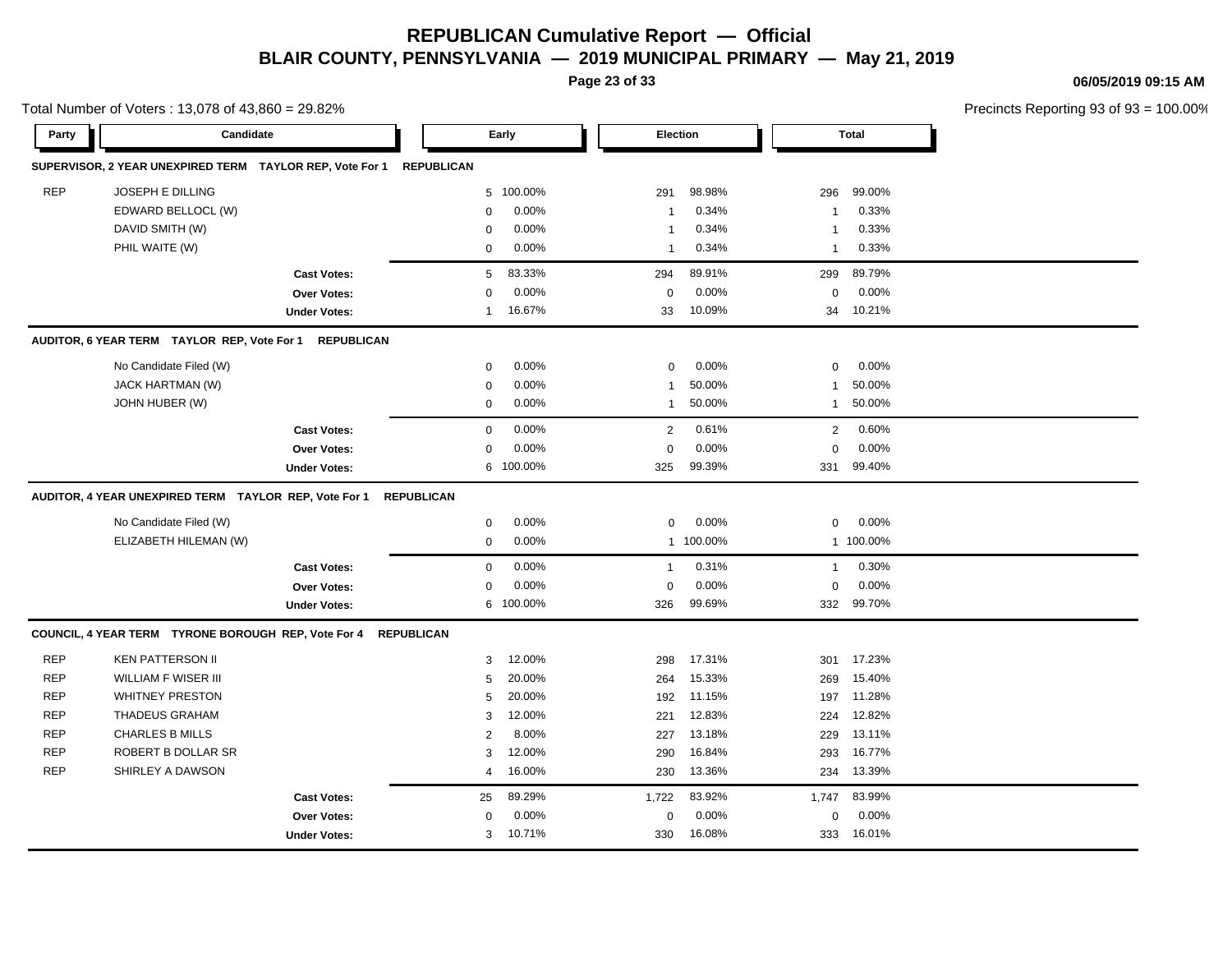**Page 24 of 33**

**06/05/2019 09:15 AM**

|            | Total Number of Voters: 13,078 of 43,860 = 29.82%                  |                     |                      |                          |                          | Precincts Reporting 93 of 93 = 100.00% |
|------------|--------------------------------------------------------------------|---------------------|----------------------|--------------------------|--------------------------|----------------------------------------|
| Party      | Candidate                                                          |                     | Early                | Election                 | <b>Total</b>             |                                        |
|            | SUPERVISOR, 6 YEAR TERM TYRONE TWP REP, Vote For 1                 | <b>REPUBLICAN</b>   |                      |                          |                          |                                        |
|            | No Candidate Filed (W)                                             |                     | 0.00%<br>$\mathbf 0$ | $0.00\%$<br>$\mathbf 0$  | 0.00%<br>0               |                                        |
|            | DENNIS HAZENSTAB (W)                                               |                     | 0.00%<br>$\mathbf 0$ | 66.67%<br>2              | 66.67%<br>$\overline{2}$ |                                        |
|            | ALLEN SLIPPY (W)                                                   |                     | 0.00%<br>$\mathbf 0$ | 33.33%<br>$\overline{1}$ | 33.33%<br>1              |                                        |
|            |                                                                    | <b>Cast Votes:</b>  | 0.00%<br>$\mathbf 0$ | 1.74%<br>3               | 1.72%<br>3               |                                        |
|            |                                                                    | Over Votes:         | 0.00%<br>$\mathbf 0$ | 0.00%<br>$\Omega$        | 0.00%<br>0               |                                        |
|            |                                                                    | <b>Under Votes:</b> | 2 100.00%            | 98.26%<br>169            | 98.28%<br>171            |                                        |
|            | SUPERVISOR, 4 YEAR UNEXPIRED TERM TYRONE TWP REP, Vote For 1       |                     | <b>REPUBLICAN</b>    |                          |                          |                                        |
| <b>REP</b> | MICHAEL D LUTHER                                                   |                     | 2 100.00%            | 158 100.00%              | 160 100.00%              |                                        |
|            |                                                                    | <b>Cast Votes:</b>  | 2 100.00%            | 91.86%<br>158            | 160 91.95%               |                                        |
|            |                                                                    | Over Votes:         | 0.00%<br>0           | 0.00%<br>$\Omega$        | $0.00\%$<br>0            |                                        |
|            |                                                                    | <b>Under Votes:</b> | 0.00%<br>$\mathbf 0$ | 8.14%<br>14              | 8.05%<br>14              |                                        |
|            | SUPERVISOR, 2 YEAR UNEXPIRED TERM  TYRONE TOWNSHIP REP, Vote For 1 |                     | <b>REPUBLICAN</b>    |                          |                          |                                        |
| <b>REP</b> | ANDREW J ELLENBERGER                                               |                     | 2 100.00%            | 155 100.00%              | 157 100.00%              |                                        |
|            |                                                                    | <b>Cast Votes:</b>  | 2 100.00%            | 90.12%<br>155            | 90.23%<br>157            |                                        |
|            |                                                                    | Over Votes:         | 0.00%<br>$\Omega$    | 0.00%<br>$\Omega$        | 0.00%<br>$\Omega$        |                                        |
|            |                                                                    | <b>Under Votes:</b> | 0.00%<br>0           | 9.88%<br>17              | 9.77%<br>17              |                                        |
|            | AUDITOR, 6 YEAR TERM TYRONE TWP REP, Vote For 1 REPUBLICAN         |                     |                      |                          |                          |                                        |
|            | No Candidate Filed (W)                                             |                     | 0.00%<br>$\mathbf 0$ | 0.00%<br>$\mathbf 0$     | 0.00%<br>0               |                                        |
|            | FRED AMICK (W)                                                     |                     | 0.00%<br>$\mathbf 0$ | 50.00%                   | 50.00%                   |                                        |
|            | VAUGHN KRUIS (W)                                                   |                     | 0.00%<br>0           | 50.00%<br>$\overline{1}$ | 50.00%<br>1              |                                        |
|            |                                                                    | <b>Cast Votes:</b>  | 0.00%<br>0           | 1.16%<br>$\overline{2}$  | 1.15%<br>$\overline{2}$  |                                        |
|            |                                                                    | Over Votes:         | 0.00%<br>0           | 0.00%<br>$\Omega$        | 0.00%<br>0               |                                        |
|            |                                                                    | <b>Under Votes:</b> | 2 100.00%            | 98.84%<br>170            | 172 98.85%               |                                        |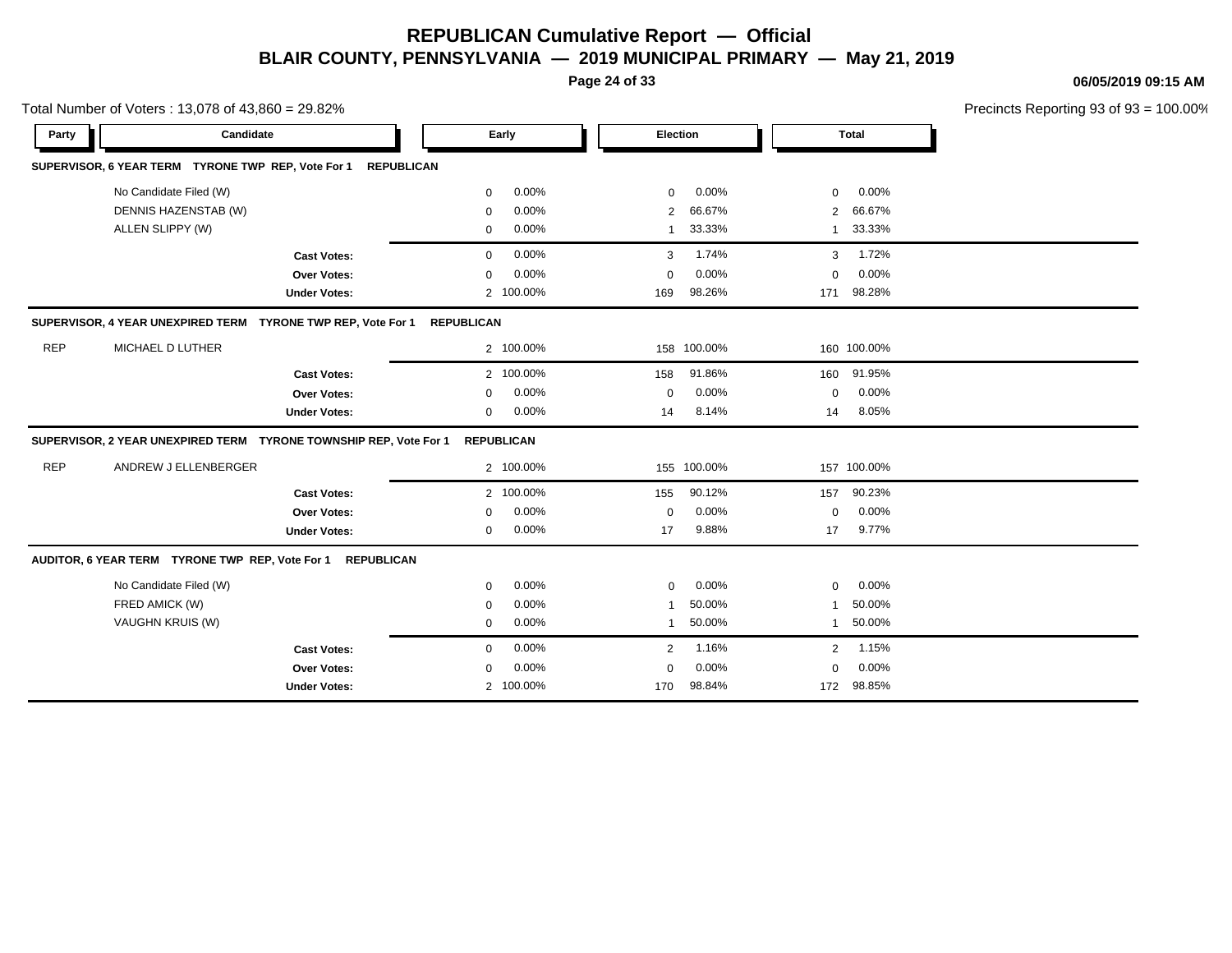**Page 25 of 33**

**06/05/2019 09:15 AM**

| Party      | Candidate                                                                                                        |                     |                            | Early              |                             | Election         |              | Total              |  |
|------------|------------------------------------------------------------------------------------------------------------------|---------------------|----------------------------|--------------------|-----------------------------|------------------|--------------|--------------------|--|
|            | COUNCIL, 4 YEAR TERM WILLIAMSBURG REP, Vote For 3                                                                | <b>REPUBLICAN</b>   |                            |                    |                             |                  |              |                    |  |
| <b>REP</b> | JAMES FORESO                                                                                                     |                     | 0                          | 0.00%              | 108                         | 50.23%           | 108          | 50.00%             |  |
| <b>REP</b> | DONALD ZIMMERMAN                                                                                                 |                     | $\overline{1}$             | 100.00%            | 91                          | 42.33%           | 92           | 42.59%             |  |
|            | PATRICIA BELL (W)                                                                                                |                     | $\mathbf 0$                | 0.00%              | -1                          | 0.47%            | -1           | 0.46%              |  |
|            | DAVE CADLE (W)                                                                                                   |                     | $\mathbf 0$                | 0.00%              | 2                           | 0.93%            | 2            | 0.93%              |  |
|            | DENNIS CARPER (W)                                                                                                |                     | $\mathbf 0$                | 0.00%              | $\mathbf{1}$                | 0.47%            | $\mathbf{1}$ | 0.46%              |  |
|            | DAVID HOUCK (W)                                                                                                  |                     | 0                          | 0.00%              | $\mathbf{1}$                | 0.47%            | -1           | 0.46%              |  |
|            | MATT ISENBERG (W)                                                                                                |                     | 0                          | 0.00%              | -1                          | 0.47%            | -1           | 0.46%              |  |
|            | MARK MORELLI (W)                                                                                                 |                     | $\mathbf 0$                | 0.00%              | $\mathbf{1}$                | 0.47%            | -1           | 0.46%              |  |
|            | BRIAN S MOYER (W)                                                                                                |                     | $\mathbf 0$                | 0.00%              | 2                           | 0.93%            | 2            | 0.93%              |  |
|            | HARRY MULLINS (W)                                                                                                |                     | $\mathbf 0$                | 0.00%              | $\mathbf{1}$                | 0.47%            | -1           | 0.46%              |  |
|            | ED PATTERSON (W)                                                                                                 |                     | $\mathbf 0$                | 0.00%              | $\overline{1}$              | 0.47%            | 1            | 0.46%              |  |
|            | MATT SABOL (W)                                                                                                   |                     | 0                          | 0.00%              | 3                           | 1.40%            | 3            | 1.39%              |  |
|            | TIMOTHY TATE (W)                                                                                                 |                     | 0                          | 0.00%              | -1                          | 0.47%            | $\mathbf{1}$ | 0.46%              |  |
|            | WILLIAM WHITE (W)                                                                                                |                     | $\mathbf 0$                | 0.00%              | -1                          | 0.47%            | -1           | 0.46%              |  |
|            |                                                                                                                  | <b>Cast Votes:</b>  | $\mathbf{1}$               | 33.33%             | 215                         | 53.88%           | 216          | 53.73%             |  |
|            |                                                                                                                  |                     |                            | 0.00%              | $\pmb{0}$                   | 0.00%            | $\Omega$     | 0.00%              |  |
|            |                                                                                                                  | Over Votes:         | $\mathbf 0$                |                    |                             |                  |              |                    |  |
|            |                                                                                                                  | <b>Under Votes:</b> | $\overline{2}$             | 66.67%             | 184                         | 46.12%           | 186          | 46.27%             |  |
|            | AUDITOR, 6 YEAR TERM    WILLIAMSBURG REP, Vote For 1    REPUBLICAN<br>No Candidate Filed (W)<br>LISA DISHONG (W) |                     | $\mathbf 0$<br>$\mathbf 0$ | 0.00%<br>0.00%     | $\mathbf 0$<br>$\mathbf{1}$ | 0.00%<br>100.00% | 0            | 0.00%<br>1 100.00% |  |
|            |                                                                                                                  |                     |                            |                    |                             |                  |              |                    |  |
|            |                                                                                                                  | <b>Cast Votes:</b>  | $\mathbf 0$                | 0.00%              | $\mathbf{1}$                | 0.75%            | $\mathbf{1}$ | 0.75%              |  |
|            |                                                                                                                  | Over Votes:         | 0                          | 0.00%<br>1 100.00% | 0<br>132                    | 0.00%<br>99.25%  | 0            | 0.00%<br>99.25%    |  |
|            | AUDITOR, 4 YEAR UNEXPIRED TERM WILLIAMSBURG REP, Vote For 1                                                      | <b>Under Votes:</b> | <b>REPUBLICAN</b>          |                    |                             |                  | 133          |                    |  |
|            |                                                                                                                  |                     |                            |                    |                             |                  |              |                    |  |
|            | No Candidate Filed (W)                                                                                           |                     | 0                          | 0.00%              | $\mathbf 0$                 | 0.00%            | 0            | 0.00%              |  |
|            | HARRY MULLINS (W)                                                                                                |                     | $\mathbf 0$                | 0.00%              | $\mathbf{1}$                | 100.00%          |              | 1 100.00%          |  |
|            |                                                                                                                  | <b>Cast Votes:</b>  | $\mathbf 0$                | 0.00%              | $\mathbf{1}$                | 0.75%            | $\mathbf{1}$ | 0.75%              |  |
|            |                                                                                                                  | <b>Over Votes:</b>  | 0                          | 0.00%              | $\mathbf 0$                 | 0.00%            | 0            | 0.00%              |  |
|            |                                                                                                                  | <b>Under Votes:</b> |                            | 1 100.00%          | 132                         | 99.25%           | 133          | 99.25%             |  |
|            | AUDITOR, 2 YEAR UNEXPIRED TERM WILLIAMSBURG REP, Vote For 1                                                      |                     | <b>REPUBLICAN</b>          |                    |                             |                  |              |                    |  |
|            | No Candidate Filed (W)                                                                                           |                     | 0                          | 0.00%              | $\mathbf{0}$                | 0.00%            | $\mathbf 0$  | 0.00%              |  |
|            |                                                                                                                  | <b>Cast Votes:</b>  | 0                          | 0.00%              | $\mathbf 0$                 | 0.00%            | 0            | $0.00\%$           |  |
|            |                                                                                                                  | <b>Over Votes:</b>  | 0                          | 0.00%              | 0                           | 0.00%            | 0            | 0.00%              |  |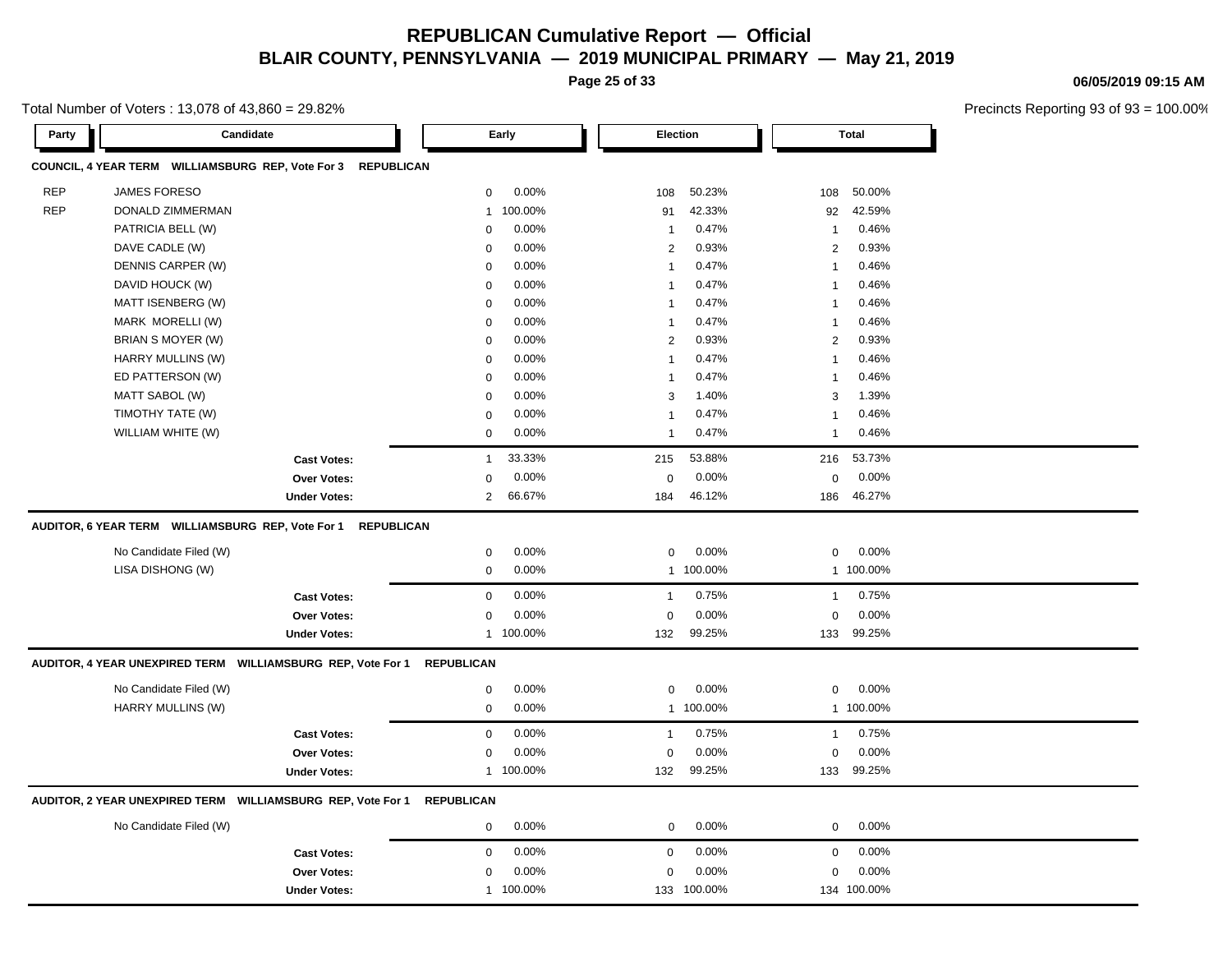**Page 26 of 33**

**06/05/2019 09:15 AM**

|            | Total Number of Voters: 13,078 of 43,860 = 29.82%          |                   |       |              |        |                |              | Precincts Reporting 93 of 93 = 100.00% |
|------------|------------------------------------------------------------|-------------------|-------|--------------|--------|----------------|--------------|----------------------------------------|
| Party      | Candidate                                                  |                   | Early | Election     |        |                | <b>Total</b> |                                        |
|            | SUPERVISOR, 6 YEAR TERM WOODBURY REP, Vote For 1           | <b>REPUBLICAN</b> |       |              |        |                |              |                                        |
| <b>REP</b> | <b>ALAN C LYONS</b>                                        | $\mathbf 0$       | 0.00% | 57           | 37.75% | 57             | 37.75%       |                                        |
| <b>REP</b> | <b>CRAIG L HAMILTON</b>                                    | 0                 | 0.00% | 94           | 62.25% | 94             | 62.25%       |                                        |
|            | <b>Cast Votes:</b>                                         | $\mathbf 0$       | 0.00% | 151          | 85.31% | 151            | 85.31%       |                                        |
|            | <b>Over Votes:</b>                                         | $\mathbf 0$       | 0.00% | $\mathbf 0$  | 0.00%  | $\mathbf 0$    | 0.00%        |                                        |
|            | <b>Under Votes:</b>                                        | 0                 | 0.00% | 26           | 14.69% | 26             | 14.69%       |                                        |
|            | SUPERVISOR, 2 YEAR UNEXPIRED TERM WOODBURY REP, Vote For 1 | <b>REPUBLICAN</b> |       |              |        |                |              |                                        |
| <b>REP</b> | JOSEPH LANSBERRY                                           | 0                 | 0.00% | 138          | 96.50% | 138            | 96.50%       |                                        |
|            | CHRIS CREEK (W)                                            | $\Omega$          | 0.00% |              | 0.70%  | $\overline{1}$ | 0.70%        |                                        |
|            | ELEANOR HARCLERODE (W)                                     | $\mathbf 0$       | 0.00% |              | 0.70%  | $\mathbf 1$    | 0.70%        |                                        |
|            | MARC ISENBERG (W)                                          | $\Omega$          | 0.00% |              | 0.70%  | $\overline{1}$ | 0.70%        |                                        |
|            | ROBERT LEAMER (W)                                          | $\Omega$          | 0.00% |              | 0.70%  | $\overline{1}$ | 0.70%        |                                        |
|            | ALLEN LYONS (W)                                            | $\mathbf 0$       | 0.00% | $\mathbf{1}$ | 0.70%  | $\overline{1}$ | 0.70%        |                                        |
|            | <b>Cast Votes:</b>                                         | 0                 | 0.00% | 143          | 80.79% | 143            | 80.79%       |                                        |
|            | Over Votes:                                                | 0                 | 0.00% | 0            | 0.00%  | $\mathbf 0$    | 0.00%        |                                        |
|            | <b>Under Votes:</b>                                        | $\mathbf 0$       | 0.00% | 34           | 19.21% | 34             | 19.21%       |                                        |
|            | AUDITOR, 6 YEAR TERM WOODBURY REP, Vote For 1 REPUBLICAN   |                   |       |              |        |                |              |                                        |
|            | No Candidate Filed (W)                                     | 0                 | 0.00% | $\mathbf{0}$ | 0.00%  | $\mathbf 0$    | 0.00%        |                                        |
|            | JUDY FITZINGO (W)                                          | $\mathbf 0$       | 0.00% |              | 33.33% | $\mathbf{1}$   | 33.33%       |                                        |
|            | JUDY HALMINTON (W)                                         | $\mathbf 0$       | 0.00% |              | 33.33% | $\mathbf{1}$   | 33.33%       |                                        |
|            | LORANNE KEITHLEY (W)                                       | 0                 | 0.00% | 1            | 33.33% | $\mathbf{1}$   | 33.33%       |                                        |
|            | <b>Cast Votes:</b>                                         | 0                 | 0.00% | 3            | 1.69%  | 3              | 1.69%        |                                        |
|            | Over Votes:                                                | $\mathbf 0$       | 0.00% | $\mathbf 0$  | 0.00%  | $\mathbf 0$    | 0.00%        |                                        |
|            | <b>Under Votes:</b>                                        | 0                 | 0.00% | 174          | 98.31% | 174            | 98.31%       |                                        |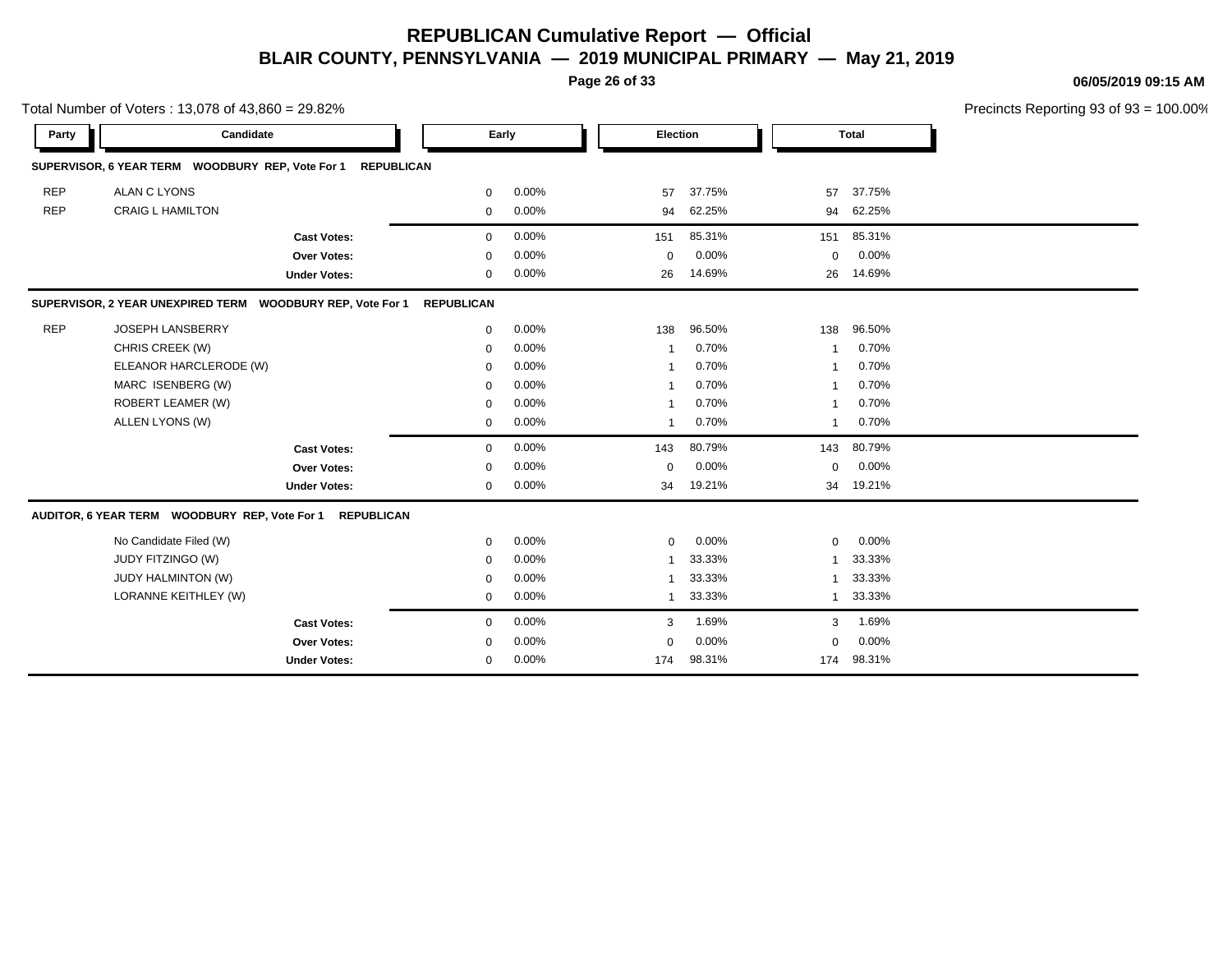**Page 27 of 33**

Total Number of Voters : 13,078 of 43,860 = 29.82%

| Party      | Candidate                                                 |                   | Early  | <b>Election</b>         |        |                | <b>Total</b> |  |
|------------|-----------------------------------------------------------|-------------------|--------|-------------------------|--------|----------------|--------------|--|
|            | SCHOOL DIRECTOR, 4 YEAR TERM ALTOONA AREA REP, Vote For 5 | <b>REPUBLICAN</b> |        |                         |        |                |              |  |
| <b>REP</b> | <b>SHARON L BREAM</b>                                     | 72                | 16.71% | 2,867                   | 15.15% | 2,939          | 15.19%       |  |
| <b>REP</b> | MICHAEL BAKER                                             | 47                | 10.90% | 2,159                   | 11.41% | 2,206          | 11.40%       |  |
| <b>REP</b> | ERIC C HAUGH                                              | 38                | 8.82%  | 1,676                   | 8.86%  | 1,714          | 8.86%        |  |
| <b>REP</b> | <b>CLAIR LAUVER</b>                                       | 42                | 9.74%  | 1,547                   | 8.18%  | 1,589          | 8.21%        |  |
| <b>REP</b> | <b>RON JOHNSTON</b>                                       | 63                | 14.62% | 2,660                   | 14.06% | 2,723          | 14.07%       |  |
| <b>REP</b> | <b>JOSH TURIANO</b>                                       | 26                | 6.03%  | 1,376                   | 7.27%  | 1,402          | 7.25%        |  |
| <b>REP</b> | <b>FRANK J MELOY</b>                                      | 57                | 13.23% | 2,777                   | 14.68% | 2,834          | 14.65%       |  |
| <b>REP</b> | DONALD DUTCH BRENNAN                                      | 20                | 4.64%  | 1,412                   | 7.46%  | 1,432          | 7.40%        |  |
| <b>REP</b> | <b>DEVIN SPRADLING</b>                                    | 32                | 7.42%  | 1,039                   | 5.49%  | 1,071          | 5.53%        |  |
| <b>REP</b> | <b>WILLIAM J CEGLAR</b>                                   | 34                | 7.89%  | 1,379                   | 7.29%  | 1,413          | 7.30%        |  |
|            | TERRY TOMASSETI (W)                                       | $\mathbf 0$       | 0.00%  | $\overline{2}$          | 0.01%  | 2              | 0.01%        |  |
|            | JOSEPH ZOLNA (W)                                          | $\mathbf 0$       | 0.00%  | $\mathbf{1}$            | 0.01%  | $\overline{1}$ | 0.01%        |  |
|            | BJ SCHEELER (W)                                           | $\mathbf 0$       | 0.00%  | $\overline{1}$          | 0.01%  | $\overline{1}$ | 0.01%        |  |
|            | <b>GEORGE CARDONE (W)</b>                                 | $\mathbf 0$       | 0.00%  | $\overline{1}$          | 0.01%  | $\overline{1}$ | 0.01%        |  |
|            | ADAM COUNTERMAN (W)                                       | $\mathbf 0$       | 0.00%  | $\overline{1}$          | 0.01%  | $\overline{1}$ | 0.01%        |  |
|            | AMY DODSON (W)                                            | $\mathbf 0$       | 0.00%  | $\mathbf{1}$            | 0.01%  | $\overline{1}$ | 0.01%        |  |
|            | DENNY ETTERS (W)                                          | $\mathbf 0$       | 0.00%  | $\overline{1}$          | 0.01%  | $\overline{1}$ | 0.01%        |  |
|            | JIM GEORGE (W)                                            | $\mathbf 0$       | 0.00%  | $\overline{1}$          | 0.01%  | $\overline{1}$ | 0.01%        |  |
|            | TOM GERLACH (W)                                           | $\mathbf 0$       | 0.00%  | $\overline{1}$          | 0.01%  | $\overline{1}$ | 0.01%        |  |
|            | CHRISTOPHER IRVIN (W)                                     | $\mathbf 0$       | 0.00%  | $\overline{1}$          | 0.01%  | $\overline{1}$ | 0.01%        |  |
|            | DENNIS HALE JR (W)                                        | $\mathbf 0$       | 0.00%  | $\overline{1}$          | 0.01%  | $\overline{1}$ | 0.01%        |  |
|            | LOIS KANISHIKI (W)                                        | $\mathbf 0$       | 0.00%  | $\overline{1}$          | 0.01%  | $\overline{1}$ | 0.01%        |  |
|            | LEISA KYLE (W)                                            | $\mathbf 0$       | 0.00%  | $\overline{1}$          | 0.01%  | $\overline{1}$ | 0.01%        |  |
|            | DICK LOCKARD (W)                                          | $\mathbf 0$       | 0.00%  | $\overline{1}$          | 0.01%  | $\overline{1}$ | 0.01%        |  |
|            | MARK MAHAN (W)                                            | $\Omega$          | 0.00%  | $\overline{1}$          | 0.01%  | $\mathbf{1}$   | 0.01%        |  |
|            | DON MAST (W)                                              | $\mathbf 0$       | 0.00%  | $\overline{1}$          | 0.01%  | $\overline{1}$ | 0.01%        |  |
|            | VALLI MCKNIGHT (W)                                        | $\mathbf 0$       | 0.00%  | $\overline{1}$          | 0.01%  | $\overline{1}$ | 0.01%        |  |
|            | ERIK MENTZER (W)                                          | $\mathbf 0$       | 0.00%  | $\overline{1}$          | 0.01%  | $\mathbf{1}$   | 0.01%        |  |
|            | JIM RILEY (W)                                             | $\mathbf 0$       | 0.00%  | $\overline{1}$          | 0.01%  | $\overline{1}$ | 0.01%        |  |
|            | WILLIAM E ROBERTS (W)                                     | $\mathbf 0$       | 0.00%  | $\overline{1}$          | 0.01%  | $\mathbf{1}$   | 0.01%        |  |
|            | TIMOTHY M TEMPLE (W)                                      | $\mathbf 0$       | 0.00%  | $\overline{1}$          | 0.01%  | $\overline{1}$ | 0.01%        |  |
|            | <b>KELLY WILLIAMS (W)</b>                                 | $\mathbf 0$       | 0.00%  | $\overline{1}$          | 0.01%  | $\overline{1}$ | 0.01%        |  |
|            | JASON WINAND (W)                                          | $\mathbf 0$       | 0.00%  | $\overline{1}$          | 0.01%  | $\overline{1}$ | 0.01%        |  |
|            | JOD SMITH (W)                                             | $\mathbf 0$       | 0.00%  | $\overline{1}$          | 0.01%  | $\overline{1}$ | 0.01%        |  |
|            | TOM SETTLE (W)                                            | $\mathbf 0$       | 0.00%  | $\overline{1}$          | 0.01%  | $\overline{1}$ | 0.01%        |  |
|            | SISU SETTLE (W)                                           | $\mathbf 0$       | 0.00%  | $\overline{1}$          | 0.01%  | $\overline{1}$ | 0.01%        |  |
|            | ASH SETTLE (W)                                            | $\Omega$          | 0.00%  | $\overline{\mathbf{1}}$ | 0.01%  | $\mathbf{1}$   | 0.01%        |  |
|            | <b>Cast Votes:</b>                                        | 431               | 74.96% | 18,920                  | 76.54% | 19,351         | 76.50%       |  |

#### **06/05/2019 09:15 AM**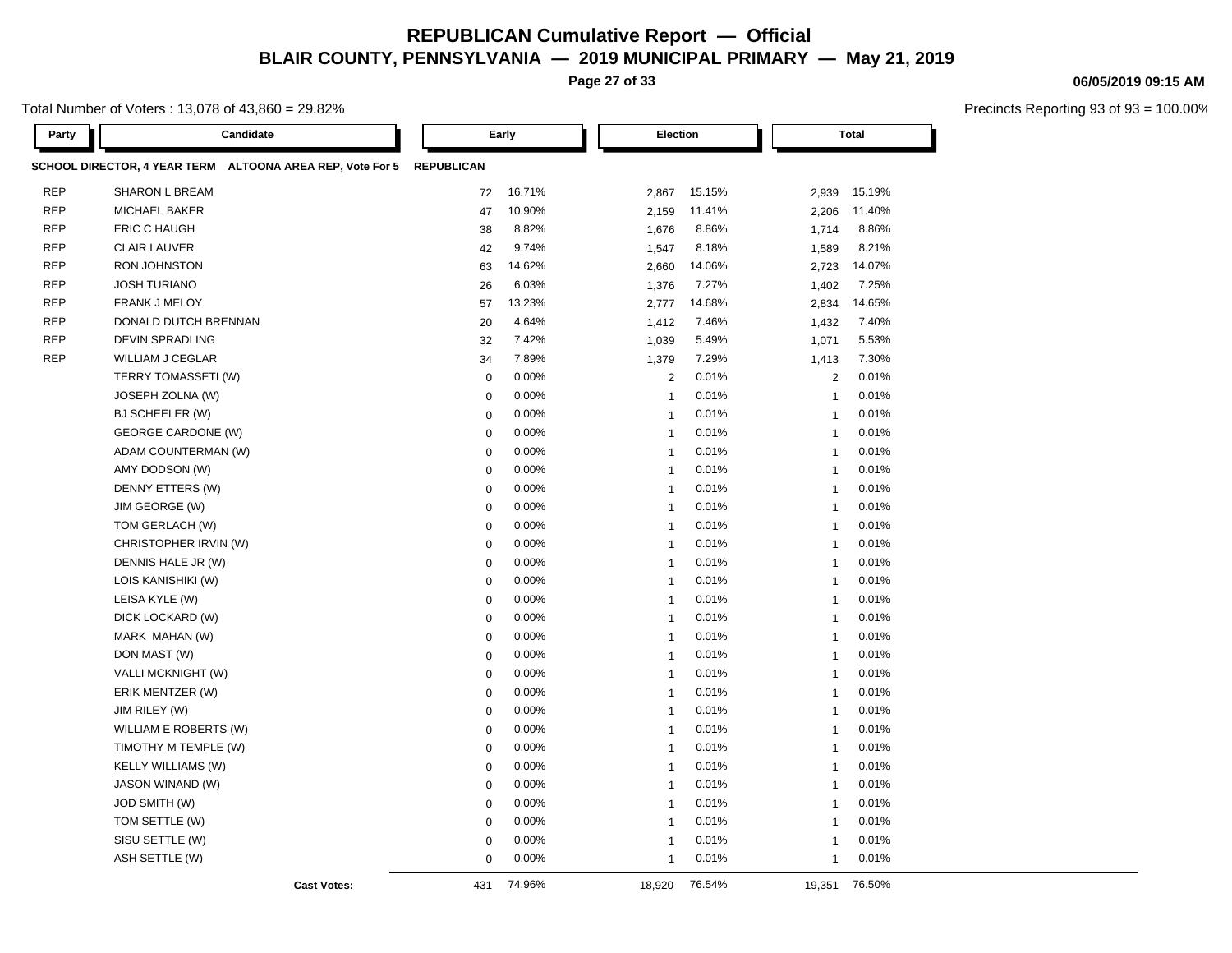**Page 28 of 33**

#### **06/05/2019 09:15 AM**

|            | Total Number of Voters: 13,078 of 43,860 = 29.82%                      |                |                 |                |                 |                      |                    | Precincts Reporting 93 of 93 = |
|------------|------------------------------------------------------------------------|----------------|-----------------|----------------|-----------------|----------------------|--------------------|--------------------------------|
| Party      | Candidate                                                              |                | Early           | Election       |                 |                      | <b>Total</b>       |                                |
|            | Over Votes:<br><b>Under Votes:</b>                                     | 0<br>144       | 0.00%<br>25.04% | 0<br>5,800     | 0.00%<br>23.46% | $\mathbf 0$<br>5,944 | $0.00\%$<br>23.50% |                                |
|            |                                                                        |                |                 |                |                 |                      |                    |                                |
|            | SCHOOL DIRECTOR, 4 YEAR TERM BELLWOOD-ANTIS REP, Vote For 5 REPUBLICAN |                |                 |                |                 |                      |                    |                                |
| <b>REP</b> | <b>KEVIN R LUENSMANN</b>                                               | 5              | 31.25%          | 527            | 28.58%          | 532                  | 28.60%             |                                |
| <b>REP</b> | THOMAS P FINN                                                          | $\overline{7}$ | 43.75%          | 554            | 30.04%          | 561                  | 30.16%             |                                |
| <b>REP</b> | KATHERINE F BURCH                                                      | 4              | 25.00%          | 605            | 32.81%          | 609                  | 32.74%             |                                |
|            | JEFFERY PLUMMER (W)                                                    | 0              | 0.00%           | 120            | 6.51%           | 120                  | 6.45%              |                                |
|            | RYAN MCCARTNEY (W)                                                     | $\mathbf 0$    | 0.00%           | $\mathbf{1}$   | 0.05%           | -1                   | 0.05%              |                                |
|            | SHANNON MCCAULLEY (W)                                                  | $\mathbf 0$    | 0.00%           | $\overline{2}$ | 0.11%           | $\overline{2}$       | 0.11%              |                                |
|            | <b>BRION MCCAULLEY (W)</b>                                             | $\mathbf 0$    | 0.00%           | $\overline{2}$ | 0.11%           | $\overline{2}$       | 0.11%              |                                |
|            | ALEX MCCAULLEY (W)                                                     | 0              | 0.00%           | $\mathbf{1}$   | 0.05%           | 1                    | 0.05%              |                                |
|            | JENNIFER MCCAULLY (W)                                                  | 0              | 0.00%           | $\mathbf{1}$   | 0.05%           | 1                    | 0.05%              |                                |
|            | CHRISTOPHER FORSHEY (W)                                                | $\mathbf 0$    | 0.00%           | $\overline{4}$ | 0.22%           | 4                    | 0.22%              |                                |
|            | TAYLOR SHILDT (W)                                                      | $\mathbf 0$    | 0.00%           | $\mathbf{1}$   | 0.05%           |                      | 0.05%              |                                |
|            | MELANIE SHILDT (W)                                                     | $\mathbf 0$    | 0.00%           | $\overline{2}$ | 0.11%           | $\overline{2}$       | 0.11%              |                                |
|            | CHARLES TAYLOR (W)                                                     | $\mathbf 0$    | 0.00%           | $\mathbf{1}$   | 0.05%           |                      | 0.05%              |                                |
|            | DEVON WILKINSON (W)                                                    | 0              | 0.00%           | $\mathbf{1}$   | 0.05%           | 1                    | 0.05%              |                                |
|            | KRIS WOLFE (W)                                                         | $\mathbf 0$    | 0.00%           | $\mathbf{1}$   | 0.05%           |                      | 0.05%              |                                |
|            | MICHAEL PLUMMER (W)                                                    | $\mathbf 0$    | 0.00%           | $\mathbf{1}$   | 0.05%           | 1                    | 0.05%              |                                |
|            | HOPE RAY (W)                                                           | $\mathbf 0$    | 0.00%           | $\overline{7}$ | 0.38%           | $\overline{7}$       | 0.38%              |                                |
|            | CARRIE CARRLES (W)                                                     | $\mathbf 0$    | 0.00%           | $\overline{1}$ | 0.05%           |                      | 0.05%              |                                |
|            | KIP CHERRY (W)                                                         | $\mathbf 0$    | 0.00%           | $\mathbf{1}$   | 0.05%           | 1                    | 0.05%              |                                |
|            | SEAN CLAPPER (W)                                                       | $\mathbf 0$    | 0.00%           | 1              | 0.05%           |                      | 0.05%              |                                |
|            | JERE CROSS (W)                                                         | $\mathbf 0$    | 0.00%           | $\overline{1}$ | 0.05%           |                      | 0.05%              |                                |
|            | <b>BRUCE DUNLAP (W)</b>                                                | $\mathbf 0$    | 0.00%           | $\overline{4}$ | 0.22%           | 4                    | 0.22%              |                                |
|            | JEFFREY FARBER (W)                                                     | $\mathbf 0$    | 0.00%           | $\mathbf{1}$   | 0.05%           |                      | 0.05%              |                                |
|            | JEFF NICCUM (W)                                                        | $\mathbf 0$    | 0.00%           | $\mathbf{1}$   | 0.05%           | 1                    | 0.05%              |                                |
|            | SHAWN SHAULIS (W)                                                      | $\mathbf 0$    | 0.00%           | $\mathbf 1$    | 0.05%           |                      | 0.05%              |                                |
|            | RICK SHAW (W)                                                          | $\mathbf 0$    | 0.00%           | $\overline{1}$ | 0.05%           |                      | 0.05%              |                                |
|            | JUDY SHELOW (W)                                                        | $\mathbf 0$    | 0.00%           | $\mathbf{1}$   | 0.05%           | 1                    | 0.05%              |                                |
|            | <b>Cast Votes:</b>                                                     | 16             | 32.00%          | 1,844          | 44.59%          | 1,860                | 44.44%             |                                |
|            | Over Votes:                                                            | $\mathbf 0$    | 0.00%           | $\mathbf 0$    | 0.00%           | 0                    | 0.00%              |                                |
|            | <b>Under Votes:</b>                                                    | 34             | 68.00%          | 2,291          | 55.41%          | 2,325                | 55.56%             |                                |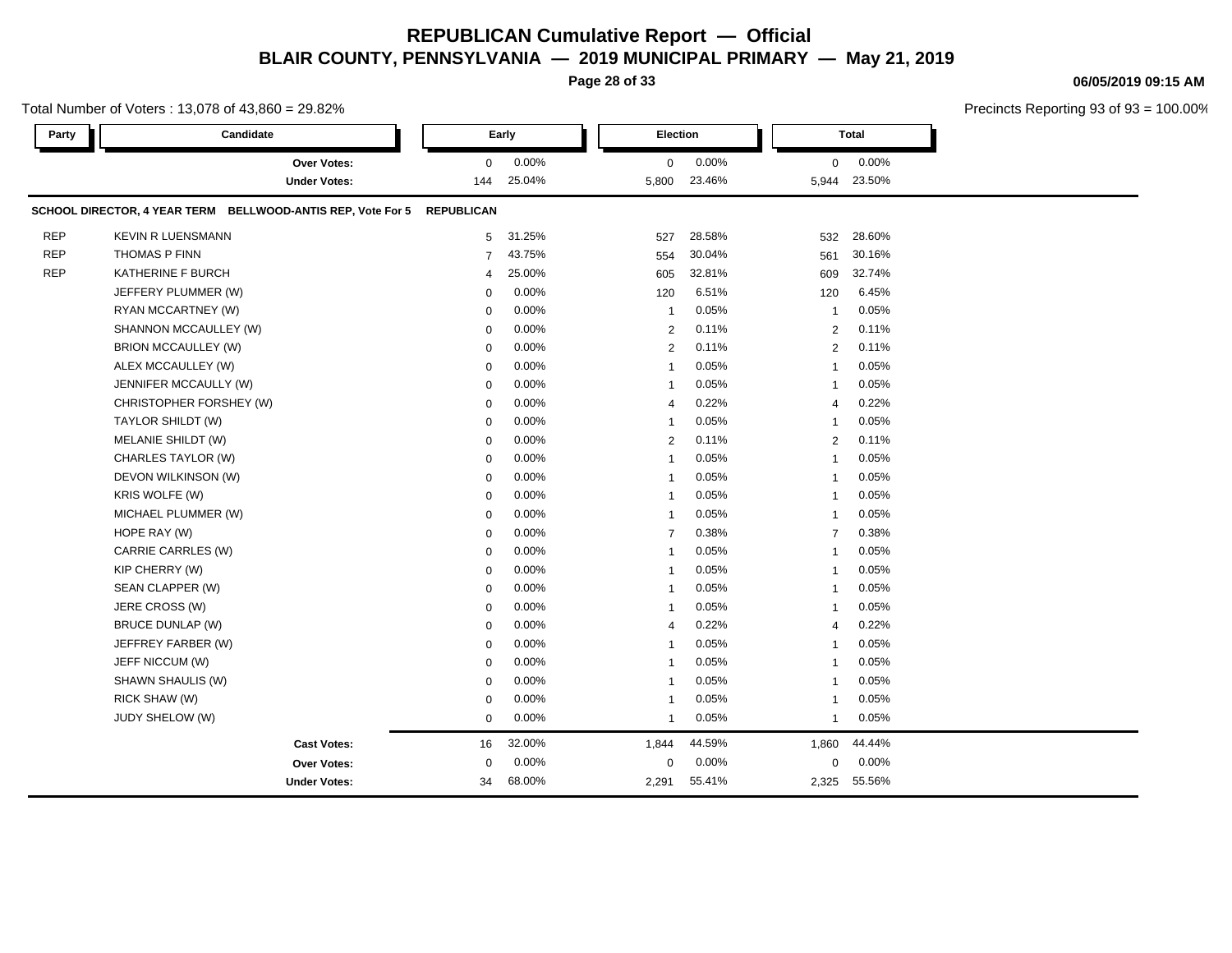**Page 29 of 33**

#### **06/05/2019 09:15 AM**

|            | Total Number of Voters: 13,078 of 43,860 = 29.82%                                      |                                                        |                   |                           |                           |                           | Precincts Reporting 93 of |
|------------|----------------------------------------------------------------------------------------|--------------------------------------------------------|-------------------|---------------------------|---------------------------|---------------------------|---------------------------|
| Party      | Candidate                                                                              | Early                                                  | Election          |                           |                           | <b>Total</b>              |                           |
|            | SCHOOL DIRECTOR, 4 YEAR TERM CLAYSBURG-KIMMEL GREENFIELD 1 REP, Vote For 2 REPUBLICAN  |                                                        |                   |                           |                           |                           |                           |
| <b>REP</b> | <b>HEIDI S KENNEDY</b>                                                                 | 50.00%<br>$\mathbf{1}$                                 | 111               | 53.37%                    | 112                       | 53.33%                    |                           |
| <b>REP</b> | RICHARD GERGELY                                                                        | 50.00%<br>-1                                           | 91                | 43.75%                    | 92                        | 43.81%                    |                           |
|            | RODNEY DIBERT (W)                                                                      | 0.00%<br>$\Omega$                                      | $\overline{2}$    | 0.96%                     | 2                         | 0.95%                     |                           |
|            | CODY EBERSOLE (W)                                                                      | 0.00%<br>$\Omega$                                      | 1                 | 0.48%                     | $\mathbf{1}$              | 0.48%                     |                           |
|            | ANITA EMEIGH (W)                                                                       | 0.00%<br>$\mathbf 0$                                   | 1                 | 0.48%                     | $\mathbf{1}$              | 0.48%                     |                           |
|            | ROGER KNISELY (W)                                                                      | 0.00%<br>$\mathbf 0$                                   | 1                 | 0.48%                     | $\mathbf{1}$              | 0.48%                     |                           |
|            | TERRI LINGENFELTER (W)                                                                 | 0.00%<br>0                                             | $\mathbf{1}$      | 0.48%                     | $\mathbf{1}$              | 0.48%                     |                           |
|            | <b>Cast Votes:</b>                                                                     | 2 100.00%                                              | 208               | 83.87%                    | 210                       | 84.00%                    |                           |
|            | Over Votes:                                                                            | 0.00%<br>$\Omega$                                      | 0                 | 0.00%                     | $\mathbf 0$               | 0.00%                     |                           |
|            | <b>Under Votes:</b>                                                                    | 0.00%<br>$\mathbf 0$                                   | 40                | 16.13%                    | 40                        | 16.00%                    |                           |
| <b>REP</b> | <b>ROGER L KNISELY</b><br>AMY CLAAR GILL (W)<br><b>Cast Votes:</b>                     | 0.00%<br>$\Omega$<br>0.00%<br>$\mathbf 0$<br>2 100.00% | 87<br>1<br>127    | 68.50%<br>0.79%<br>91.37% | 87<br>$\mathbf{1}$<br>129 | 67.44%<br>0.78%<br>91.49% |                           |
|            | Over Votes:                                                                            | 0.00%<br>$\Omega$                                      | 0                 | 0.00%                     | $\mathbf 0$               | 0.00%                     |                           |
|            | <b>Under Votes:</b>                                                                    | 0.00%<br>$\mathbf 0$                                   | 12                | 8.63%                     | 12                        | 8.51%                     |                           |
|            | SCHOOL DIRECTOR, 2 YEAR UNEXPIRED TERM CLAYSBURG-KIMMEL GREENFIELD 2-3 REP, Vote For 1 |                                                        | <b>REPUBLICAN</b> |                           |                           |                           |                           |
|            | No Candidate Filed (W)                                                                 | 0.00%<br>$\mathbf 0$                                   | 0                 | 0.00%                     | $\mathbf 0$               | 0.00%                     |                           |
|            | ROGER KNISELY (W)                                                                      | 0.00%<br>$\mathbf 0$                                   | 5                 | 45.45%                    | 5                         | 45.45%                    |                           |
|            | ALLAN C BERKHIMER (W)                                                                  | 0.00%<br>0                                             | 1                 | 9.09%                     | $\mathbf{1}$              | 9.09%                     |                           |
|            | MARLYN GRAFFIUS (W)                                                                    | 0.00%<br>$\mathbf 0$                                   | 1                 | 9.09%                     | $\mathbf{1}$              | 9.09%                     |                           |
|            | JEREMY KNOTT (W)                                                                       | 0.00%<br>0                                             | 4                 | 36.36%                    | 4                         | 36.36%                    |                           |
|            | <b>Cast Votes:</b>                                                                     | 0.00%<br>0                                             | 11                | 7.91%                     | 11                        | 7.80%                     |                           |
|            | Over Votes:                                                                            | 0.00%<br>$\Omega$                                      | $\mathbf 0$       | 0.00%                     | $\mathbf 0$               | 0.00%                     |                           |
|            |                                                                                        | 2 100.00%                                              |                   |                           |                           |                           |                           |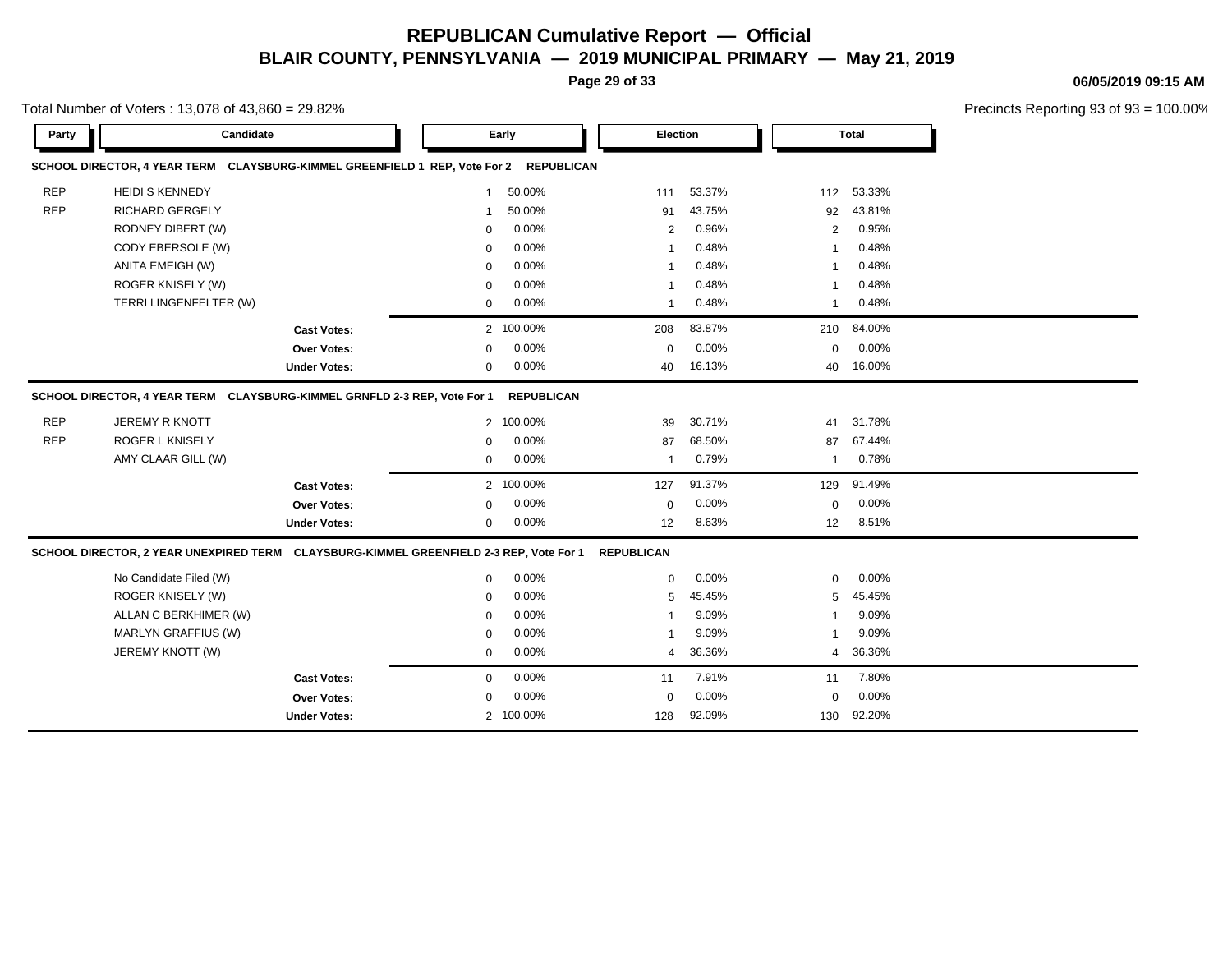**Page 30 of 33**

Total Number of Voters : 13,078 of 43,860 = 29.82%

| Party      | Candidate                                                       |                   | Early    | Election       |        |                | <b>Total</b> |  |
|------------|-----------------------------------------------------------------|-------------------|----------|----------------|--------|----------------|--------------|--|
|            | SCHOOL DIRECTOR, 4 YEAR TERM HOLLIDAYSBURG AREA REP, Vote For 5 | <b>REPUBLICAN</b> |          |                |        |                |              |  |
| <b>REP</b> | <b>DOUGLAS G STEPHENS</b>                                       | 31                | 8.07%    | 1,313          | 9.80%  | 1,344          | 9.75%        |  |
| <b>REP</b> | <b>MANNY NICHOLS</b>                                            | 30                | 7.81%    | 1,308          | 9.76%  | 1,338          | 9.70%        |  |
| <b>REP</b> | <b>TIMOTHY SURKOVICH</b>                                        | 24                | 6.25%    | 1,104          | 8.24%  | 1,128          | 8.18%        |  |
| <b>REP</b> | <b>KENNETH SNYDER</b>                                           | 33                | 8.59%    | 1,443          | 10.77% | 1,476          | 10.70%       |  |
| <b>REP</b> | <b>NICOLE L HARTMAN</b>                                         | 48                | 12.50%   | 1,421          | 10.60% | 1,469          | 10.65%       |  |
| <b>REP</b> | <b>LOIS KANESHIKI</b>                                           | 52                | 13.54%   | 1,447          | 10.80% | 1,499          | 10.87%       |  |
| <b>REP</b> | THOMAS D MCCAFFREY                                              | 29                | 7.55%    | 1,163          | 8.68%  | 1,192          | 8.65%        |  |
| <b>REP</b> | <b>BRANDON R BURNS</b>                                          | 22                | 5.73%    | 1,186          | 8.85%  | 1,208          | 8.76%        |  |
| <b>REP</b> | <b>JENNIFER SMILNAK</b>                                         | 35                | 9.11%    | 906            | 6.76%  | 941            | 6.82%        |  |
| <b>REP</b> | <b>LONNA ZOOK FRYE</b>                                          | 36                | 9.38%    | 1,192          | 8.89%  | 1,228          | 8.91%        |  |
| <b>REP</b> | KIRK J DODSON                                                   | 44                | 11.46%   | 913            | 6.81%  | 957            | 6.94%        |  |
|            | JOHN BEYER (W)                                                  | $\mathbf 0$       | $0.00\%$ | $\overline{1}$ | 0.01%  | $\overline{1}$ | 0.01%        |  |
|            | DON CORLE (W)                                                   | $\mathbf 0$       | $0.00\%$ | -1             | 0.01%  | $\overline{1}$ | 0.01%        |  |
|            | MICHAEL R ERGLER (W)                                            | $\mathbf 0$       | 0.00%    |                | 0.01%  | $\overline{1}$ | 0.01%        |  |
|            | CHRISTIAN JOHNSON (W)                                           | $\mathbf 0$       | 0.00%    |                | 0.01%  |                | 0.01%        |  |
|            | <b>KERRY LEYDIG (W)</b>                                         | $\mathbf 0$       | $0.00\%$ | -1             | 0.01%  | -1             | 0.01%        |  |
|            | ERIC A MCCOY (W)                                                | 0                 | $0.00\%$ |                | 0.01%  |                | 0.01%        |  |
|            | RICHARD MCKEON (W)                                              | $\mathbf 0$       | $0.00\%$ |                | 0.01%  |                | 0.01%        |  |
|            | JOE REFFNER (W)                                                 | $\mathbf 0$       | 0.00%    | -1             | 0.01%  | 1              | 0.01%        |  |
|            | <b>Cast Votes:</b>                                              | 384               | 67.37%   | 13,404         | 77.10% | 13,788         | 76.79%       |  |
|            | Over Votes:                                                     | $\mathbf 0$       | 0.00%    | $\mathbf 0$    | 0.00%  | 0              | 0.00%        |  |
|            | <b>Under Votes:</b>                                             | 186               | 32.63%   | 3,981          | 22.90% | 4,167          | 23.21%       |  |

#### **06/05/2019 09:15 AM**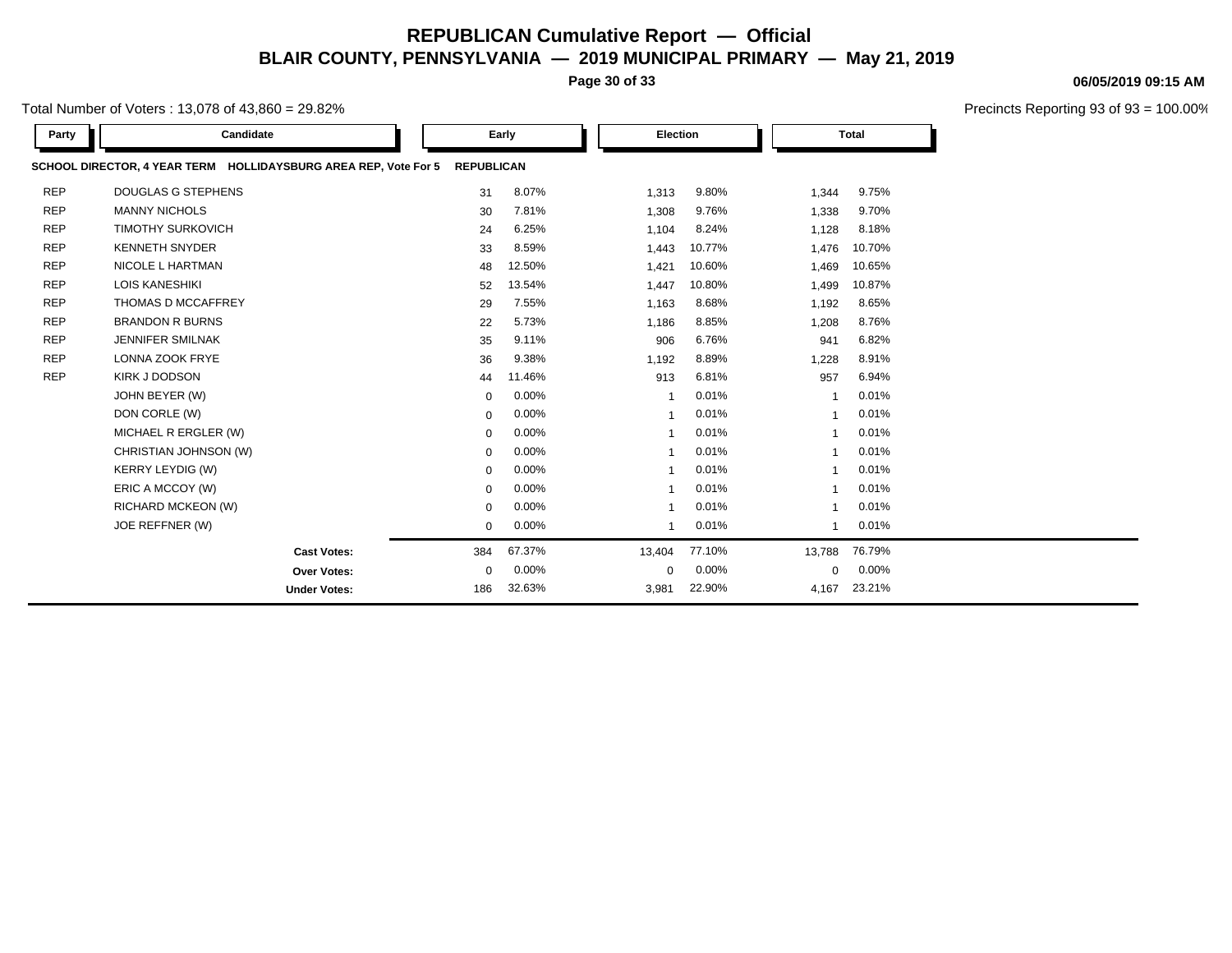**Page 31 of 33**

Total Number of Voters : 13,078 of 43,860 = 29.82%

| Party      | Candidate                                                |                   | Early    | Election                |        |                | <b>Total</b> |  |
|------------|----------------------------------------------------------|-------------------|----------|-------------------------|--------|----------------|--------------|--|
|            | SCHOOL DIRECTOR, 4 YEAR TERM SPRING COVE REP, Vote For 5 | <b>REPUBLICAN</b> |          |                         |        |                |              |  |
| <b>REP</b> | FLOYD E DETERLINE JR                                     | 53                | 20.70%   | 1,335                   | 21.71% | 1,388          | 21.67%       |  |
| <b>REP</b> | <b>TROY JASON WRIGHT</b>                                 | 50                | 19.53%   | 1,230                   | 20.00% | 1,280          | 19.98%       |  |
| <b>REP</b> | <b>JASON RHYKERD</b>                                     | 47                | 18.36%   | 1,133                   | 18.43% | 1,180          | 18.42%       |  |
| <b>REP</b> | <b>JIM BUTLER</b>                                        | 52                | 20.31%   | 1,231                   | 20.02% | 1,283          | 20.03%       |  |
| <b>REP</b> | <b>BRIAN K GAHAGAN</b>                                   | 53                | 20.70%   | 1,198                   | 19.48% | 1,251          | 19.53%       |  |
|            | DAVID CRUMRINE (W)                                       | $\overline{1}$    | 0.39%    | $\mathbf 1$             | 0.02%  | $\overline{2}$ | 0.03%        |  |
|            | THAD ALBRIGHT (W)                                        | $\mathbf 0$       | 0.00%    | $\overline{1}$          | 0.02%  | $\overline{1}$ | 0.02%        |  |
|            | LINDA BELLOCK (W)                                        | $\mathbf 0$       | 0.00%    | -1                      | 0.02%  | -1             | 0.02%        |  |
|            | ETHAN BRANDT (W)                                         | $\mathbf 0$       | 0.00%    | $\overline{\mathbf{1}}$ | 0.02%  | -1             | 0.02%        |  |
|            | SAM DEAN (W)                                             | $\mathbf 0$       | 0.00%    | $\overline{1}$          | 0.02%  | $\mathbf{1}$   | 0.02%        |  |
|            | SAM EBERSOLE (W)                                         | 0                 | $0.00\%$ | -1                      | 0.02%  | -1             | 0.02%        |  |
|            | BRENDA FLUKE GARBER (W)                                  | $\mathbf 0$       | 0.00%    | $\overline{\mathbf{1}}$ | 0.02%  | -1             | 0.02%        |  |
|            | JAMES KARSTTER (W)                                       | $\mathbf 0$       | 0.00%    | -1                      | 0.02%  | -1             | 0.02%        |  |
|            | RODNEY N KENSINGER (W)                                   | $\mathbf 0$       | 0.00%    | $\overline{\mathbf{1}}$ | 0.02%  | -1             | 0.02%        |  |
|            | <b>CURT MCKNIGHT (W)</b>                                 | $\mathbf 0$       | $0.00\%$ | $\overline{1}$          | 0.02%  | $\overline{1}$ | 0.02%        |  |
|            | JAMES MUSSELMAN (W)                                      | $\mathbf 0$       | $0.00\%$ | -1                      | 0.02%  | $\overline{1}$ | 0.02%        |  |
|            | REGGIE NEVINS (W)                                        | 0                 | 0.00%    | $\overline{4}$          | 0.07%  | $\overline{4}$ | 0.06%        |  |
|            | TOM SCHNEIDER (W)                                        | $\mathbf 0$       | $0.00\%$ | -1                      | 0.02%  | -1             | 0.02%        |  |
|            | JOHN SHOWALTER (W)                                       | $\mathbf 0$       | 0.00%    | $\overline{\mathbf{1}}$ | 0.02%  | -1             | 0.02%        |  |
|            | JENNIFER SMILNAK (W)                                     | $\mathbf 0$       | 0.00%    | $\overline{1}$          | 0.02%  | $\overline{1}$ | 0.02%        |  |
|            | MARY A SMITH (W)                                         | 0                 | $0.00\%$ | -1                      | 0.02%  | -1             | 0.02%        |  |
|            | JAMES D SMITH (W)                                        | $\mathbf 0$       | 0.00%    | $\overline{\mathbf{1}}$ | 0.02%  | $\overline{1}$ | 0.02%        |  |
|            | SUSAN SPECK (W)                                          | $\mathbf 0$       | 0.00%    | -1                      | 0.02%  | -1             | 0.02%        |  |
|            | THOMAS THOMPSON (W)                                      | $\mathbf 0$       | 0.00%    | $\overline{1}$          | 0.02%  | 1              | 0.02%        |  |
|            | <b>Cast Votes:</b>                                       | 256               | 77.58%   | 6,149                   | 66.51% | 6,405          | 66.89%       |  |
|            | <b>Over Votes:</b>                                       | $\mathbf 0$       | $0.00\%$ | $\mathbf 0$             | 0.00%  | 0              | 0.00%        |  |
|            | <b>Under Votes:</b>                                      | 74                | 22.42%   | 3,096                   | 33.49% | 3,170          | 33.11%       |  |

#### **06/05/2019 09:15 AM**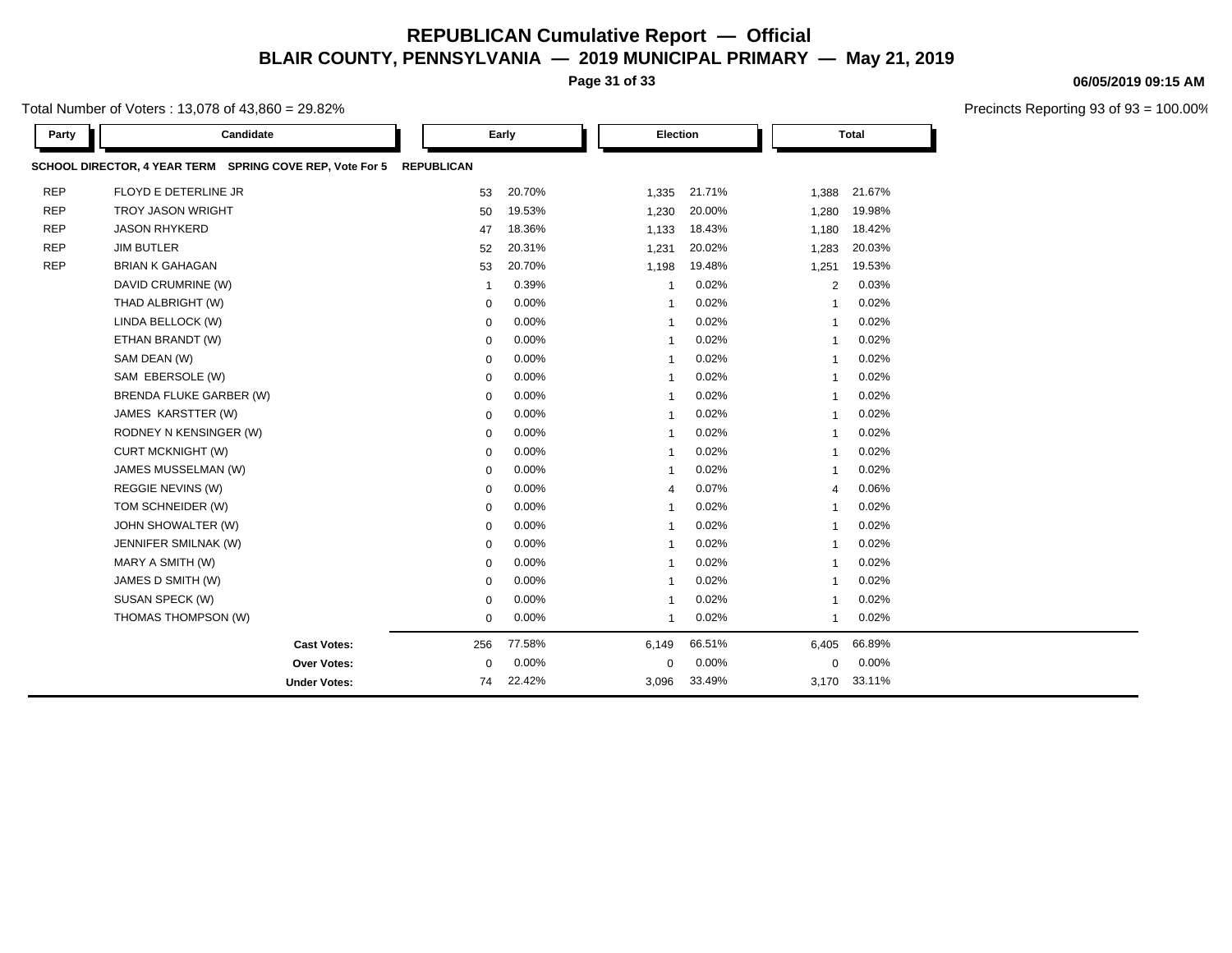**Page 32 of 33**

**06/05/2019 09:15 AM**

Total Number of Voters : 13,078 of 43,860 = 29.82%

| Precincts Reporting 93 of 93 = 100.00% |  |  |  |
|----------------------------------------|--|--|--|
|----------------------------------------|--|--|--|

|            | $O(G)$ in the contract of voices. To, or our $\to$ , $O(O)$ = 20.0270                            |                     |                |           |                   |        |              |              | Theoritus inducting as or as |
|------------|--------------------------------------------------------------------------------------------------|---------------------|----------------|-----------|-------------------|--------|--------------|--------------|------------------------------|
| Party      | Candidate                                                                                        |                     |                | Early     | Election          |        |              | Total        |                              |
|            | SCHOOL DIRECTOR, 4 YEAR TERM TYRONE AREA REP, Vote For 5 REPUBLICAN                              |                     |                |           |                   |        |              |              |                              |
| <b>REP</b> | MOLLIE KAY BAKHSHESHE                                                                            |                     | 8              | 20.51%    | 592               | 18.66% | 600          | 18.68%       |                              |
| <b>REP</b> | JEFFERY LONG                                                                                     |                     | 8              | 20.51%    | 746               | 23.51% | 754          | 23.47%       |                              |
| <b>REP</b> | JAMES RAABE                                                                                      |                     | 9              | 23.08%    | 604               | 19.04% | 613          | 19.08%       |                              |
| <b>REP</b> | WILLIAM D LASH                                                                                   |                     | 7              | 17.95%    | 546               | 17.21% | 553          | 17.22%       |                              |
| <b>REP</b> | <b>RANDY L MILES SR</b>                                                                          |                     | $\overline{7}$ | 17.95%    | 682               | 21.49% | 689          | 21.45%       |                              |
|            | DANYEL BARKMAN (W)                                                                               |                     | $\mathbf 0$    | 0.00%     | $\mathbf{1}$      | 0.03%  | -1           | 0.03%        |                              |
|            | LONNIE FOCHT (W)                                                                                 |                     | $\mathbf 0$    | 0.00%     | $\overline{1}$    | 0.03%  | -1           | 0.03%        |                              |
|            | WILLIAM MILLER (W)                                                                               |                     | 0              | 0.00%     | $\overline{1}$    | 0.03%  | $\mathbf{1}$ | 0.03%        |                              |
|            |                                                                                                  | <b>Cast Votes:</b>  | 39             | 78.00%    | 3,173             | 67.44% |              | 3,212 67.55% |                              |
|            |                                                                                                  | Over Votes:         | 0              | 0.00%     | $\mathbf 0$       | 0.00%  | 0            | 0.00%        |                              |
|            |                                                                                                  | <b>Under Votes:</b> | 11             | 22.00%    | 1,532             | 32.56% |              | 1,543 32.45% |                              |
|            | SCHOOL DIRECTOR, 4 YEAR TERM WILLIAMSBURG COMMUNITY CATHARINE TWP REP, Vote For 1                |                     |                |           | <b>REPUBLICAN</b> |        |              |              |                              |
| <b>REP</b> | <b>BARRY M ENGLAND</b>                                                                           |                     | $\mathbf 0$    | 0.00%     | 128               | 98.46% | 128          | 98.46%       |                              |
|            | <b>KRISTINA BRATTON (W)</b>                                                                      |                     | $\mathbf 0$    | 0.00%     | $\mathbf{1}$      | 0.77%  | $\mathbf{1}$ | 0.77%        |                              |
|            | TIM STROHMEYER (W)                                                                               |                     | 0              | 0.00%     | $\mathbf{1}$      | 0.77%  | $\mathbf{1}$ | 0.77%        |                              |
|            |                                                                                                  | <b>Cast Votes:</b>  | $\mathbf 0$    | 0.00%     | 130               | 90.91% | 130          | 90.91%       |                              |
|            |                                                                                                  | Over Votes:         | 0              | 0.00%     | 0                 | 0.00%  | 0            | $0.00\%$     |                              |
|            |                                                                                                  | <b>Under Votes:</b> | 0              | 0.00%     | 13                | 9.09%  | 13           | 9.09%        |                              |
|            | SCHOOL DIRECTOR, 4 YEAR TERM WILLIAMSBURG COMMUNITY WILLIAMSBURG BORO REP, Vote For 2 REPUBLICAN |                     |                |           |                   |        |              |              |                              |
| <b>REP</b> | JANET S LEE                                                                                      |                     |                | 1 100.00% | 114               | 99.13% | 115          | 99.14%       |                              |
|            | TIM STROMYHER (W)                                                                                |                     | 0              | 0.00%     | $\mathbf{1}$      | 0.87%  | $\mathbf{1}$ | 0.86%        |                              |
|            |                                                                                                  | <b>Cast Votes:</b>  | $\mathbf{1}$   | 50.00%    | 115               | 43.23% | 116          | 43.28%       |                              |
|            |                                                                                                  | Over Votes:         | 0              | 0.00%     | 0                 | 0.00%  | $\Omega$     | 0.00%        |                              |
|            |                                                                                                  | <b>Under Votes:</b> | 1              | 50.00%    | 151               | 56.77% | 152          | 56.72%       |                              |
|            | SCHOOL DIRECTOR, 4 YEAR TERM WILLIAMSBURG COMMUNITY WOODBURY TWP REP, Vote For 2                 |                     |                |           | <b>REPUBLICAN</b> |        |              |              |                              |
| <b>REP</b> | AMY E HILEMAN                                                                                    |                     | $\mathbf 0$    | 0.00%     | 64                | 27.71% | 64           | 27.71%       |                              |
| <b>REP</b> | PATRICIA A KENSINGER                                                                             |                     | $\mathbf 0$    | 0.00%     | 123               | 53.25% | 123          | 53.25%       |                              |
|            | TMOTHY STROHMEYER (W)                                                                            |                     | 0              | 0.00%     | 44                | 19.05% | 44           | 19.05%       |                              |
|            |                                                                                                  | <b>Cast Votes:</b>  | $\mathbf 0$    | 0.00%     | 231               | 65.25% | 231          | 65.25%       |                              |
|            |                                                                                                  | Over Votes:         | 0              | 0.00%     | $\mathbf 0$       | 0.00%  | 0            | 0.00%        |                              |
|            |                                                                                                  | <b>Under Votes:</b> | $\mathbf 0$    | 0.00%     | 123               | 34.75% | 123          | 34.75%       |                              |